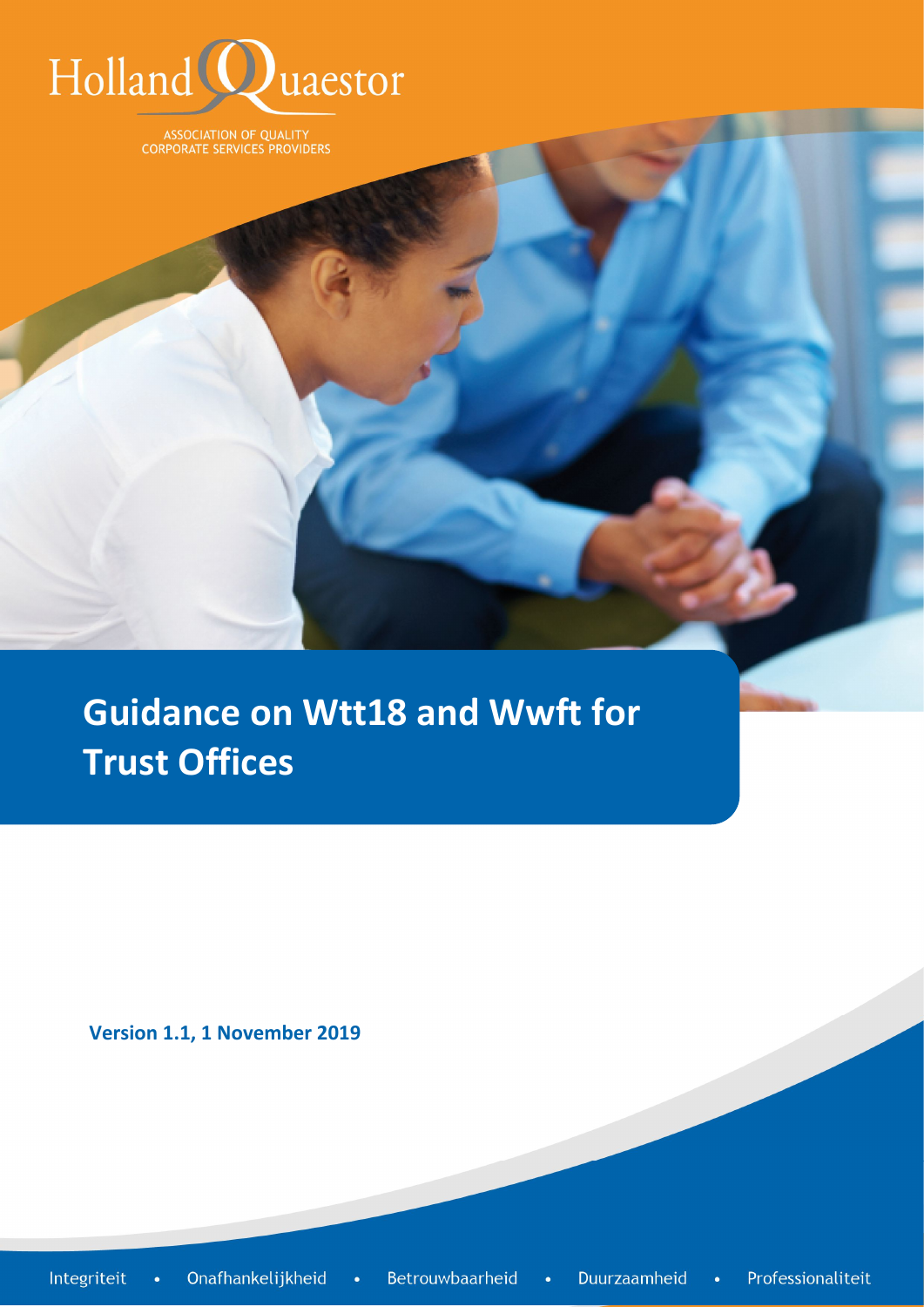HOLLAND QUAESTOR

# **"Guidance on Wtt18 and Wwft for Trust Offices"**

**Version 1.1, 1 November 2019**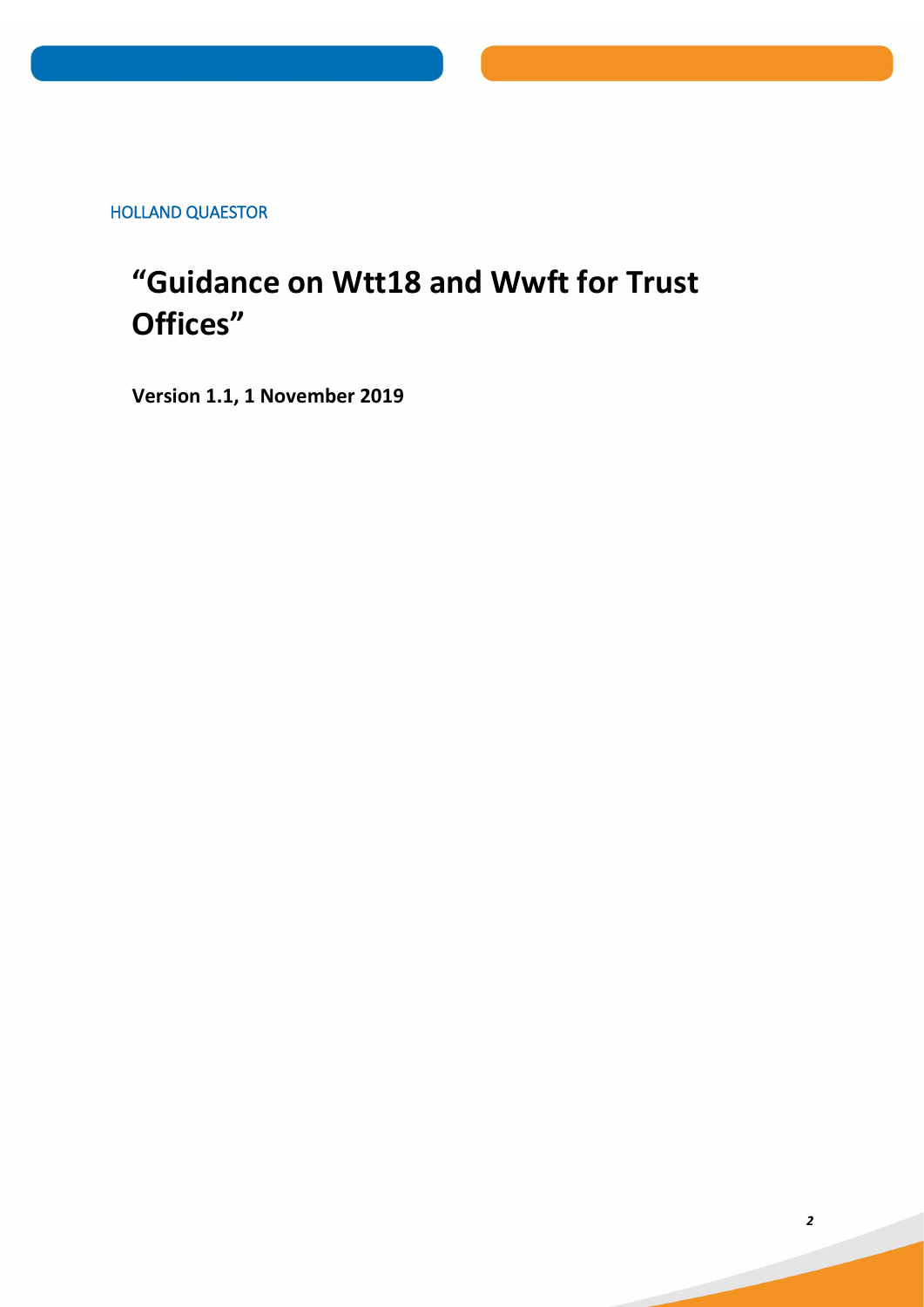# **TABLE OF CONTENTS**

|    | 1.1<br>1.2                                                           |                                                                                                           |  |  |  |  |
|----|----------------------------------------------------------------------|-----------------------------------------------------------------------------------------------------------|--|--|--|--|
|    |                                                                      |                                                                                                           |  |  |  |  |
|    | 2.1<br>2.2<br>2.3                                                    |                                                                                                           |  |  |  |  |
|    |                                                                      |                                                                                                           |  |  |  |  |
|    | 3.1<br>3.1.1<br>3.1.2<br>of UBO)<br>3.1.3<br>3.1.4<br>3.1.5<br>3.1.6 | Identifying all ultimate beneficial owners with the greatest possible degree of certainty (capacity<br>10 |  |  |  |  |
|    |                                                                      |                                                                                                           |  |  |  |  |
| 5. |                                                                      |                                                                                                           |  |  |  |  |
| 6  |                                                                      |                                                                                                           |  |  |  |  |
| 7  |                                                                      |                                                                                                           |  |  |  |  |
| 8  |                                                                      |                                                                                                           |  |  |  |  |
| 9  |                                                                      |                                                                                                           |  |  |  |  |
|    | 9.1                                                                  | ORIGIN OF ASSETS INVESTIGATION REGARDING UBO IN RESPECT OF LEGAL                                          |  |  |  |  |
|    |                                                                      |                                                                                                           |  |  |  |  |
|    | 10.1<br>10.2<br>10.3                                                 |                                                                                                           |  |  |  |  |
|    |                                                                      |                                                                                                           |  |  |  |  |
|    | 11.1<br>11.1.1<br>11.1.2<br>11.1.3                                   |                                                                                                           |  |  |  |  |
|    |                                                                      |                                                                                                           |  |  |  |  |
|    | 12.1<br>12.2<br>12.3                                                 |                                                                                                           |  |  |  |  |
|    |                                                                      |                                                                                                           |  |  |  |  |
|    | 13.1<br>13.2                                                         |                                                                                                           |  |  |  |  |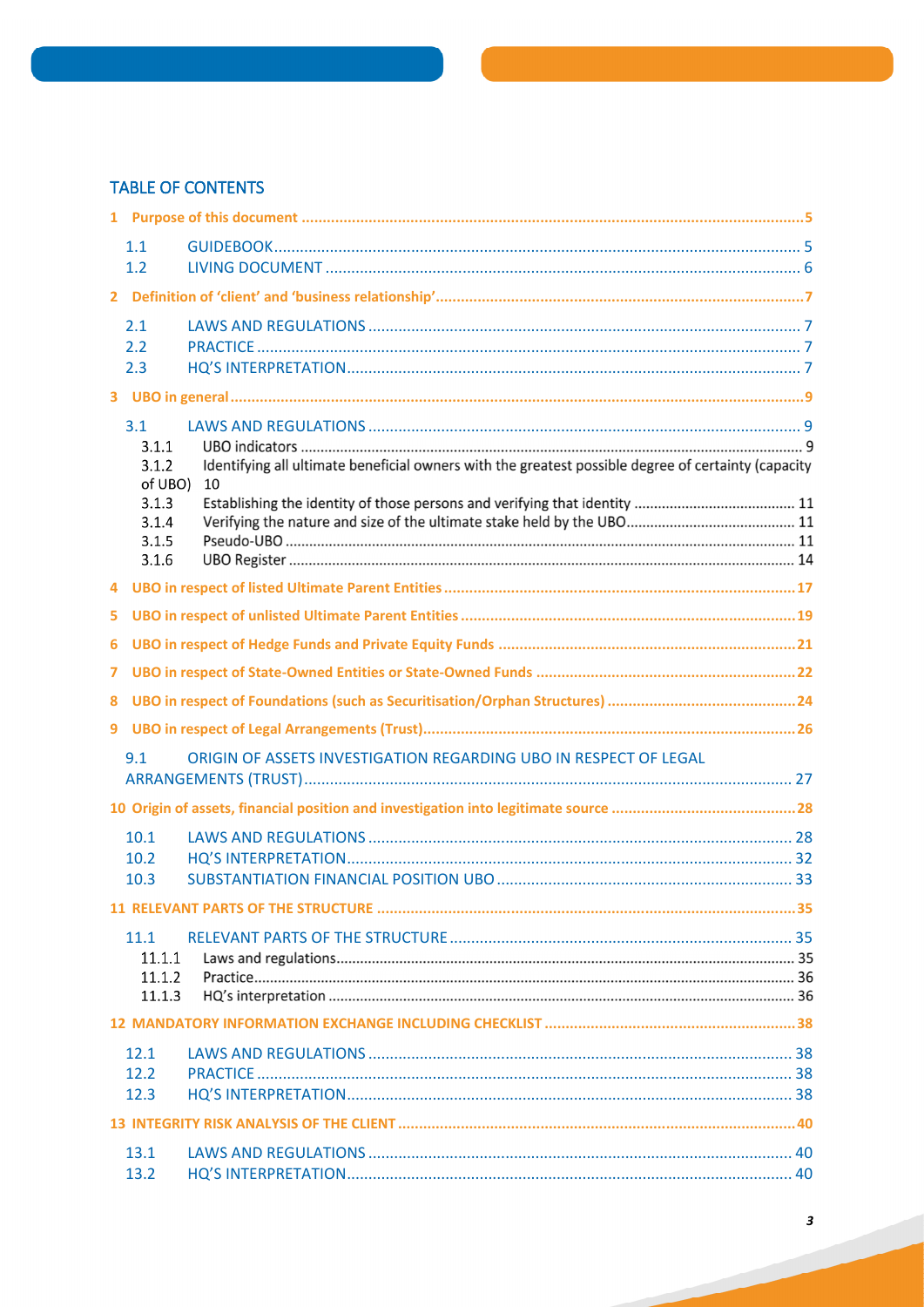| 14.1<br>14.2<br>14.3                                                                                   |  |  |  |  |  |  |
|--------------------------------------------------------------------------------------------------------|--|--|--|--|--|--|
|                                                                                                        |  |  |  |  |  |  |
| 15.1<br>15.2<br>15.3                                                                                   |  |  |  |  |  |  |
| 16 Relation between the Wtt18, the General Data Protection Regulation (GDPR) and the Dutch State Taxes |  |  |  |  |  |  |
| 16.1<br>16.1.1<br>16.1.2<br>16.1.3                                                                     |  |  |  |  |  |  |
|                                                                                                        |  |  |  |  |  |  |
| 17.1<br>17.2<br>17.3                                                                                   |  |  |  |  |  |  |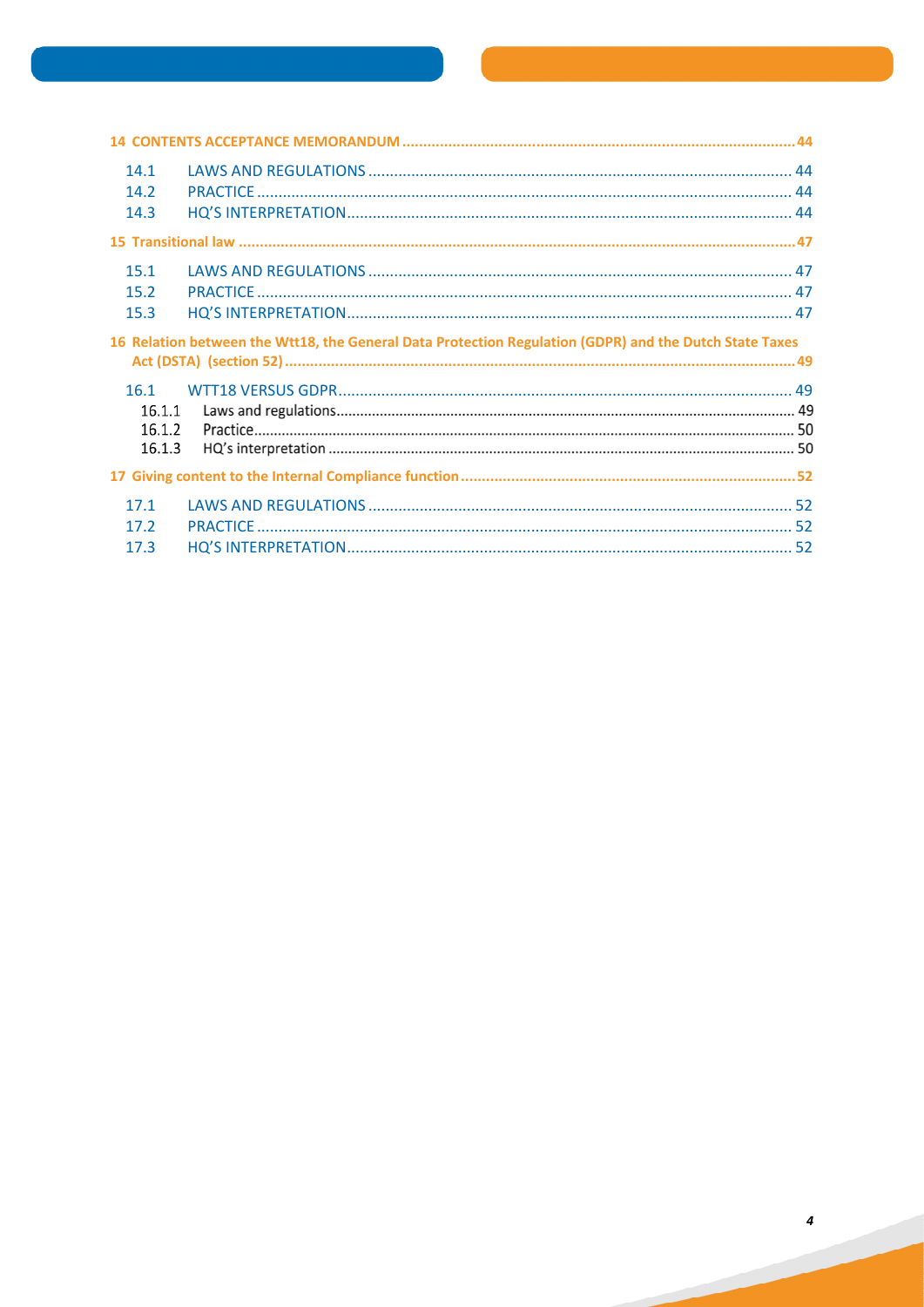# **1 PURPOSE OF THIS DOCUMENT**

On 25 July 2018, the Money Laundering and Terrorist Financing (Prevention) Act ("Wwft") was radically amended, and the Wwft Implementation Decree and the Wwft Implementation Regulation were redetermined. Subsequently, the Trust Offices (Supervision) Act 2018, including lower regulations [Trust Offices (Supervision) Decree 2018 and Trust Offices (Supervision) Regulation 2018], entered into force on 1 January 2019. Together, these amendments in fact comprise an entirely new statutory framework for trust offices. New standards have been introduced, while the system of standards gradually introduced in 2004 has been further tightened. The client due diligence review for trust offices has been further enhanced, whereby important terms (such as 'Ultimate Beneficial Owner') were rigorously changed.

New regulations normally raise a great deal of interpretation issues. That is logical. The legislator cannot always foresee what practical dilemmas will ensue from particular choices in wording. This is why Holland Quaestor, the association of trust offices, decided to address a number of the most pressing interpretation issues for its members and for other trust offices in order to offer practical guidance for analysts, compliance officers and directors. To this end, HQ set up a task force. This task force surveyed the members on what topics they would like to see discussed and worked out these topics in consultation. We recommend that the HQ members address the various interpretation issues as much as possible in their own procedures manual in order to provide clarity both to its own organisation and to other stakeholders, including the compliance auditor and the regulator. The elaborations below will provide a guide.

# **1.1 GUIDEBOOK**

It has appeared in practice that especially the following elements of the client due diligence review give rise to practical questions: the client concept, the UBO concept, origin of assets, relevant parts of the structure, information exchange, the integrity risk analysis, the acceptance memorandum and the transitional law in respect of the client files. The retention periods under the GDPR and the Dutch State Taxes Act (DSTA) versus the Trust Offices (Supervision) Act give rise to questions as well. Finally, the specifics of the internal compliance function are a point of discussion.

This document will explain for each element what the laws and underlying regulations comprise and what problems trust offices encounter in practice in interpreting these laws and regulations. Subsequently, HQ's interpretation with regard to these issues will be discussed.

List of definitions and abbreviations:

- Trust Offices (Supervision) Act 2018 (*Wet toezicht trustkantoren 2018*): Wtt18
- Trust Offices (Supervision) Decree 2018 (*Besluit toezicht trustkantoren 2018*): Btt18
- Trust Offices (Supervision) Regulation 2018 (*Regeling toezicht trustkantoren 2018*): Rtt18
- Money Laundering and Terrorist Financing (Prevention) Act (*Wet ter voorkoming van witwassen en het financieren van terrorisme*): Wwft
- Wwft Implementation Decree (*Uitvoeringsbesluit Wwft*): UBWwft
- **Ultimate Beneficial Owner: UBO**
- **Financial Action Task Force: FATF**
- Fourth (and/or Fifth) Anti-Money Laundering Directive: AMLD4 / AMLD5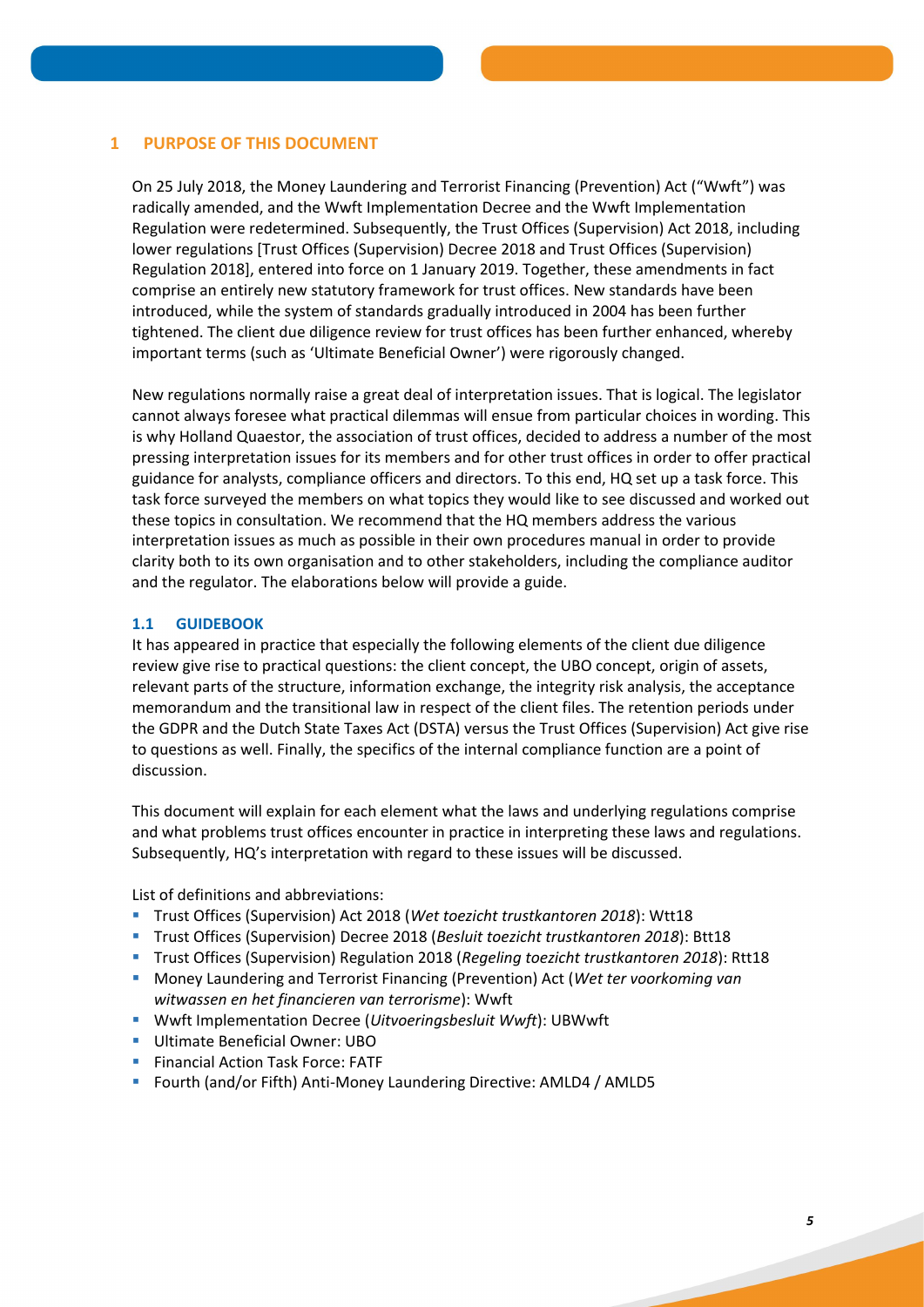## **1.2 LIVING DOCUMENT**

The recommendations and interpretations in this document are based on the situation as at 11 September 2019. In the coming period, various other bills will be enacted that will amend the relevant statutory framework to a greater or lesser extent. In addition, communications from the regulator, such as the Wwft and Sanctions Act Guideline, the Good Practices on Fiscal Integrity Risks, the Social Propriety policy rule, newsletters and the announced Relevance of Wtt2018 guide, may influence the current consensus. It is the intention that this Guidance will be revised regularly and that altered viewpoints, as a result of additional insights arising in practice or as a result of amended regulations and the regulator's interpretations, will be incorporated into this document.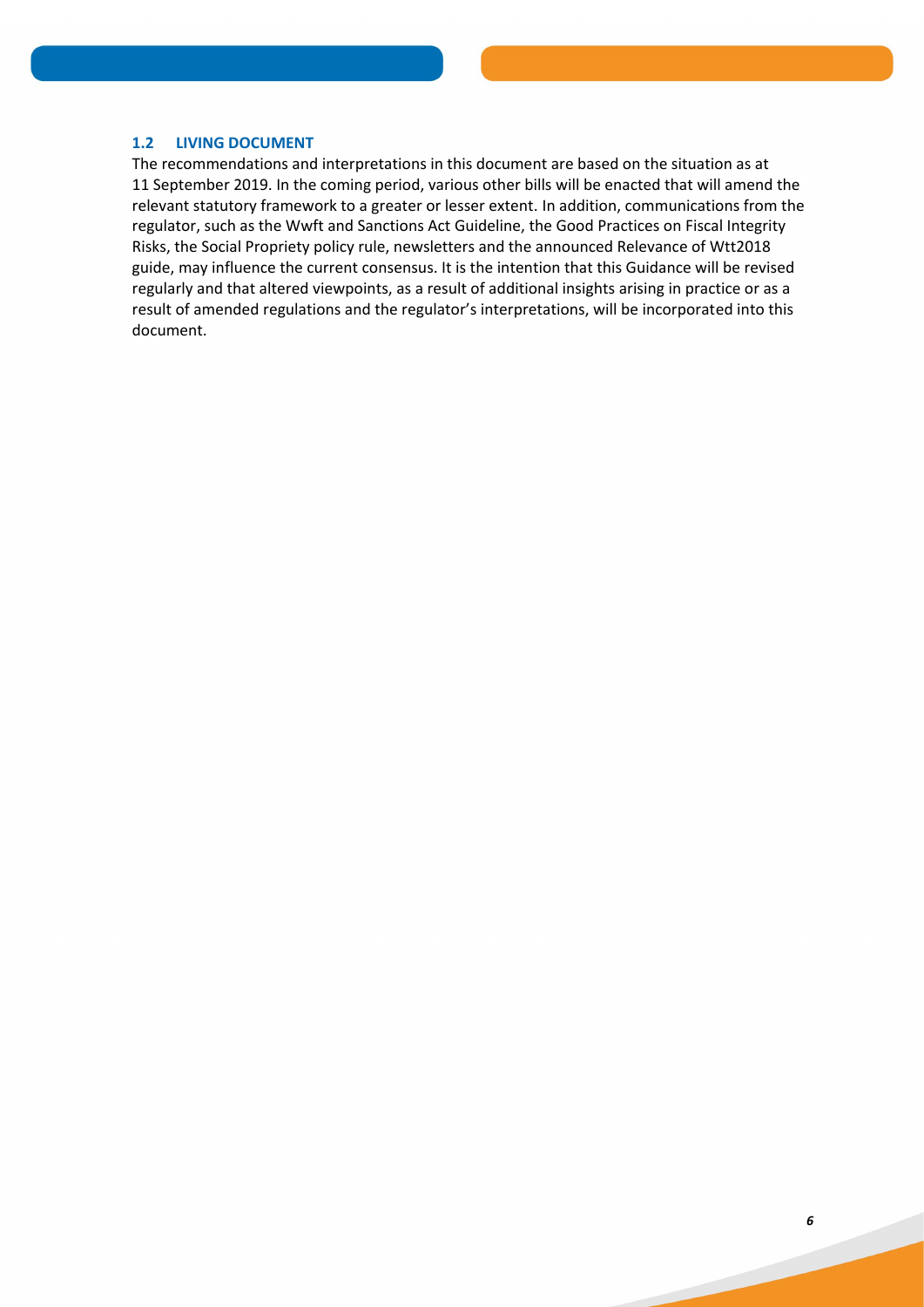# **2 DEFINITION OF 'CLIENT' AND 'BUSINESS RELATIONSHIP'**

# **2.1 LAWS AND REGULATIONS**

Section 1(1) Wtt18 provides the following definitions of 'client', 'object company' and 'business relationship':

- **Client:** natural person, legal person or company with which a business relationship is entered into or for which a trust service is performed;
- Object company: legal person or company to which the trust services referred to under (a) and (b) of the definition of 'trust service' are provided;
- Business relationship: business, professional or commercial relationship between a trust office and a natural person, legal person or company which is connected with trust services provided by the trust office and which is assumed to be of a long-term nature at the time when contact is established.

# **2.2 PRACTICE**

These definitions are very important and can be given broad and sometimes also different interpretations. Depending on the qualification given to a specific relationship, the statutory obligations may be more or indeed less extensive. The obligation to perform further client due diligence exists only in respect of a client, because this after all is the natural or legal person to whom or which the trust service is provided. Because of the broad definition of the term 'business relationship', furthermore, a business contact may have to be regarded as a client in certain situations, also in situations in which this client or business contact has no independent control and/or cannot exert decisive influence. For example, a disproportionate difference may arise between the business contact's actual role and the scope/depth of the client due diligence review to be performed, without this review contributing to what the Wtt18 tries to achieve.

## **2.3 HQ'S INTERPRETATION**

## **Who qualifies as a client?**

What natural or legal person must be regarded as a client will always greatly depend on the circumstances of the case. The Wtt18 provides for a situation in which the client and the object company are one and the same, and alternatively for a scenario in which the client and the object company are distinct entities or groups (Section 27(4) Wtt18). First and foremost, there is always only one client, which is in principle the party to which the services are provided. Usually this is the same party to which the invoice is sent. Large corporate structures in which entities are managed at central level are less clear-cut. It is not always easy to identify a specific legal person as the client within such a structure.

Below are a number of guides:

- A. Where trust services are performed as defined under 'trust services' in Section 1(1)(a) Wtt18 ('being a director'), the trust office regards as the client:
	- The company of which the trust office becomes the director (the object company);
	- The natural or legal person with whom or which the service level agreement / engagement letter is concluded.
- B. In case of a trust service as defined under 'trust service' in Section 1(1)(b) Wtt18 ('domicile plus'), the client is:
	- The company to which the trust office makes a postal address or physical address available (the object company);
	- The natural or legal person with whom or which the service level agreement / engagement letter is concluded.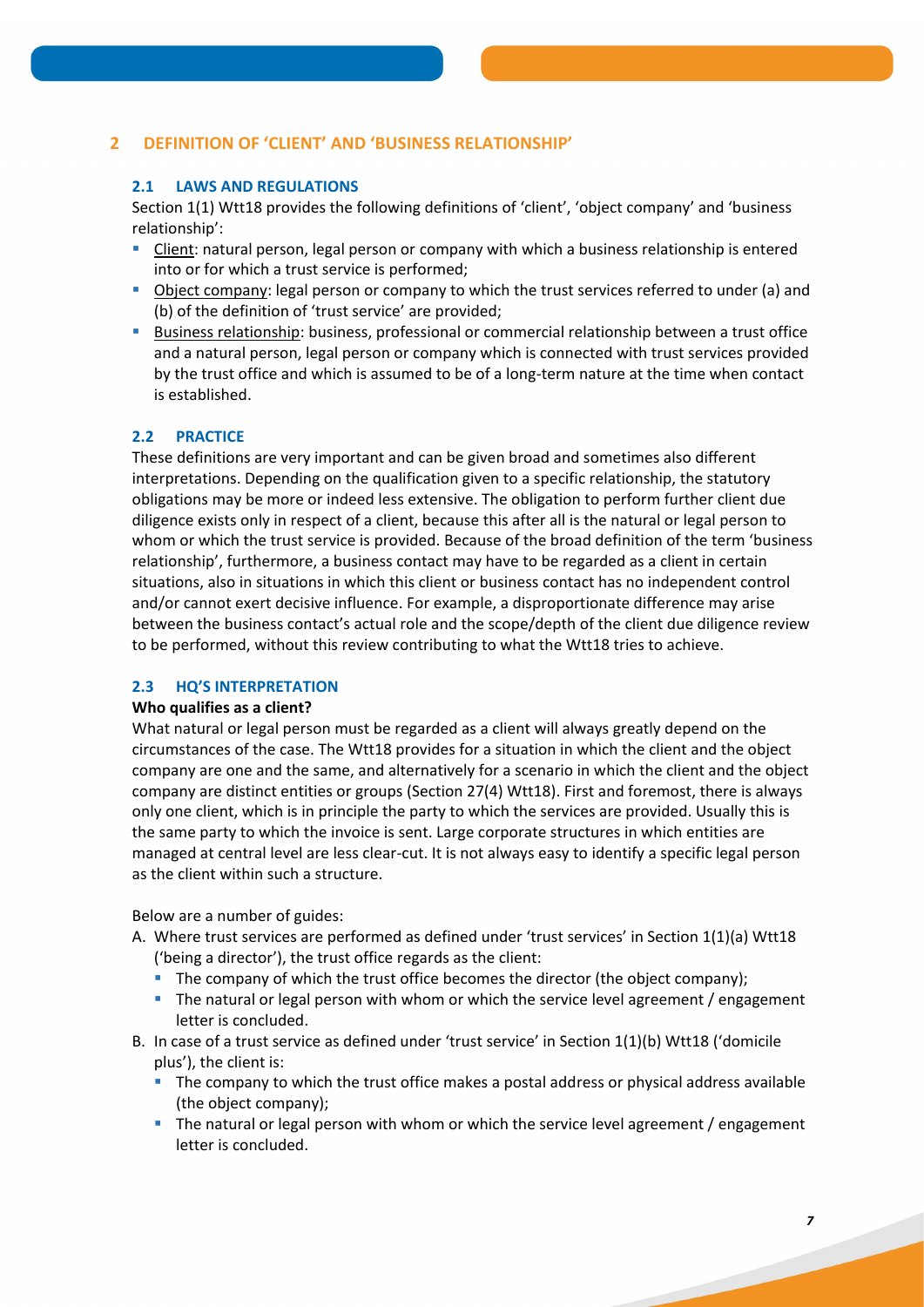C. In case of a trust service as defined under 'trust service' in Section  $1(1)(c)$  to (e) inclusive Wtt18, the client is the legal person with which the service level agreement / engagement letter is concluded.

## **No client, no mandatory client due diligence**

All other natural persons, legal persons or companies with whom or which the trust office is involved in the performance of its services, but who or which are not provided with a trust service, are regarded as 'business contacts' but not as clients. The Wtt18 does not prescribe a client due diligence review in cases in which the business contact is not also the client and the relationship is not directly connected to the trust services provided. Examples include professional service providers that are engaged for the benefit of the object company, such as lawyers, auditors, accountants, tax advisers and civil-law notaries.

## **Feeders**

Feeders are business contacts with which the trust office collaborates on a structural and (semi) exclusive basis with regard to joint clients, whether for a fee or otherwise, and whereby the feeder has some form of control or authority to issue instructions in respect of the client. They should be distinguished from service providers that regularly or occasionally introduce prospects or refer prospects to trust offices, such as tax consultancy firms, lawyers or civil-law notaries. If a feeder is involved, this will have consequences for the statutory scope of the term 'client'. As a rule, feeders will have to be regarded as clients because of the structural collaboration for the purpose of providing trust services. Whether a feeder is involved can be inferred inter alia from the answers to the following questions:

- 1) What does the collaboration entail?
- 2) Does this concern short-term collaboration, regular collaboration or institutional collaboration?
- 3) Is the party that introduces a potential client paid a fee?
- 4) Does the business contact have any form of control or authority to issue instructions?
- 5) What is the feeder's role in addition to providing the introduction?

## **Summary**

A business relationship exists if an agreement is concluded for the purpose of providing trust services. The party with which the business relationship is created is the client. The client and the object company may be one and the same entity but may also be separate entities.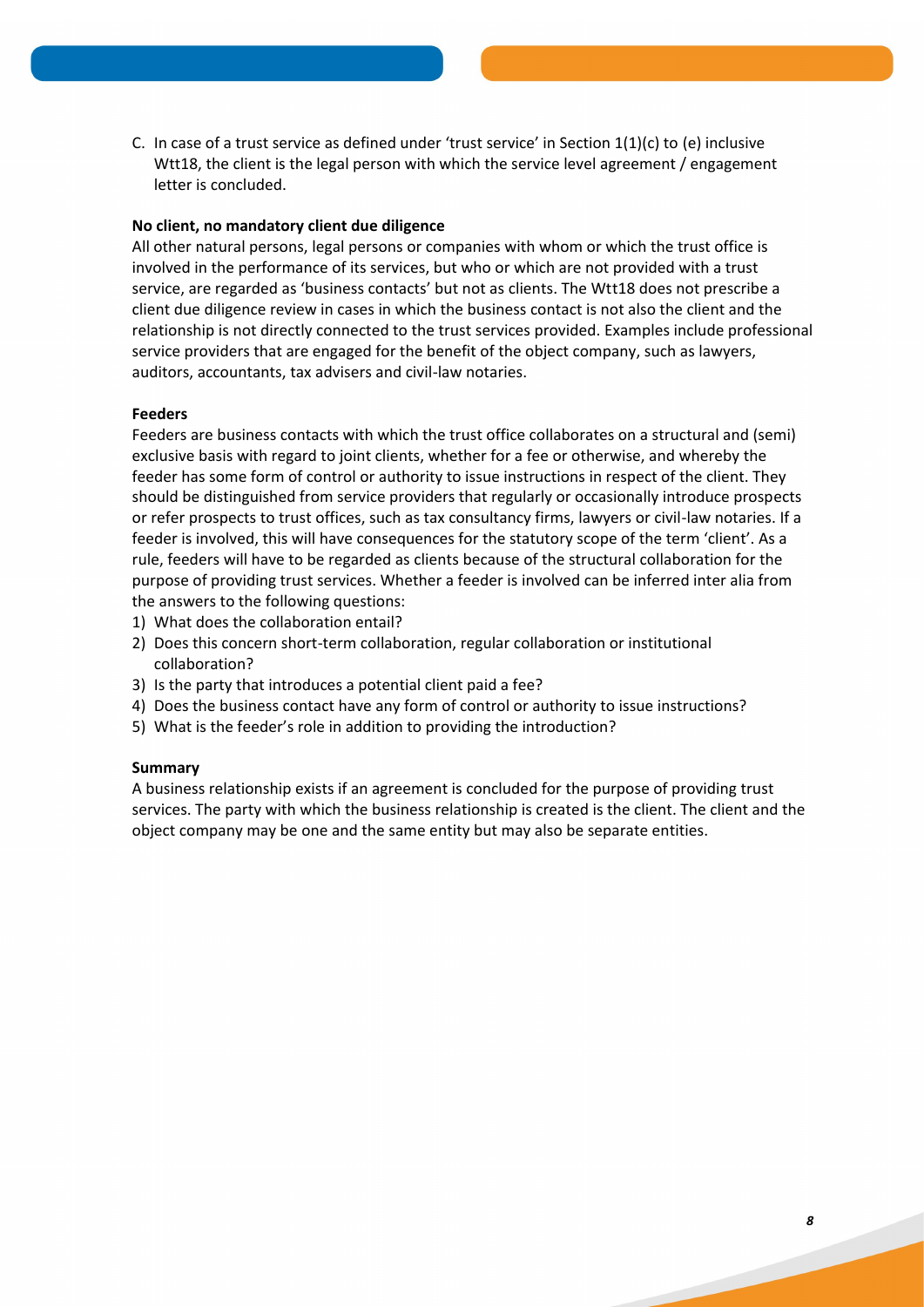# **3 UBO IN GENERAL**

# **3.1 LAWS AND REGULATIONS**

A trust office must conduct an investigation into the UBO of the client and/or the object company. For the interpretation of the term 'UBO', the Wtt18 refers to the definition in the Wwft<sup>1</sup>: "the natural person who is the ultimate owner of or has control over a client, or the natural person at whose expense a transaction or activity is carried out".

In view of the nature of the provision of trust services, we will disregard the UBO in the event of incidental transactions (of parties other than clients). These are rare to non-existent in the trust sector.

The investigation into the UBO consists of three steps:

- 1) Identifying all natural persons who qualify as UBOs with the greatest possible degree of certainty;
- 2) Establishing the identity of those natural persons and verifying that identity;
- 3) Verifying the nature and size of the ultimate stake held by the UBO identified.

## **UBO INDICATORS**

When the trust office enters into a business relationship, there are two primary UBO indicators:

- **•** having the ultimate ownership (formal control);
- having the ultimate control (de facto control).

The two UBO indicators no longer require a minimum percentage, as used to be the case in the past. The trust office must itself determine whether and why it regards a natural person as a UBO. Obviously, this consideration or choice must be properly substantiated and documented.

However, the UBWwft lists a number of 'standard' UBOs for some types of client, depending on their legal form. Natural persons who meet these requirements must **in any event** be regarded as UBOs. In case of a (composite) ownership interest of more than 25%, the natural person concerned is a UBO by definition. This percentage is indicative. On top of this, the trust office must determine whether and why other natural persons should also be regarded as UBOs. A natural person with an ownership interest of less than 25% may nevertheless qualify as a UBO.

## *3.1.1.1 OWNERSHIP*

**.** 

Ownership may take the form of directly or indirectly holding shares or voting rights, being entitled to a distribution of the profits or the reserves, or to a liquidation surplus. In most cases, ownership can be inferred from the documents, such as a shareholders' register. Trust offices must be alert to legal arrangements that separate beneficial and legal ownership. It may happen that a relevant ownership interest is distributed among various relatives or family members and none of these relatives owns a stake of 25% or more independently. In such a situation, the trust office is advised to look at the family or extended family as a whole and to base the eventual identification of the UBO on practical circumstances (which of the relatives is passive and which is active, for example in terms of

 $1$  Section 1(1) Wtt18 in conjunction with Section 1(1) Wwft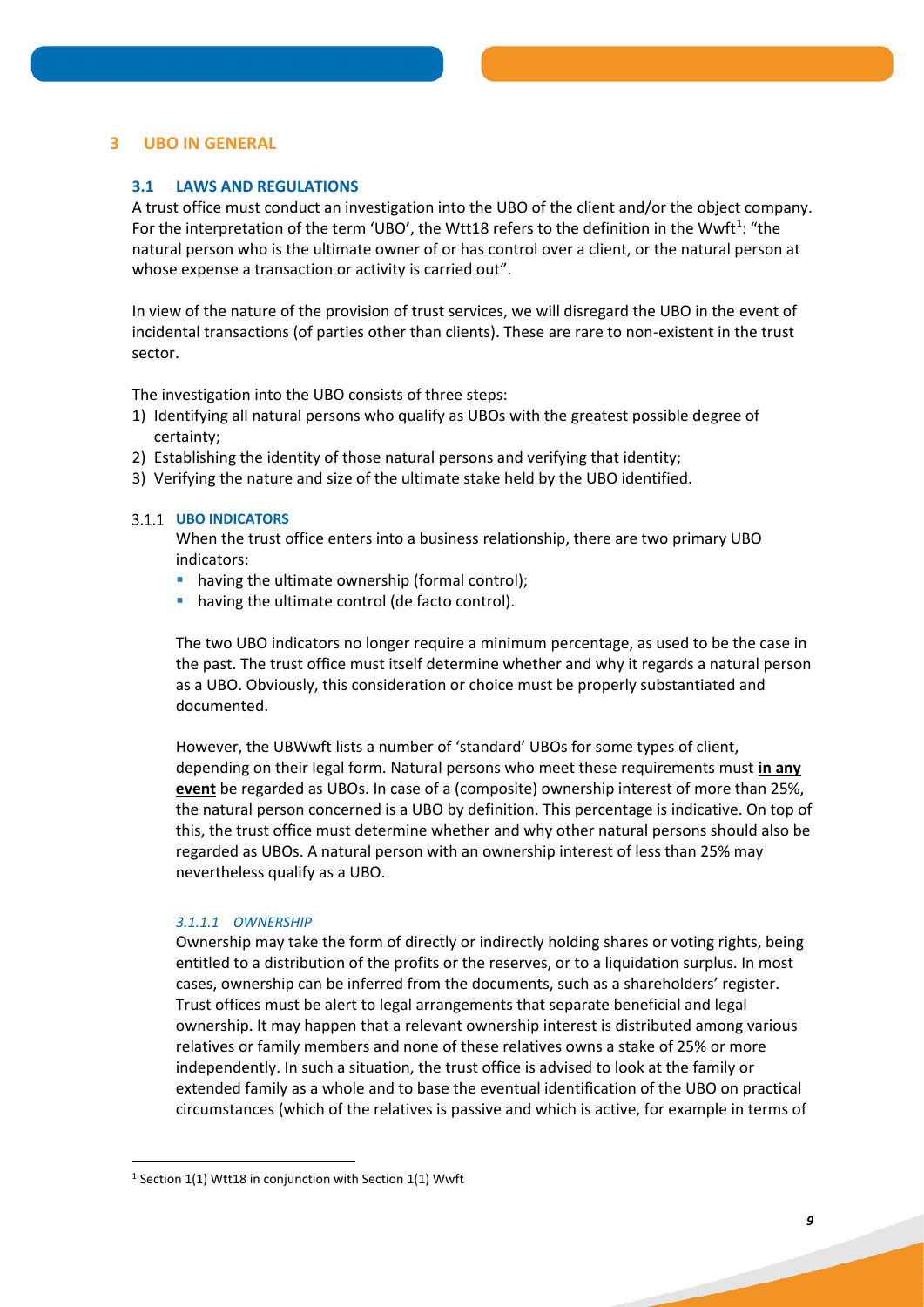board memberships or ownership percentages). If this practical approach does not offer a solution, the trust office may also decide to regard all relatives or family members as UBOs.

## *3.1.1.2 CONTROL*

Control is less easy to establish than ownership. After all, this involves not only formal control (documented control) but also control in practice. Control through other means may be established inter alia on the basis of the criteria described in the Annual Accounts Directive. Among other things, this involves situations in which a natural person has the right, as the shareholder, to appoint or dismiss the majority of a company's board members, irrespective of the percentage of shares held. Another example is that of natural persons who can exercise predominant control over the company on the basis of an agreement with the company, as may be the case in the event of beneficial ownership. In general, the control will appear from contractual provisions (for instance in relation to a loan or pledge), agreements or organisation charts. De facto control cannot always be established in advance. It may also become apparent after the business relationship has started. The de facto control may also be held by a particular person or body within an organisation. This person need not have an interest in the provision of services himself but, because of his professional capacity, may still be the party that has the greatest influence within the structure of which the object company is part. Examples include a minister in respect of a state fund and a fund manager in respect of an AIF.

# **IDENTIFYING ALL ULTIMATE BENEFICIAL OWNERS WITH THE GREATEST POSSIBLE DEGREE OF CERTAINTY (CAPACITY OF UBO)**

Identification of the UBO lies at the heart of each client due diligence review. In general, HQ recommends that its members first carry out an ownership review. The ownership review is consistent with the statutory duty to identify a UBO and to familiarise oneself with the structure. During the ownership review, the trust office must peel away legal persons, companies and other legal arrangements until a natural person emerges and it becomes clear that this natural person does not act on the instructions of others. Regardless of whether a UBO is found on the grounds of ownership, a trust office also has the obligation to check whether, in addition to a qualification on the grounds of ownership, a qualification should also be made on the grounds of control. As already discussed above, qualification as a UBO on the grounds of control is less evident than qualification on the grounds of ownership. What the trust office can do, however, is to formulate indicators. Please note that control always requires some degree of individual assessment and that a guideline or guidance can never provide a comprehensive answer in this respect.

If neither an ownership review nor a control review can justify the conclusion that there are one or more UBOs of the specific object company, the fall-back option comes into play, which dictates that the senior executive personnel must be regarded as the UBO.

In determining who qualifies as the UBO, it is important that the trust office, together with the legal or tax adviser and the client, identifies the same UBO or pseudo-UBO for Wtt18 purposes and for Wwft purposes. In the case of particular constructions, such as foundations set up in the context of bank securitisations, there may still be a difference between the Wwft and the Wtt18. This will be addressed in chapters 6 and 7 of this document.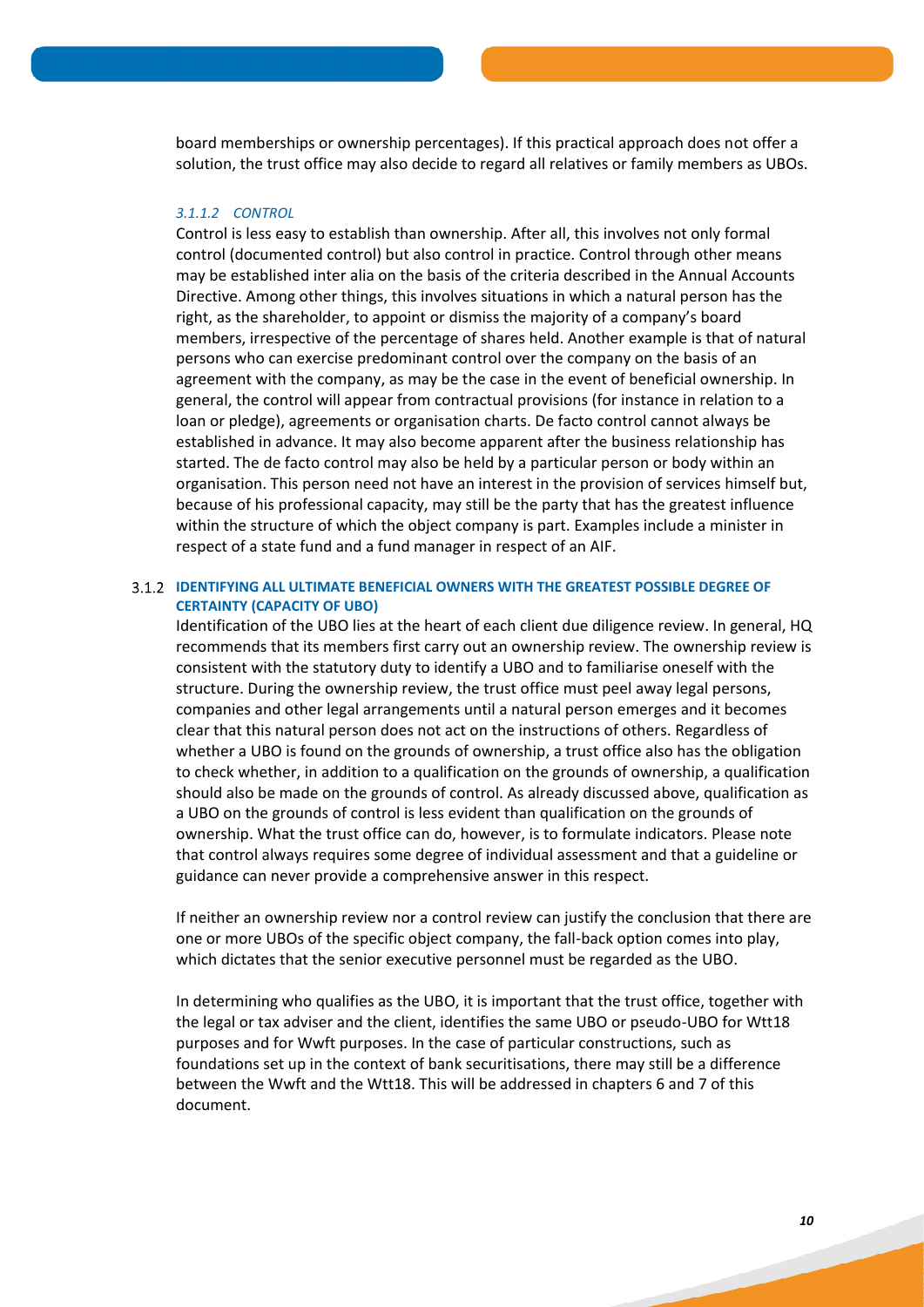#### **ESTABLISHING THE IDENTITY OF THOSE PERSONS AND VERIFYING THAT IDENTITY**

Establishing a person's identity is making that person prove their identity. Verifying the identity means establishing that the identity provided corresponds to a person's real identity. Under Section 11 Wwft, this is done on the basis of documents, data or information from reliable and independent sources. Pursuant to case law, the identity cannot be verified with data obtained from the Dutch Tax and Customs Administration, Chamber of Commerce or salary records<sup>2</sup>.

Likewise, possession of only a copy of the identity document is insufficient proof that the identity was verified on the basis of documents, data or information from reliable and independent sources<sup>3</sup>.

#### **VERIFYING THE NATURE AND SIZE OF THE ULTIMATE STAKE HELD BY THE UBO**

By examining the nature and size of the ultimate stake, the trust office can check among other things whether the person specified actually qualifies as a UBO. The nature and size can be examined using articles of association, shareholders' registers, annual reports, etc.

#### **PSEUDO-UBO**

# *3.1.5.1 LAWS AND REGULATIONS*

The statutory duty to investigate entails that a natural person must be identified as the UBO at all times (except for a stock exchange listing) on the grounds of ownership and/or control. If these cannot be established, one or more senior executive personnel members must be identified as the UBO (or pseudo-UBO). The latter is expressly a fall-back option, which only applies if all possible resources have been exhausted. Please note in this context that it must be documented what measures were taken in order to establish that there is effectively no conventional UBO, and what difficulties were experienced during the verification process<sup>4</sup>.

The Wtt18 dictates that significant efforts must be made in determining whether there are persons who qualify as the UBO. Accordingly, preference must be given in all cases to identifying a UBO on the grounds of control in the absence of a qualifying ownership percentage. If it is not possible to identify such a UBO, the law requires that the senior executive personnel is identified as the UBO. This is known as a pseudo-UBO. Where the pseudo-UBO is concerned, 'senior executive personnel' exclusively means one or more directors within the meaning of Section 9 of Book 2 of the Dutch Civil Code or, in the case of a partnership, one or more partners, with the exception of a sleeping partner as referred to in Section 19(1) of the Dutch Commercial Code.

#### *3.1.5.2 PRACTICE*

#### **Pseudo-UBO up or down?**

Since 25 July 2018, trust offices have struggled with the question who exactly should be regarded as a pseudo-UBO. Briefly put, two 'movements' can be distinguished. A technical application of laws and regulations, with due observance in particular of the passages concerning the UBO register, seems to proceed from the fact that the pseudo-UBO must be identified at the level of the object company. If, during the review of the object company,

1

<sup>2</sup> ECLI:NL:RBROT:2016:4630

<sup>3</sup> ECLI:NL:CBB:2019:225

<sup>4</sup> See Consultation of the Implementation Act amendments to the Fourth Anti-Money Laundering Directive (AMLD5) and the proposed Section 3(2)(b) Wwft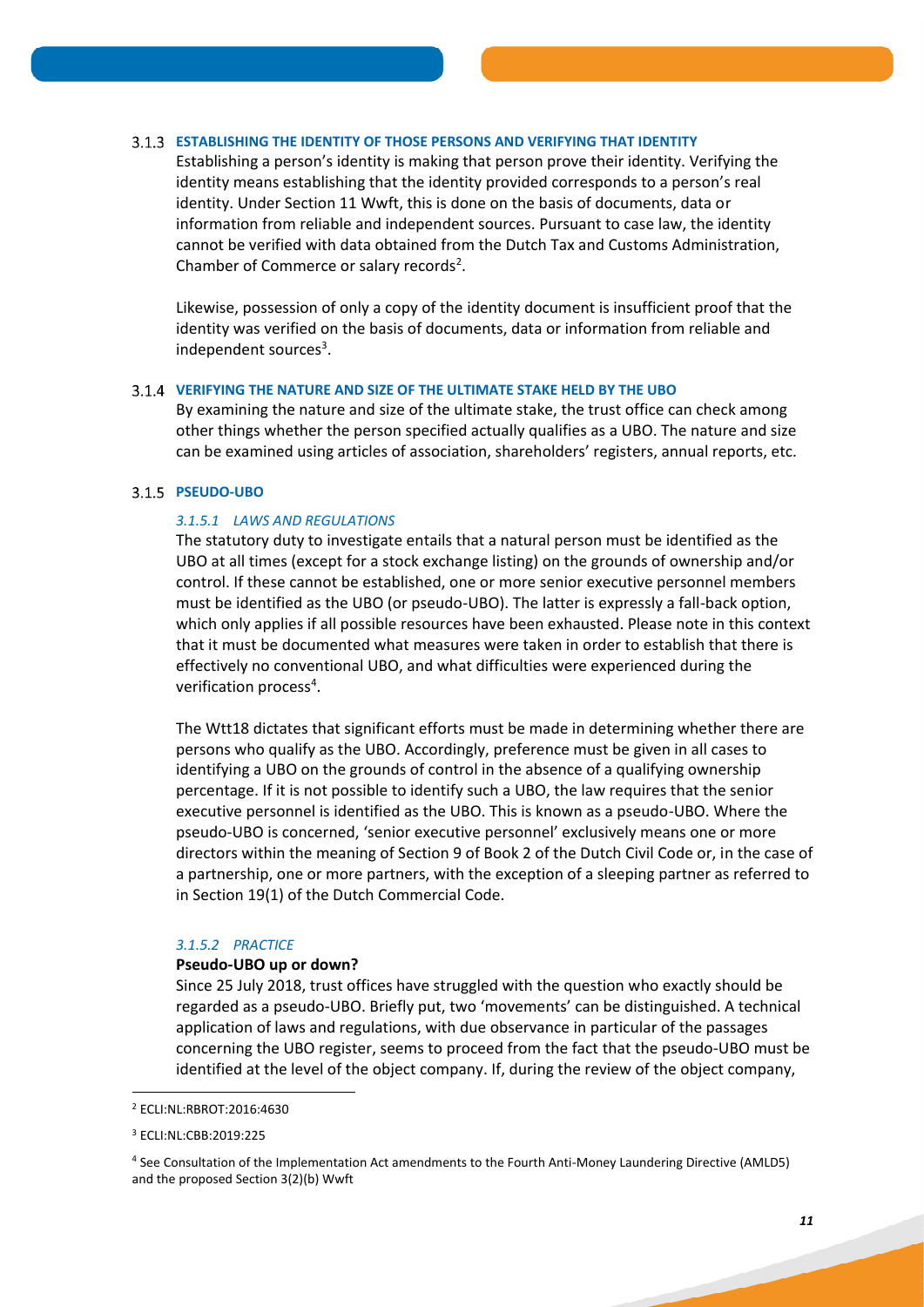no UBOs can be identified in the top of the structure on the grounds of ownership or control, the trust company must 'as it were' go back down the structure to the level of the object company. At this level, the statutory directors will then be regarded as UBOs, and these persons will also have to be listed as such in the UBO register. The Financial Supervision Office prescribes this approach in its specific guidelines for the various professional groups under its supervision. This interpretation seems to be most frequently applied outside the Netherlands as well.

However, there are examples of trust offices which chose a different approach and which, on the contrary, opted not to go back down the structure but identify a UBO at the level of the ultimate parent company ("UPC"). The obvious thing would then be to identify the statutory directors as pseudo-UBOs at the level of the UPC. An example would be the CEO of a multinational. This approach is supported by the Dutch Central Bank ("DNB") which, in its consultation version of the new Wwft and Sanctions Act Guideline, states that '*it is fair to assume that the pseudo-UBOs are found at the highest level within the client's ownership and control structure*'.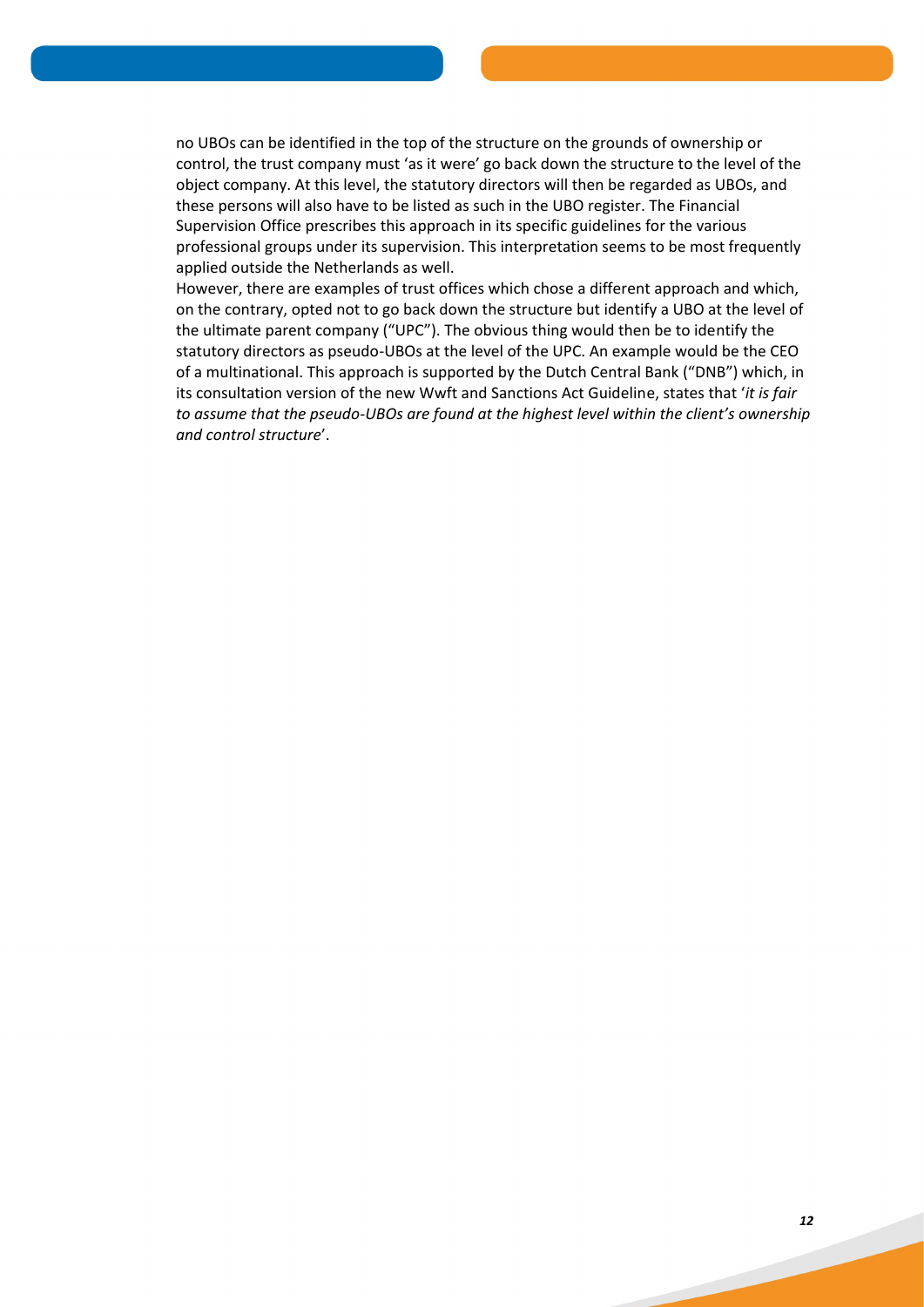#### **The pseudo-UBO: looking up or not?**

On page 26 of the consultation document (Wwft and Sanctions Act Guideline), DNB observes that: "It is fair to assume that the pseudo-UBOs are found at the highest level within the client's ownership and control structure. Section 3(6) of the Wwft Implementation Decree 2018 indicates what is meant by 'senior executive personnel' in this context." However, the Financial Supervision Office states on page 9 of its 'Specific guideline on compliance with Wwft for accountants, tax advisers, trust offices and all other institutions referred to in Section 1a(4)(a) and (b) Wwft (24 October 2018)' that: "If it turns out to be impossible to trace a natural person who is the ultimate owner of or has the ultimate control over a legal entity by holding shares, voting rights, an ownership interest or other means, the senior executive personnel of the legal entity must be regarded as the UBO." This is further elaborated in an example on page 10.

With regard to the fall-back option and the 'pseudo-UBO', both the Financial Supervision Office and DNB suggest a different approach. DNB proposes to look up, whereas the BFT proposes to look for the pseudo-UBO at the level of the legal entity that is the object company.

It seems, however, that legislation supports the BFT's view. Thus, we read in the explanatory notes to the Implementation Decree Wwft 2018 that: "It entails that in all cases (at least) a natural person must be regarded as the UBO of a company or legal entity. If it turns out to be impossible to trace a natural person who is the ultimate owner of or has the ultimate control over a legal entity by holding shares, voting rights, an ownership interest or other means, the senior executive personnel of the legal entity must be regarded as the UBO."

The Registration of Ultimate Beneficial Owners of Companies and other Legal Entities Implementation Decree adds: "It is up to the party obliged to register to determine what documents must be filed for the specific UBO being registered. This documentation must show the nature and size of that UBO. The only exception to this rule is the situation in which the senior executive personnel is registered as the UBO. This situation will only apply if no other UBO can be found in a different manner. As a rule, the members of the board will be registered as the senior executive personnel. In that case, no documentation needs to be filed." No information needs to be filed because the Chamber of Commerce is already in possession of this data. After all, these persons are already registered as statutory directors.

It backfires that Section 3 of the Implementation Decree Wwft 2018 uses the terms 'over' and 'of' with regard to the legal person, company or entity. This indisputably creates the impression that a 'conventional' UBO is situated at the top, while a 'pseudo' UBO must be identified at the level of the object company.

Various trust offices are also active in countries in which the UBO register is already operational, for example in Luxembourg. To our knowledge, the entire financial sector here also works under the assumption that the 'pseudo-UBO' must be identified at the level of the object company.

Now that DNB, in the consultation document, proposes a different approach which deviates from the viewpoints of its fellow regulators in the Netherlands and abroad, this further complicates this already difficult issue. Much can be said for this approach: if no 'conventional' UBO can be identified on the grounds of ownership or control, it makes sense to assume that the top of the structure exerts influence down the chain. A top entity's director under the articles of association will still have influence towards the object company, either jointly or alone, even if this is not enough to qualify as a conventional UBO.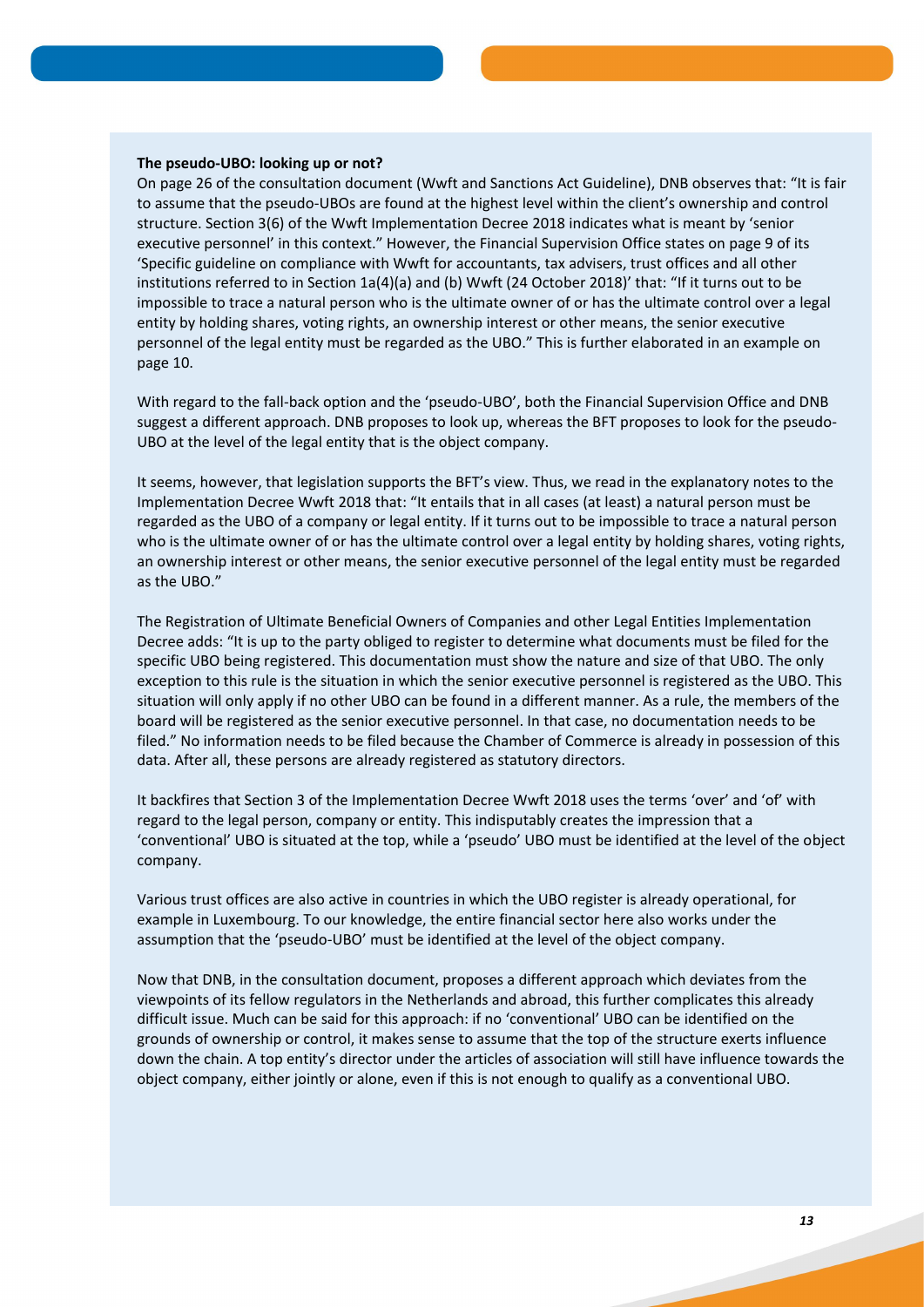#### **Origin of assets**

Identifying a pseudo-UBO for a Wwft client is no problem in principle. A client's senior executive personnel will usually already be in the picture, for example as a representative. In the context of the Wtt18, however, it also means that the financial position and the legitimate source of the assets must be determined, because the law does not make a distinction between a UBO based on ownership or control and a pseudo-UBO. HQ has the impression that this is not what the legislator intended. In principle, the financial position of a pseudo-UBO and the integrity risks attached to the business relationship are entirely separate from each other.

#### *3.1.5.3 HQ'S INTERPRETATION (ORIGIN OF PSEUDO-UBO'S ASSETS)*

Accordingly, HQ takes the position that the review in respect of the assets does not apply to pseudo-UBOs and assumes that the legislator will remedy this point. HQ raised this matter in various consultation responses.

#### *3.1.5.4 HQ'S INTERPRETATION (PSEUDO-UBO UP OR DOWN?)*

As long as legislation is not entirely clear on this point and regulators inside and outside the Netherlands disagree and prescribe different approaches in their respective guidelines, all that HQ can do is to advise trust offices to choose one of the two approaches, record the reasons for this choice and apply the chosen approach consistently. Even though DNB's approach provides greater insight into potential integrity risks and is more compatible with decision-making in practice, the approach advocated by the BFT and most foreign regulators seems to be sounder from a legislative perspective. Trust offices following the approach prescribed by DNB must, however, bear in mind that this approach may not be truly sustainable in the long term. Perhaps DNB may be able to create clarity here in its final version of the guideline or, in the best-case scenario, convince the other regulators or the legislator.

#### **UBO REGISTER**

#### *3.1.6.1 LAWS AND REGULATIONS*

The legislation through which the UBO register must be implemented in Dutch law is scheduled to enter into force on 10 January 2020. The UBO register is administered by the Chamber of Commerce. Each company is obliged to register its UBO or UBOs there. For trust offices acting as directors of object companies, this means that it is they who have to fulfil this obligation. Pursuant to the laws and lower regulations currently in force, it is necessary to register beneficial stakes of more than 25%. When registering, the trust office needs to submit documents showing this beneficial stake. If a pseudo-UBO is involved, there is no need for now to submit documents. In that case, it will be sufficient to register the senior executive personnel as the UBO (usually all the directors under the articles of association). Under the Consultation of the Implementation Act to the Fourth Anti-Money Laundering Directive (AMLD5), a new Subsection (2) is added to Section 4 of the Wwft and Section 27(2)(f) Wtt18 is amended, to the effect that trust offices, when performing the client due diligence review, must have proof that the client's UBO is listed in the UBO register.

## *3.1.6.2 PRACTICE:*

A trust office decides during the client due diligence review whether UBOs are involved, and to what extent. An object company will often have a 'conventional' UBO on the grounds of ownership or control. If no 'conventional' UBO can be identified and the fall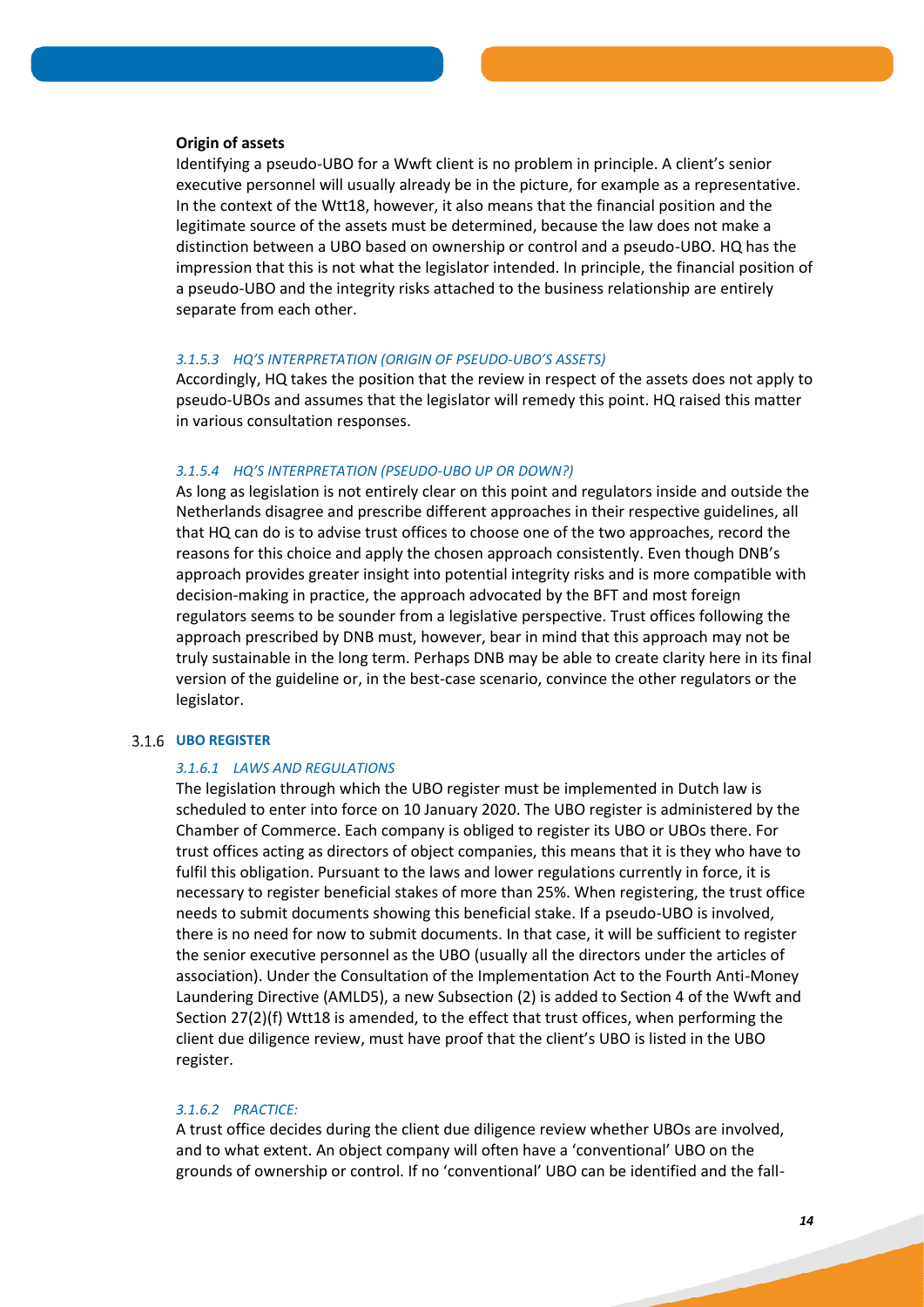back option comes into play, and the trust office has opted for the technical application of the pseudo-UBO, the object company's statutory directors, being its senior executive personnel, will as a rule have to be registered in the UBO register. Directors of the object companies may be trust offices or staff members of trust offices. After all, it is here that the trust office provides the service 'being a director'.

A situation may occur in which a trust office must register its own staff members in the UBO register as being the statutory directors of a company obliged to register. In this context, it may also happen that these staff members are the only registered directors of the object company concerned.

This situation has already been addressed in the Dutch Lower House. During the parliamentary discussion of the Wtt18, Socialist Party MP Renske Leijten tabled a motion, which was carried, in which she urged the Minister to ensure that trust offices do not name their own staff as the 'sole' UBOs as regards the registration in the UBO register. In response, the Minister stated that this situation would not occur because, briefly put, in that case the trust office had failed to identify the UBOs and, based on this fact, was not allowed to provide services. Proceeding from this presumption, the Minister failed to take statutory measures, assuming that this would not be necessary.

That is more nuanced. In most cases, a trust office accepts the instruction from a company that is part of a structure. The trust office regards this instructing company as the client (see chapter 2). However, the company to be managed by the trust office under the agreement need not be the same company as the one that must be regarded as the client. It may happen that the client and the object company are distinct legal persons. A client and an object company will have the same UBOs if they are both part of the same corporate structure. If this structure has no UBOs on the grounds of ownership or control, however, the fall-back option comes into play. With regard to the client this is simple: these are the client's statutory directors. This becomes trickier where the object company is concerned. In principle, the trust office will regard the client's statutory directors as the object company's UBOs as well. However, this choice will not be sufficient where the registration in the register is concerned. Current regulations concerning the register prescribe that the statutory directors of the company obliged to register must be registered as pseudo-UBOs. This creates a discrepancy between what we will call – for the sake of convenience – the AML UBO and the register UBO.

It will most certainly happen that a trust office performed a complete and adequate client due diligence review but can nevertheless only register its own staff in the UBO register in respect of those object companies for which it acts as the sole director.

## *3.1.6.3 HQ'S INTERPRETATION*

On the one hand, there is Ms Leijten's motion and the Minister's response, in which he indicates that directors working for the trust office will never appear on the register as sole UBOs. On the other hand, there is the practical situation in which this wish of the Minister has not been incorporated into the statutory framework. If a technical interpretation is applied, the statutory directors of the party obliged to register will be entered in the register in the absence of UBOs on the grounds of ownership or control. A trust office finding itself in this situation will establish, when performing its own review, that the client and the object company are not the same entity. The provisions on the UBO register prescribe as mandatory that the statutory directors should be registered. It is possible that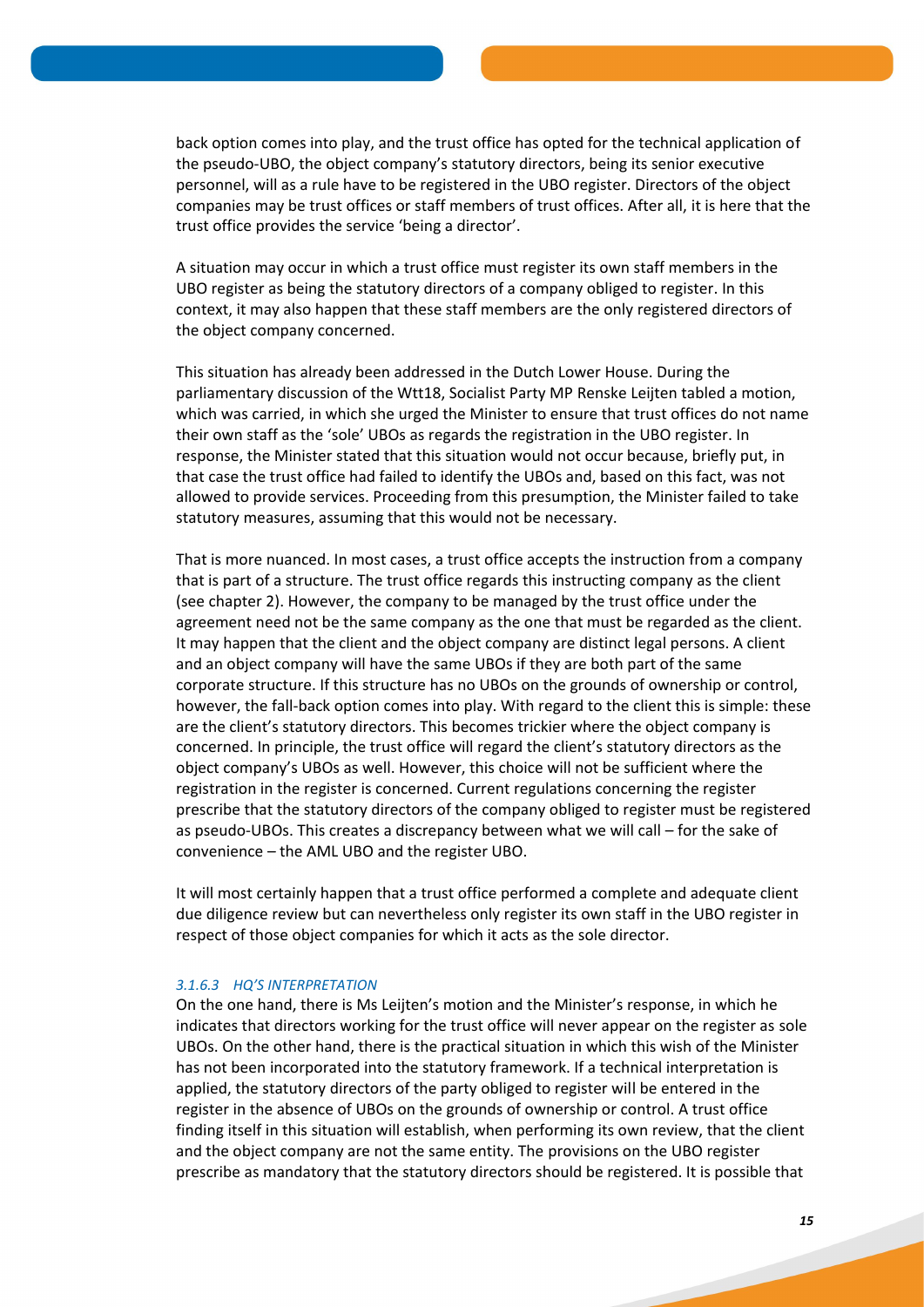these are only the directors of the trust office. This does not mean, as the Minister suggests, that the trust office thereby failed to fulfil its obligation to investigate.

In the situation described above, the approach whereby a pseudo-UBO must be identified by looking down is taken as the point of departure (see the dilemma described under 3.1.5). Much can be said for looking up the structure in identifying pseudo-UBOs. This would also have more added value for the application of the UBO register. Registering directors supplied by trust offices does not contribute to the transparency of a structure for which the UBO register was set up. After all, under no circumstances does this reflect the "*natural person who is the ultimate owner of or has control over a client, or the natural person at whose expense a transaction or activity is carried out*" 5 . In addition, the term 'Ultimate Beneficial Owner' implies that this concerns ultimate control. The UBWwft states that a shareholder who has the right as a natural person to appoint or dismiss the majority of the board must be identified as the UBO. This person would then qualify on the basis of control. It is fair to assume that this also applies to an entity that has the same authority. Because an entity cannot be a UBO, the trust office will have to look for the natural person in that entity who holds the ultimate stake in or control over that entity. The continuation of this line of reasoning eventually leads to the UPC. The major shareholder of this party, or the natural persons qualifying as de facto directors (CEO, perhaps also CFO, CCO and General Counsel) would then within reason have to be entered in the UBO register as UBOs. However, current laws and regulations do not allow this, at least for now.

**.** 

<sup>5</sup> UBO definition as laid down in the Wwft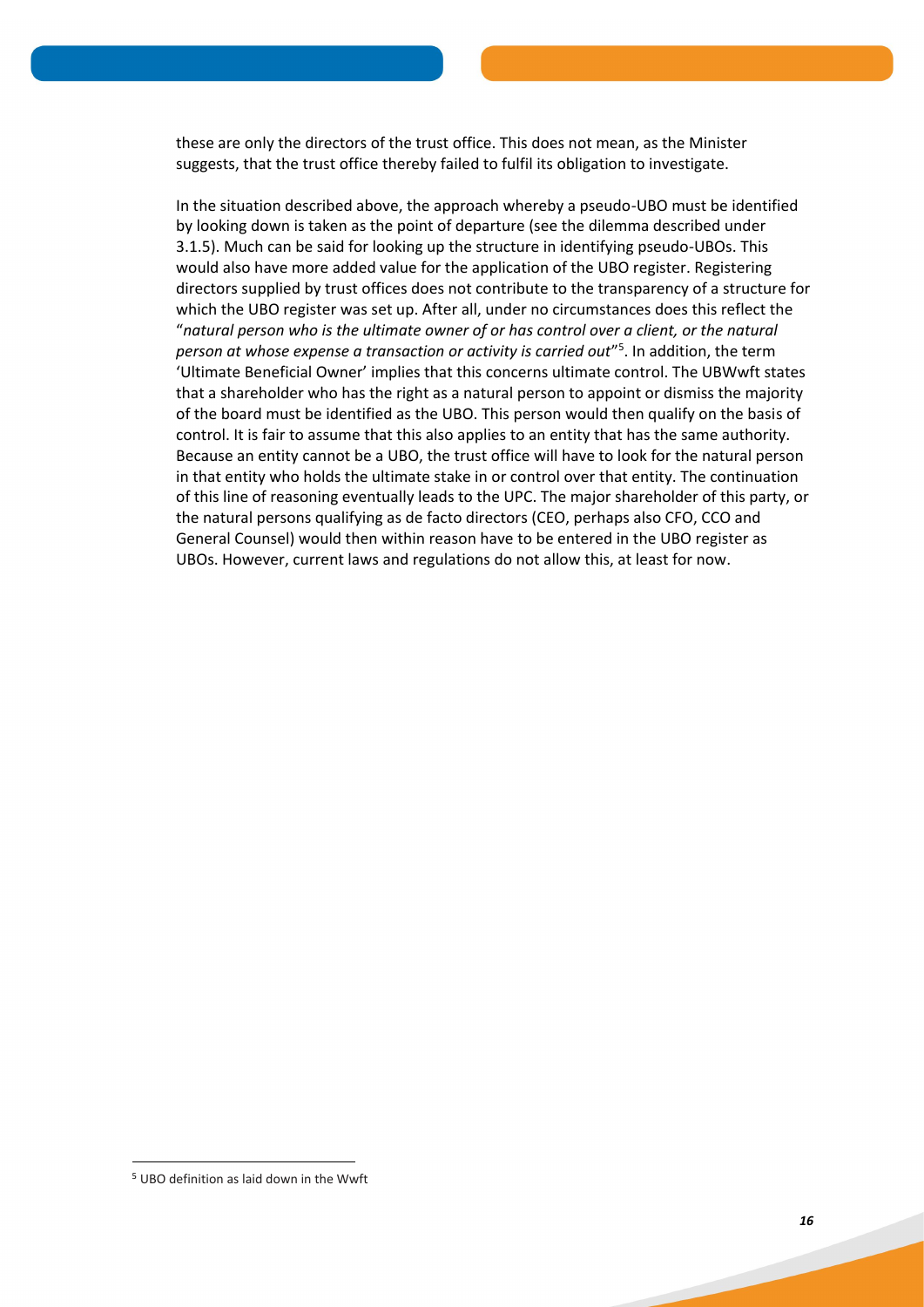## **4 UBO IN RESPECT OF LISTED ULTIMATE PARENT ENTITIES**

The rule under Section 3(1) UBWwft is that, if the client or object company is listed on the stock exchange or is a 100% subsidiary of a company that is subject to the disclosure requirements of the EU Transparency Directive,<sup>6</sup> or to comparable disclosure requirements in a State outside the European Union, no UBO needs to be identified in principle because these listed companies are already subject to disclosure requirements. With regard to these companies, there is no need either to identify a pseudo-UBO. Effectively, this means an exemption from the UBO obligation. The exemption is subject to conditions: for example, the company must be an issuer. An issuer is a legal person, company or institution which has issued financial instruments tradeable on a regulated market in an EU Member State or in a non-Member State which has a transparency mechanism comparable to that of the EU and similar disclosure requirements. Financial instruments have been defined in Section 1:1 of the Financial Supervision Act and include, among other things: securities, money market instruments, units in an investment institution not being securities, options, futures, swaps, forward rate agreements or other derivatives contracts.

Please note: not all European stock exchanges are subject to the disclosure requirements under the EU Transparency Directive. It is therefore important to check that listed companies have to report significant shareholders.

The object companies served by a trust company may be part of a listed structure. However, it rarely happens that this object company is positioned directly under the listed entity. It is usually a sub-subsidiary, or it is positioned at the bottom of the structure. Often these companies will be owned indirectly for 100%, or in any case for a large part, by the listed entity.

HQ applauds the interpretation that no UBO and no pseudo-UBO needs to be identified for listed companies (= issuers) subject to the Transparency Directive or to comparable international standards in the event that more than 75% of the securities (not being 75% of the financial instruments) of the issuer pertains to the 'free float' (= tradeable on a regulated market in an EU Member State or in a non-Member State which has a transparency mechanism comparable to that of the EU and similar disclosure requirements).

In addition, HQ takes the view that the exemption formulated for the 100% subsidiary of the listed entity also applies to 100% sub-subsidiaries and sub-sub-subsidiaries, in short to all 100% tiers of the structure from the listed entity to the object company. Here, too, it would have to appear from the company's annual report that entities are indeed held for 100% by the listed company.

If it is not clear whether a regulated market meets standards comparable to the EU Transparency Directive, HQ believes that a UBO must be identified for companies listed on such stock exchanges. HQ recommends that its members themselves compile a list of stock exchanges comparable to a European (Union) stock exchange. This will require a one-off effort to determine which stock exchanges meet this criterion. Thereafter, the list can be revised at regular intervals. It is important to substantiate for each stock exchange why the trust office believes that it is sufficiently comparable to an EU stock exchange. Examples of arguments that might be advanced

**.** 

<sup>6</sup> Directive 2004/109/EC of the European Parliament and of the Council of 15 December 2004 on the harmonisation of transparency requirements in relation to information about issuers whose securities are admitted to trading on a regulated market and amending Directive 2001/34/EC (OJEU 2004, L 390)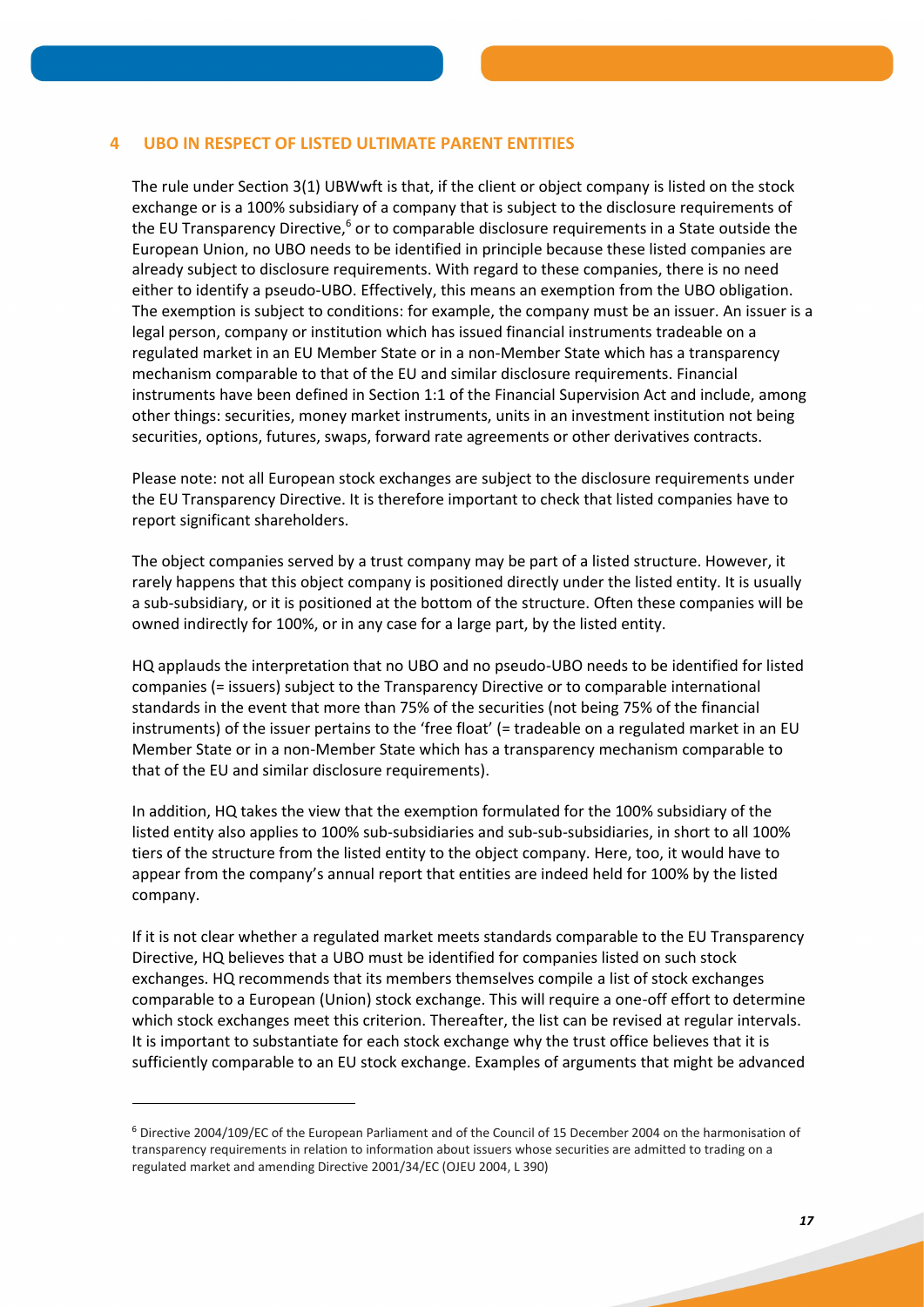include the extent to which the country follows the FATF recommendations, positioning on lists and indices regarding corruption and transparency, and the extent to which information on the ownership of a listed entity must be disclosed. The latter in particular is relevant in order to determine that there are no persons who hold more than 25% of the shares.

In short:

- 1) The UPC is listed for 75% or more: the exception applies;
- 2) The UPC is listed for less than 75%: the exception does not apply. A normal investigation into the UBO on the grounds of ownership/control will be required, and where applicable a pseudo-UBO will have to be identified;
- 3) The client/object company pertains for 100% to the group of a UPC that is listed for more than 75%: the exception applies;
- 4) The client/object company is a joint venture but held for 75% or more by a listed UPC: the exception applies;
- 5) The client/object company is a joint venture but held for less than 75% by a listed UPC: the exception does not apply. A normal investigation into the UBO on the grounds of ownership/control will be required, and where applicable a pseudo-UBO will have to be identified.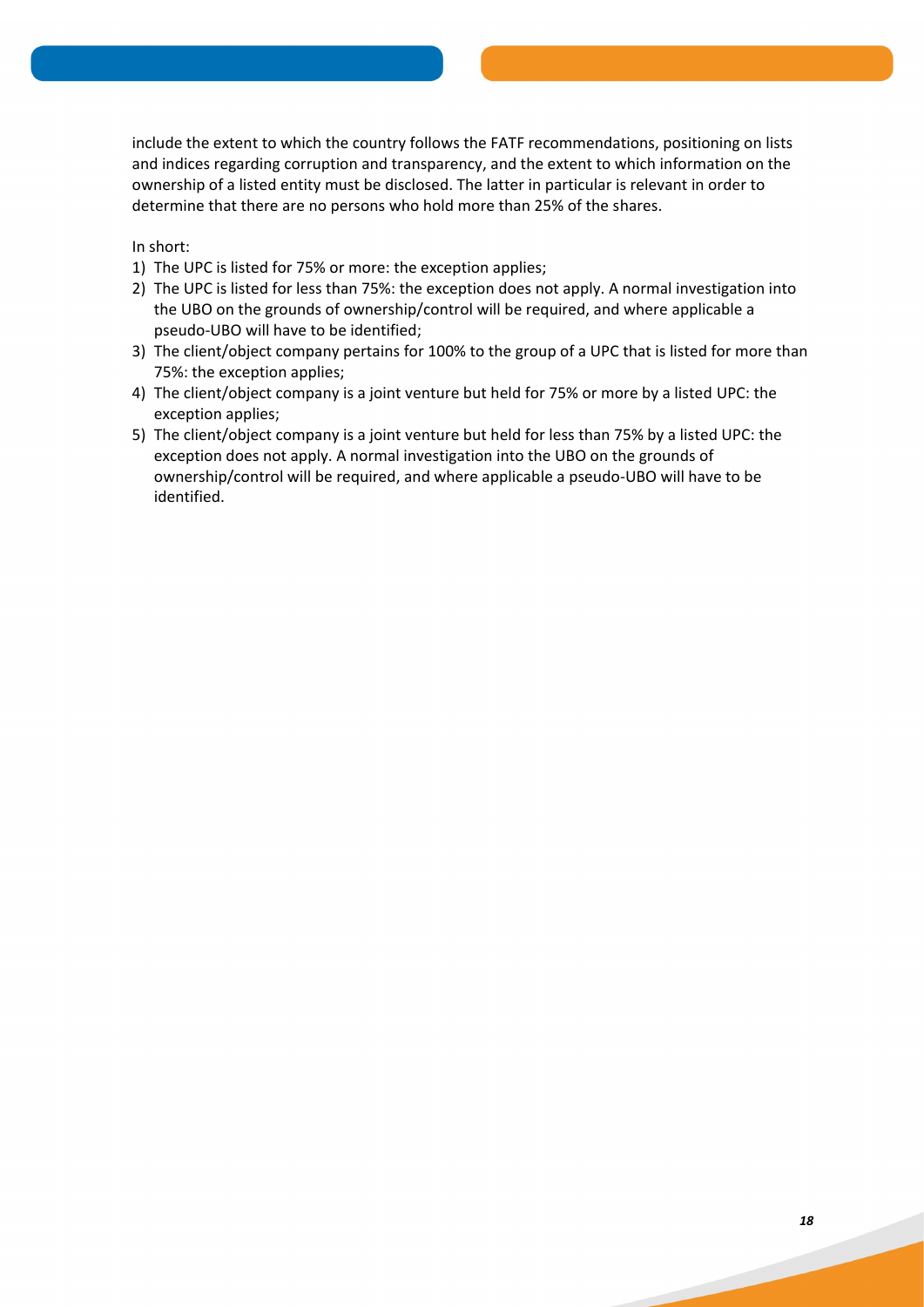# **5 UBO IN RESPECT OF UNLISTED ULTIMATE PARENT ENTITIES**

Pursuant to Section 1 Wtt18 and Section 3(1) UBWwft and the associated explanatory notes, various categories of natural persons must in any case be regarded as UBOs, depending on the type of legal person or other legal entities.

This involves the following legal persons and other legal entities:

- Private limited company (BV), public limited company (NV) (unlisted, including 100% subsidiary), European public limited company and European cooperative society, as well as other legal entities comparable to a BV or NV;
- Church and religious communities as referred to in Section 2 of Book 2 of the Dutch Civil Code;
- Other legal persons (societies, foundations and suchlike);
- **Partnership, shipping company, European economic interest grouping or other legal entities** comparable to a partnership;
- **Trust and other legal constructs comparable to a trust.**

For each legal form, different requirements apply in respect of the persons that must in any case be regarded as UBOs.

Subsection (1)(a) of Section 3 UBWwft relates to private limited companies and public limited companies. Pursuant to Subsection (2), this section also applies to European public limited companies and European cooperative societies, as well as to other legal entities comparable to a BV or NV. The UBOs of a BV, NV or comparable legal entity may first of all be natural persons holding shares, voting rights or an ownership interest in a company. In this context, an indicative percentage of 25% is applied: persons holding more than 25% of the shares, voting rights or ownership interest must in any case be regarded as UBOs. At the same time this does not mean that natural persons holding a lower percentage of shares, voting rights or ownership interest in a company cannot be regarded as UBOs under any circumstances. If these persons have the ultimate control over a company in other ways, for example on the basis of contractual relationships, they will (also) qualify as UBOs on the basis of the criteria laid down in Section 1 Wwft.

Not only natural persons who directly hold more than 25% of the shares, voting rights or ownership interest in a company must be regarded as UBOs. If the ultimate ownership of or the ultimate control over a company is held *indirectly*, for example through the agency of another legal person such as a trust office foundation, or a structure of legal persons, a natural person must be regarded as a UBO as well. In case of indirect ownership, it is important to look at the top entity. Depending on the top entity's legal form, other persons may have to be identified as UBOs pursuant to the UBWwft. For example, these may be natural persons who, based on the definition of UBO for other legal persons in Subsection (1)(c) UBWwft, qualify as the UBO of a trust office foundation that holds the shares in a company. In the event that the top entity is a trust, the settlor, the trustee, the protector (if any) and the beneficiaries will have to be identified as UBOs pursuant to Section 3(1)(e) UBWwft.

In conformity with the provisions of the AMLD4, furthermore, it is made clear that natural persons holding bearer shares in a company may be regarded as UBOs as well. Also, in cases in which a limited right has been established on shares in a company, for example through a pledge on shares or the grant of usufruct in respect of a voting right, the pledgee or usufructuary may be regarded as the UBO of a company.

Pursuant to Subsection (1)(a)(2°) UBWwft, natural persons who are the ultimate owner of or have ultimate control over a legal entity through other means than shares, voting rights or ownership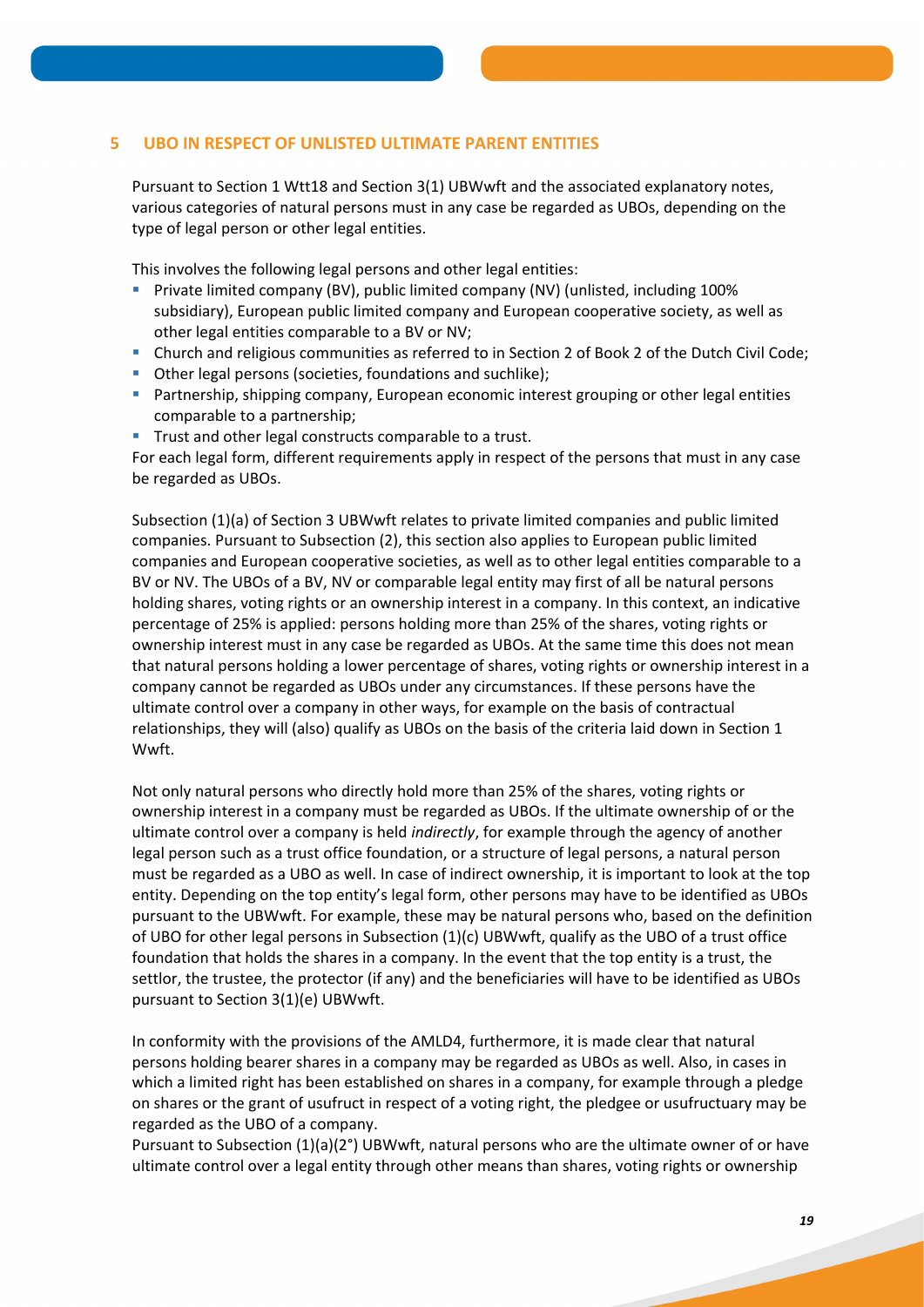interest must be regarded as UBOs as well. Under the AMLD4, control through other means may be established inter alia on the basis of the criteria described in Article 22(1) to (5) inclusive of the Annual Accounts Directive. In the Netherlands, these criteria have been laid down in Section 406, in conjunction with Sections 24a, 24b and 24d of Book 2 of the Dutch Civil Code. Among other things, this involves situations in which a natural person has the right, as the shareholder, to appoint or dismiss the majority of a company's board members, irrespective of the percentage of shares held. Another example is that of natural persons who can exercise predominant control over the company on the basis of an agreement with the company, as may be the case in the event of beneficial ownership.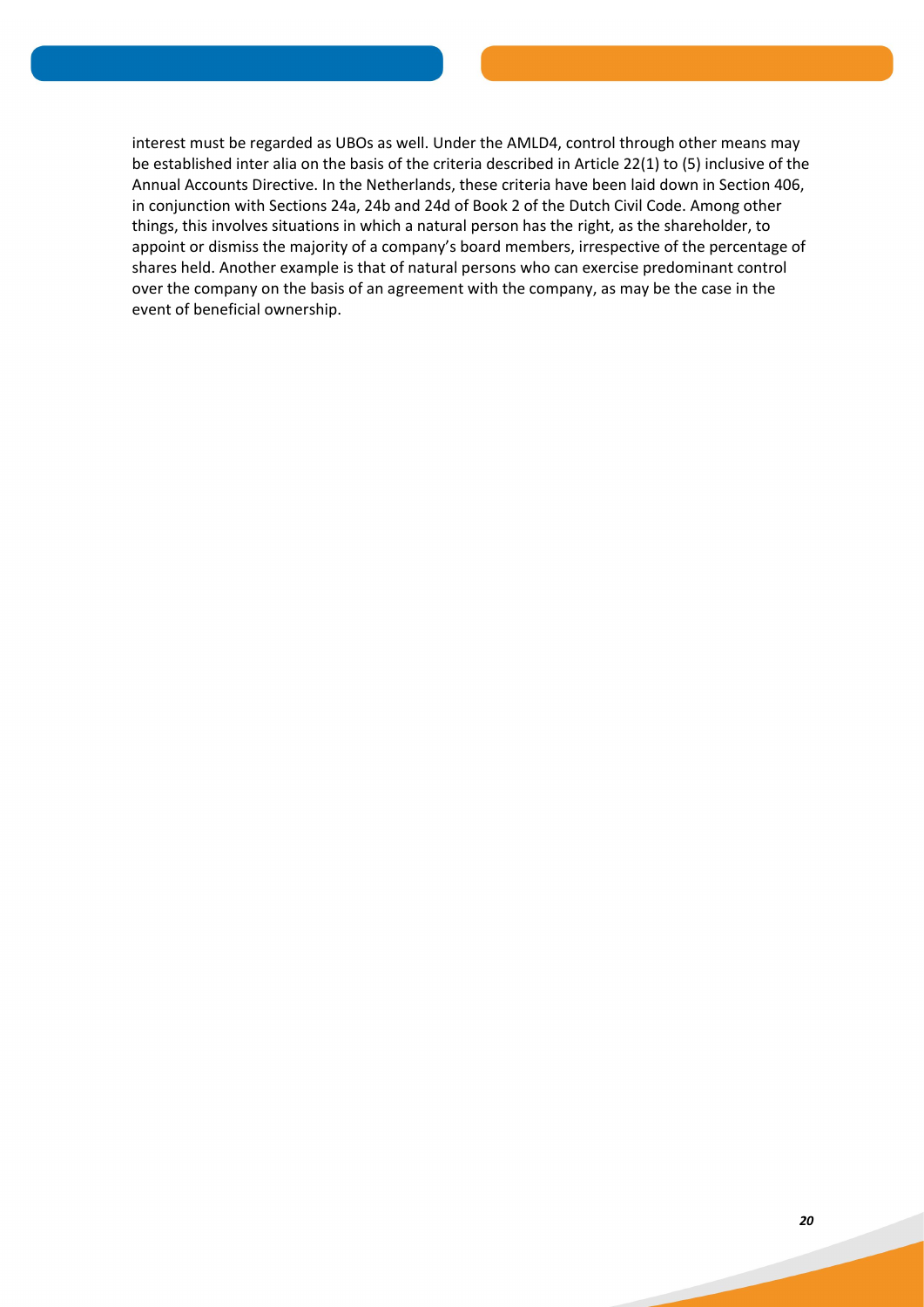# **6 UBO IN RESPECT OF HEDGE FUNDS AND PRIVATE EQUITY FUNDS**

Trust offices are often involved in the provision of services to hedge funds and private equity funds, whereby they provide trust services to the legal persons or companies forming part of these funds.

- *Hedge funds* may be regarded as investment funds that want to cover themselves as much as possible against unexpected fluctuations in the financial markets.
- *Private equity funds* is a collective name for investors that make venture capital available to unlisted entities.

A hedge fund or private equity fund often has no investor with a 25% stake. An AML letter signed by the hedge fund or private equity fund serves as proof to exclude a UBO in the structure. An AML letter is deemed sufficient, because it turns out to be difficult in practice to prove the underlying structure from the hedge fund or private equity fund to the investors. What is important, however, is that such an AML letter is issued by an institution or person that is subject to the AML/CFT legislation in a country which adequately follows the FATF recommendations.

If there are investors with a stake of more than 25% in the hedge fund or private equity fund, these investors must be regarded as UBOs of the object company. In this context, it is relevant to look at the fund's legal form. Depending on the fund's legal form, other categories of natural persons may be regarded as UBOs pursuant to Section 3 UBWwft. If a fund has a fund manager, the fund manager must, in principle<sup>7</sup>, be regarded as the UBO. After all, the capital of an investment fund (hedge fund or private equity fund) is managed by a fund manager, which means that the fund manager has control over the fund. Fund managers also have control over the sale and purchase of shares.

It is usually professional parties that act as fund manager in the context of their profession or business. Therefore, it will often be the case that the fund manager is not a natural person, but a legal person or company. If the fund manager is not a natural person, the question arises who must be identified as the UBO with regard to the fund manager. Based on the role performed by the fund manager within a fund structure, it seems to make sense to regard as UBOs the de facto directors (statutory directors) of the legal person acting as fund manager. On the other hand, the fund manager's degree of control is limited by the contents of the Limited Partnership Agreement, Offering Memorandum or Prospectus, which raises the question whether it makes sense to regard the de facto directors of the fund manager as UBOs. In addition, it may happen in practice that the fund manager's duties have been transferred on paper to another party. In such a situation, the conventional investigation into both formal and de facto control will have to be carried out in order to identify the UBOs of the legal person or company acting as fund manager.

HQ recommends that its members make an informed choice in this respect and document and work out their considerations in the procedures manual or comparable document. If no investor or fund manager can be identified as UBO, the natural person or persons pertaining to the senior executive personnel must be regarded as the ultimate beneficial owner (pseudo-UBO).

**.** 

<sup>&</sup>lt;sup>7</sup> In the case of, for example, a PE fund with multiple investments in different countries, the conclusion may be that the party exercising control cannot be properly identified. In such a situation, the fall-back option will come into play again.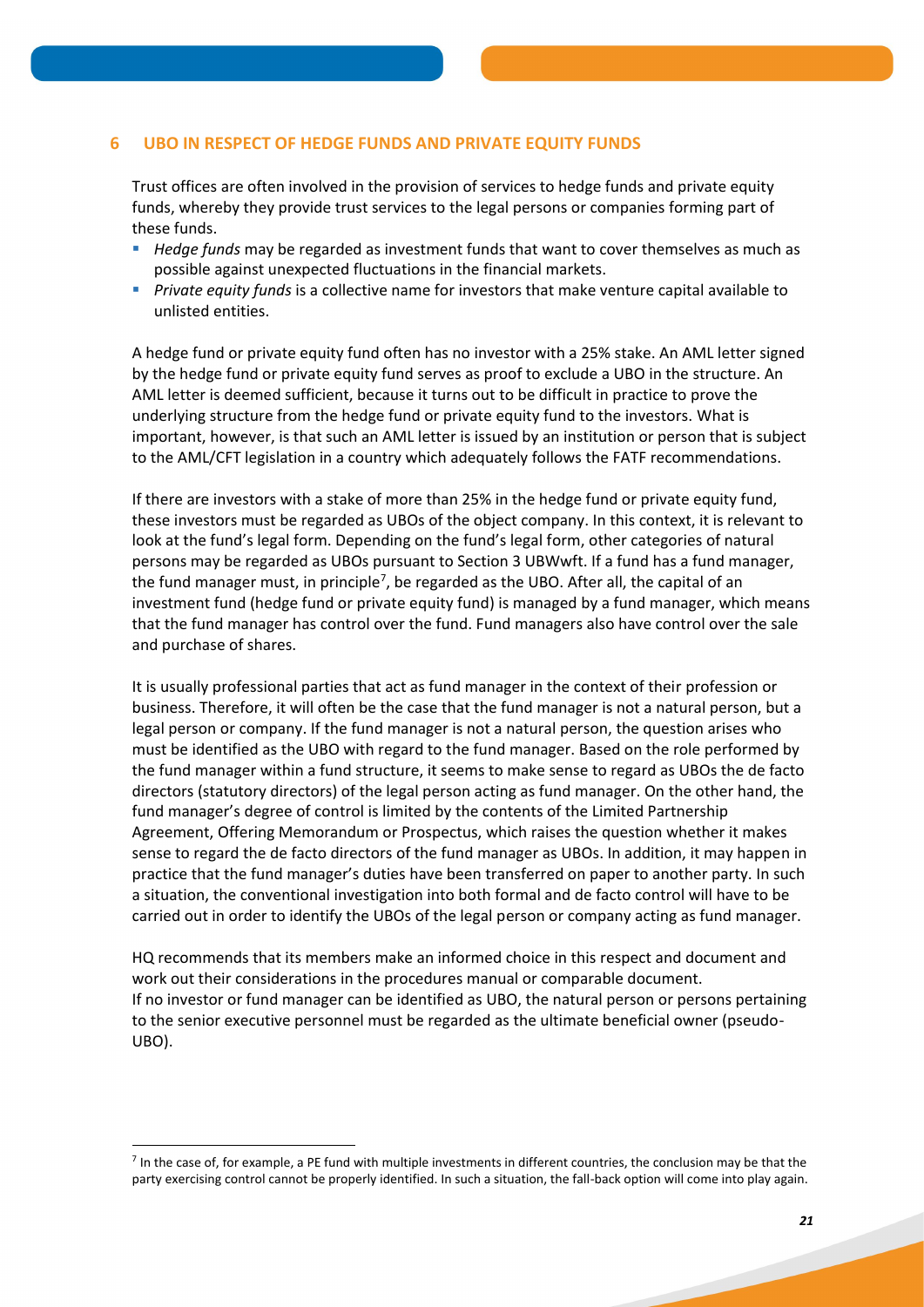# **7 UBO IN RESPECT OF STATE-OWNED ENTITIES OR STATE-OWNED FUNDS**

Trust offices also serve public and semi-public authorities, in particular funds or sovereign wealth funds. In principle, laws and regulations make no distinction between commercial enterprises and state funds or state shareholdings. Under the Wwft and the UBWwft, a UBO will also have to be established in case of a state fund or state-owned enterprise. Because the ownership will, as a rule, always be held by a public body, the obvious thing would be to establish the UBO on the basis of 'control'. The next question is which officers have relevant control within the context of the business relationship with the trust office. It can be inferred from Annex II to the AMLD4 / AMLD5, for that matter, that there is usually no UBO in the case of municipal authorities and other public services.

## **UBO in respect of a state fund or state shareholding**

In the event that the government exerts influence over / invests in a state fund or state shareholding, the (indirect) exercise of voting rights or the exercise of de facto control over the state fund or the state shareholding takes place under the political responsibility of the minister who has this state fund or state shareholding in his/her portfolio. According to HQ, this implies that this particular minister may qualify as the UBO.

If the minister involved is so far removed from the state fund or state shareholding that he/she cannot be said to exercise voting rights or de facto control over the state fund or state shareholding, HQ believes that the person who pertains to the senior executive personnel of the state fund or state shareholding qualifies as the UBO. This will in any case concern the CEO or CFO of the state fund or state shareholding.

With regard to sovereign wealth funds in particular, consideration must be given to the influence that can be exerted by a head of state or minister. Certainly in the case of a sovereign wealth fund from a high-risk country, a thorough investigation must be performed as to whether the minister involved or the head of state should be qualified as the UBO.

HQ points out that the investigation into the de facto control is no easy task, especially where foreign state funds are concerned. Furthermore, HQ finds that the decision who should be regarded as the UBO is not clear-cut in certain situations. Therefore, the consideration why either a minister or a person pertaining to the senior executive personnel of the state fund should be regarded as the UBO on the basis of de facto control must be substantiated on a case-by-case basis and be properly documented by the trust office in the service file.

## **Example: Holland Casino**

Holland Casino is wholly owned by the Dutch State. The Financing and Participation Department of the Ministry of Finance gives substance to the managerial role of shareholder. Various officials can exert influence, ranging from the portfolio holder to the Secretary General, but it is the Minister who, as the person ultimately responsible and the highest in rank, can determine the course. In this context, the obvious thing would be to regard the Minister of Finance as the UBO on the grounds of de facto control.

## **Example: Volksbank**

The shares in Volksbank (formerly SNS) are held by the Trust Office Foundation for the Management of Financial Institutions (*STAK beheer financiële instellingen*, also known as NLFI). After some investigation, it will appear that NLFI was set up by the Ministry of Finance with the aim to perform the managerial role in a politically independent manner and transfer the stake in Volksbank back to the private sector in due course. Identifying the Minister is now much less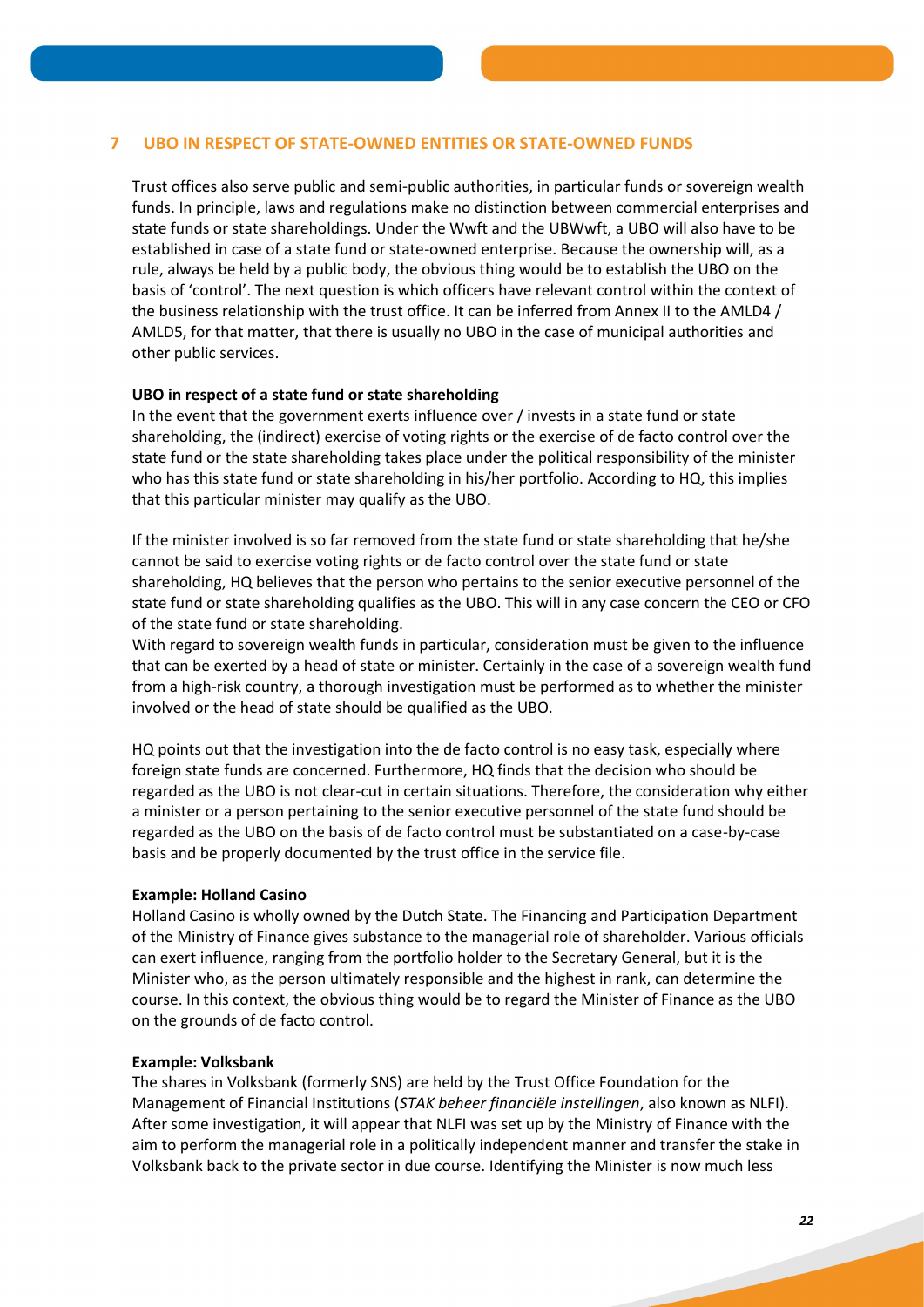obvious, because this is a situation of deliberate independence. In this case, it seems better to follow the UBWwft provisions on the UBOs of foundations and regard the Managing Director of NLFI as the UBO on the grounds of de facto control, since he is ultimately responsible in principle (subject to a particular mandate) for the course and the day-to-day management of the Volksbank shares by NLFI.

## **Example: BNG Bank**

Bank Nederlandse Gemeenten N.V. is a specialist bank of and for public authorities and social interest institutions. BNG's clients include local and regional authorities, housing associations and utility, care and educational institutions. BNG is a two-tier board company. One half of the shares is owned by the State, while the other half has been issued to municipal and provincial authorities. In this case, the government, and more specifically the Ministry of Finance, owns a stake well in excess of 25%. This makes this situation significantly more complicated than the first two examples. It might be argued that the Dutch State ultimately manages 100% of the shares and that in this case the political responsibility is divided between the Minister of Finance and the Minister of the Interior and Kingdom Relations. Both ministers might therefore be regarded as UBOs of BNG on the grounds of de facto control. From a practical perspective, this approach seems rather formalistic and arbitrary. Furthermore, BNG is well removed and there does not seem to be any structural or official involvement. In this case, and in comparable cases, it does not seem likely that a minister exercises de facto control within the context of the business relationship. The fall-back option will apply. In concrete terms, this means that the members of the Management Board qualify as UBOs or pseudo-UBOs.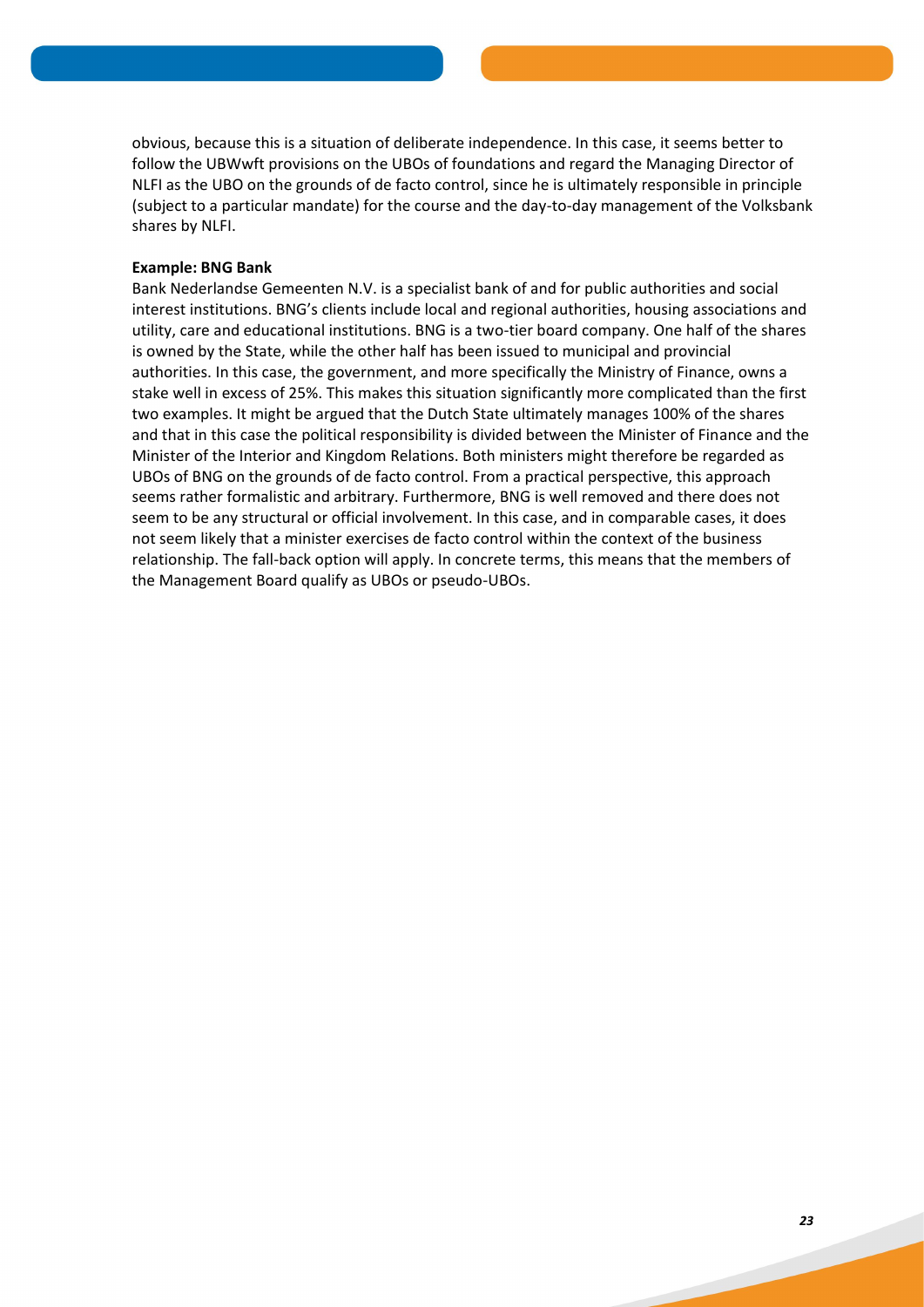# **8 UBO IN RESPECT OF FOUNDATIONS (SUCH AS SECURITISATION/ORPHAN STRUCTURES)**

#### **Securitisation/orphan structures**

Securitisation is a well-known and frequently used technique developed for financing assets that are not negotiable due to their very nature. The sponsor's assets are refinanced on the capital market by what is known as a Special Purpose Vehicle ("SPV"), which is used only for the transaction in question. The SPV finances the purchase price of these assets by issuing securities, of which the assets bought are the collateral. What matters is that the SPV is independent and 'bankruptcy remote':

- Independence from the structure is important, for only then will the securitisation fulfil its purpose. If the structure cannot be regarded as independent, there is a risk that the transaction will be dragged into the bankruptcy of one of the parties.
- Bankruptcy remoteness is achieved through what is known as an 'orphan structure'. The SPV's shareholder is an entity that does not have shareholders or members itself, such as a Dutch foundation.

A foundation which is part of a securitisation structure or other orphan structure therefore has the object to serve 'assets held in mortmain' and therefore does not, in principle, have an underlying beneficiary. However, legislation requires that a UBO is established.

In a letter dated 5 March 2018 (Session Year 2017-2018 Parliamentary Paper 34808 no. 15), the Minister of Finance stated the following in the event that a trust office is the sole director of an object company: "A trust office may only provide services if the trust office has identified the UBOs of both the client and the object company and verified the identity of the UBOs. Prior to the provision of services, therefore, the trust office can never regard itself as senior executive personnel of an object company. After the trust office has started the provision of services, the trust office may qualify as the senior executive personnel of the object company. However, this can never have the effect that the UBOs of the trust office are registered as the sole UBOs of the object company. If the trust office were unable to identify any UBOs of the object company other than itself during the ongoing client due diligence review, there will be grounds for suspecting money laundering or terrorist financing. After all, at that moment it is no longer clear who is the ultimate beneficiary of the services provided by the trust office and who is hiding behind the object company. Because this would make it impossible to identify the UBOs of the object company, the trust office must terminate the provision of services. If the trust office acts as an object company's director together with others, the UBOs of the trust office might indeed be registered as UBOs of the object company."

Taking the foregoing into account, the following interpretation might be followed with regard to UBOs and orphan structures:

- If the trust office acts as the founder and sole director of the foundation, the UBO of the foundation will be the party issuing the instruction to the trust office on the client's behalf (the party signing the engagement letter with the trust office on the client's behalf).
- If the board of the foundation comprises several directors, including a trust office, the fellow director or directors of the foundation, not being the trust office, will qualify as higher executive personnel of the foundation and thereby as the UBO.

The above interpretation entails the following practical challenges:

 In practice, the trust office often acts as the sole director of the foundation in an orphan structure. This means that there are no fellow directors of the foundation that can be identified as the senior executive personnel of the foundation and thereby as the UBO.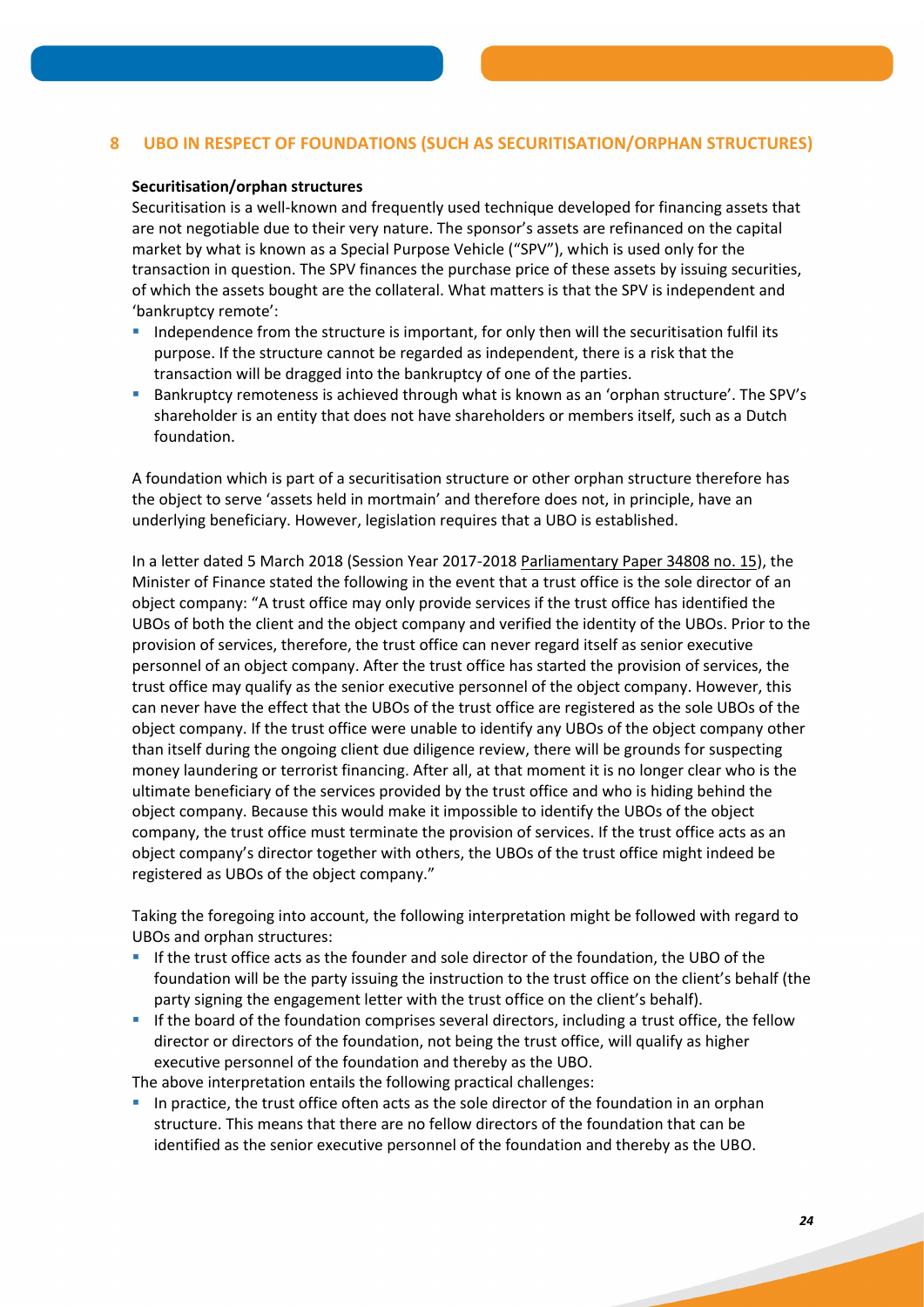One of the principal characteristics of an orphan structure is the independence of the structure, because only then will the securitisation fulfil its purpose. If the party issuing the instruction to the trust office on the client's behalf is entered in the UBO register as the UBO, this may affect the independence of the structure.

In view of the above problem (see also 3.1.5), there is no unequivocal answer at present to the UBO issue with regard to foundations in an orphan structure. HQ recommends that its members make an informed choice in this respect, based on the information currently available, and document and work out their considerations in the procedures manual or comparable document, while closely following any developments relating to this subject. It is the intention that this Guidance will be revised regularly and that altered viewpoints, as a result of additional insights arising in practice or as a result of amended regulations and the regulator's interpretations, will be incorporated in this document.

It must be documented what measures were taken in order to establish that there is effectively no conventional UBO, and what difficulties were experienced during the verification process.

# **Trust office foundation**

In exchange for holding shares in the capital of a capital company, a trust office foundation (*Stichting Administratiekantoor* ("STAK")) issues depositary receipts to depositary receipt holders. Where a STAK is concerned, there may be a UBO for both the legal ownership and the beneficial ownership. In HQ's view, the following parties qualify as UBOs in the case of a STAK:

- i. the depositary receipt holder that holds more than 25% of all the depositary receipts issued by the STAK;
- ii. the STAK's fellow director or directors;
- iii. if no person qualifies as the UBO under (i) and (ii) for example because the trust office is the sole director of the STAK – the party issuing the instruction to the trust office on the client's behalf (the party signing the engagement letter with the trust office on the client's behalf).

# **Other foundations**

The UBWwft provides for a separate definition for foundations ('other legal persons') because these legal persons cannot hold shares. The UBOs will be, among others, the natural persons who directly or indirectly hold more than 25% of the ownership interest in the legal person, can exercise 25% of the voting rights in the decision-making on amendments to the articles, or can exercise de facto control over the legal person.

Foundations can make distributions to others than the founders, directors and members of other bodies. As profit distributions, these distributions will also fall under the definition of ownership interest. Beneficiaries of a foundation that are entitled to 25% (or more) of the total assets must therefore be qualified as UBOs.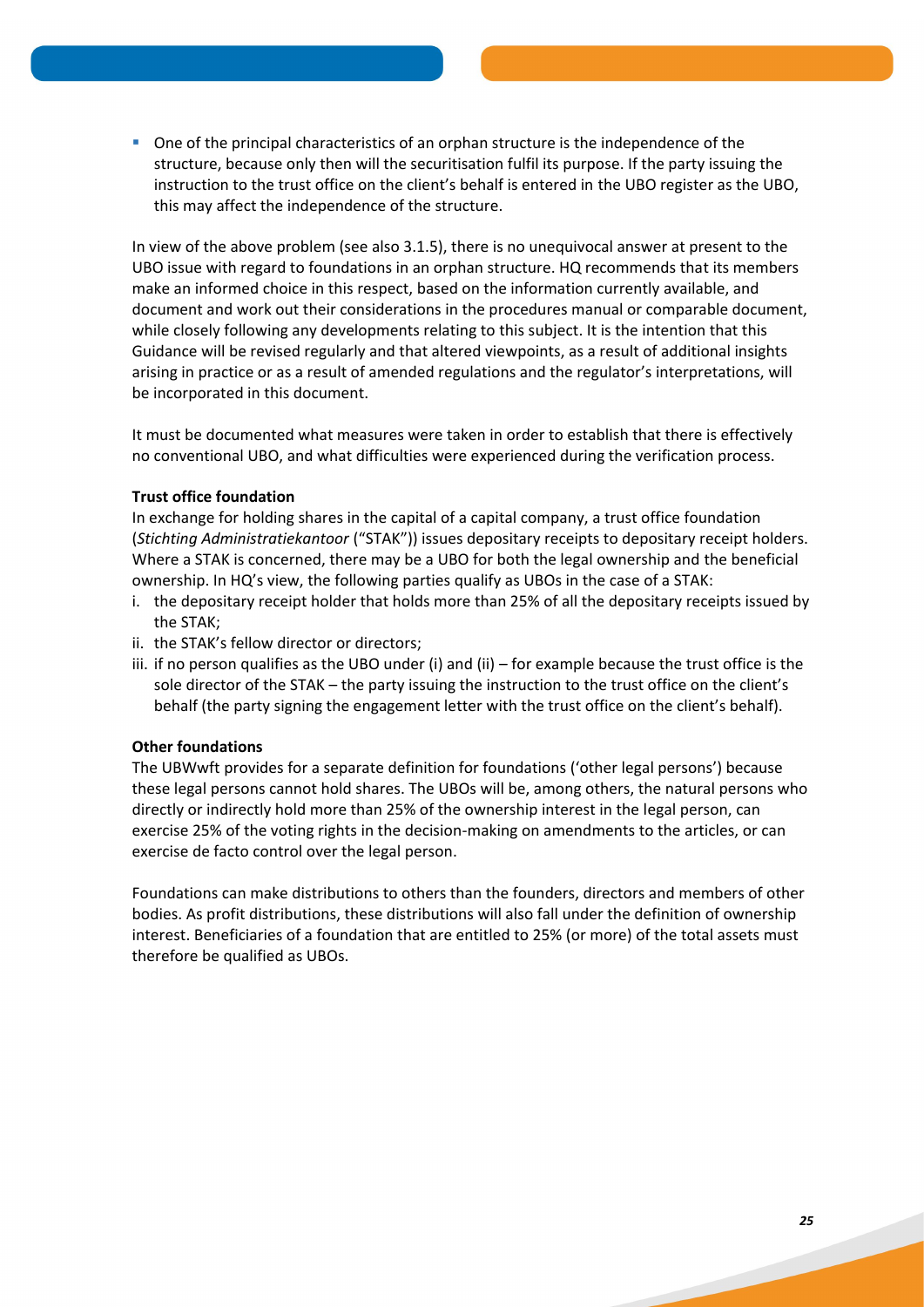# **9 UBO IN RESPECT OF LEGAL ARRANGEMENTS (TRUST)**

In the case of a trust, the UBWwft provides that the following persons must be regarded as UBOs: the trustees of a trust, the settlor/settlors, the protector/protectors and the beneficiary/beneficiaries of the trust. Other persons who exercise control over the trust in any way, through direct or indirect ownership or through other means, may also qualify as UBOs.

## **Beneficiaries**

If it is not possible to establish the individual persons who are the beneficiaries of the trust, the group of persons in whose interest the trust was primarily set up or operates must be identified as the beneficiary/UBO. For example, there may be such a large group of beneficiaries that it is impossible to identify the individual beneficiaries. It may also happen that individual trustees are not yet in the picture, because the beneficiaries of a trust are determined only in the future. In these cases, it is important that the group of natural persons is described meticulously, based on specific characteristics or by category (for example, if the beneficiaries are "the children and grandchildren"). This must ensure that the individual beneficiaries can be identified after all at a later time: upon payment of the monies managed by the trust, or at the moment when the beneficiary exercises his or her definitive rights.

## **Trustees**

In practice, it is usually professional parties which act as trustee in the context of their profession or business. Therefore, it will often be the case that the trustee is not a natural person, but a legal person or company. If the trustee is not a natural person, the question arises who must be identified as the UBO with regard to the trustee. Based on the role performed by the trustee within a fund trust, it seems to make sense to regard as UBOs the de facto directors (statutory directors) of the legal person acting as trustee. This approach is in line with the system chosen in the Wwft and the UBWwft. On the other hand, a trustee's degree of control is limited to such an extent as to give rise to the question whether it makes sense to regard the de facto directors of the trustee as UBOs. If this is not the case, the conventional investigation into both formal and de facto control will have to be carried out in order to identify the UBOs of the legal person or company acting as the trustee.

HQ recommends that its members make an informed choice in this respect and document and work out their considerations in the procedures manual or comparable document.

With regard to a trust, the following steps are *mandatory*:

- All UBOs must be identified and their identities verified, and
- Based on contractual obligations, a trust office (which is a trustee or otherwise performs services for the benefit of a trust) must be notified 30 days prior to a change in the entitlement to the trust assets or 30 days prior to the designation of a new beneficiary, so as to give the trust office sufficient time to identify the new (entitlement to the trust office / beneficiary) and verify the identity.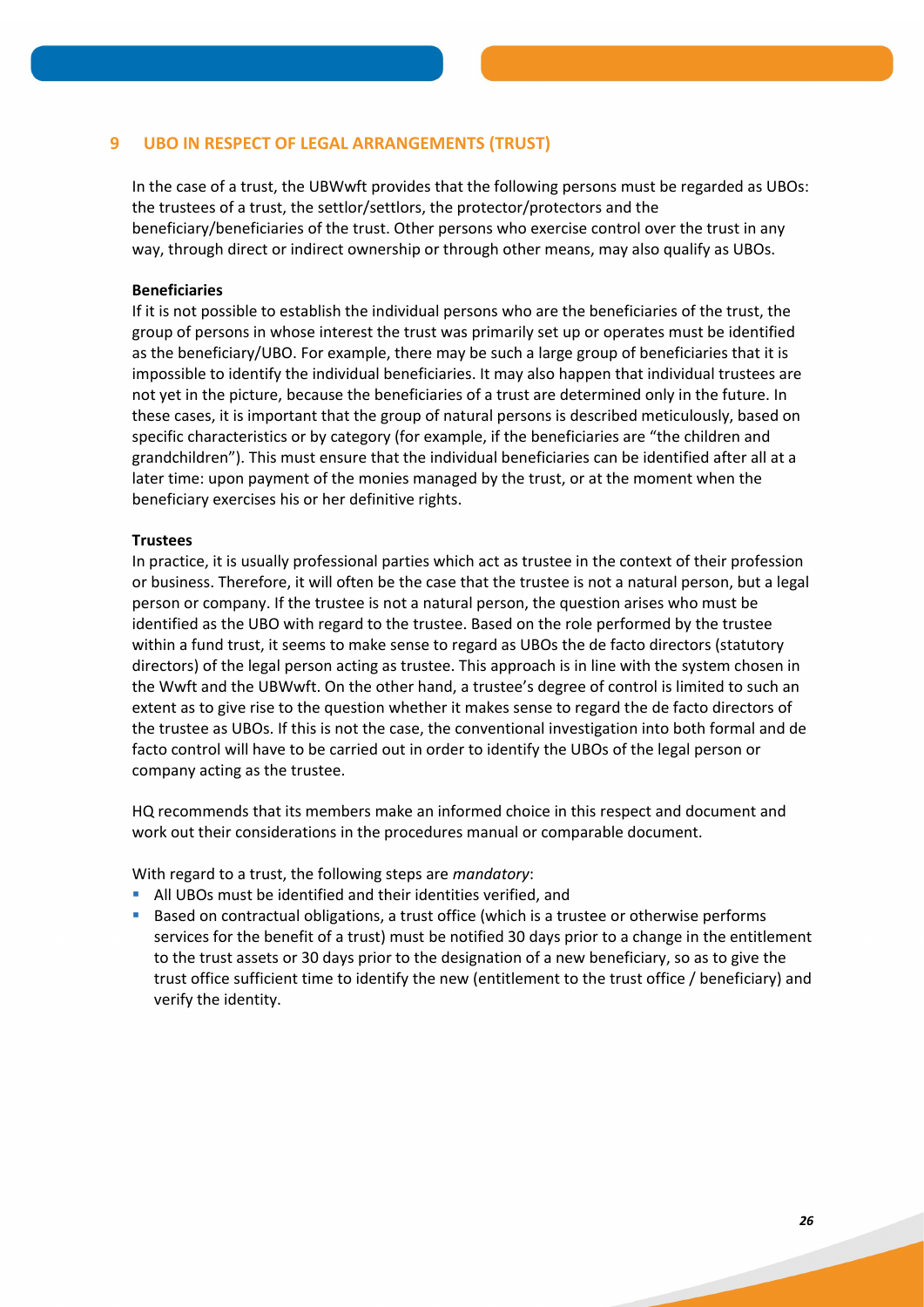# **9.1 ORIGIN OF ASSETS INVESTIGATION REGARDING UBO IN RESPECT OF LEGAL ARRANGEMENTS (TRUST)**

As indicated earlier, the UBWwft provides that the settlor/settlors, the trustee/trustees, the beneficiary/beneficiaries and the protector/protectors must be regarded as UBOs. Under the Wtt18, however, this means that the financial position and the legitimate source of the assets of all these persons must be established as well.

HQ has the impression that this is not what the legislator intended. A trust is a legal form under Anglo-Saxon law which is used to manage assets of the party that set up the trust (the settlor). That an investigation must be performed into the settlor's financial position and the legitimate source of the latter's assets makes sense in this context. However, an origin of assets investigation in respect of the beneficiary/beneficiaries, trustee/trustees and protector/protectors is not an obvious step: the trustees only manage the trust assets, the beneficiaries will be entitled to the trust assets in due course and the protector sees to it that the trustee correctly fulfils the trust conditions. HQ therefore takes the position that, in the case of a trust, the source of assets investigation does not apply to the trustee/trustees, beneficiary/beneficiaries and protector.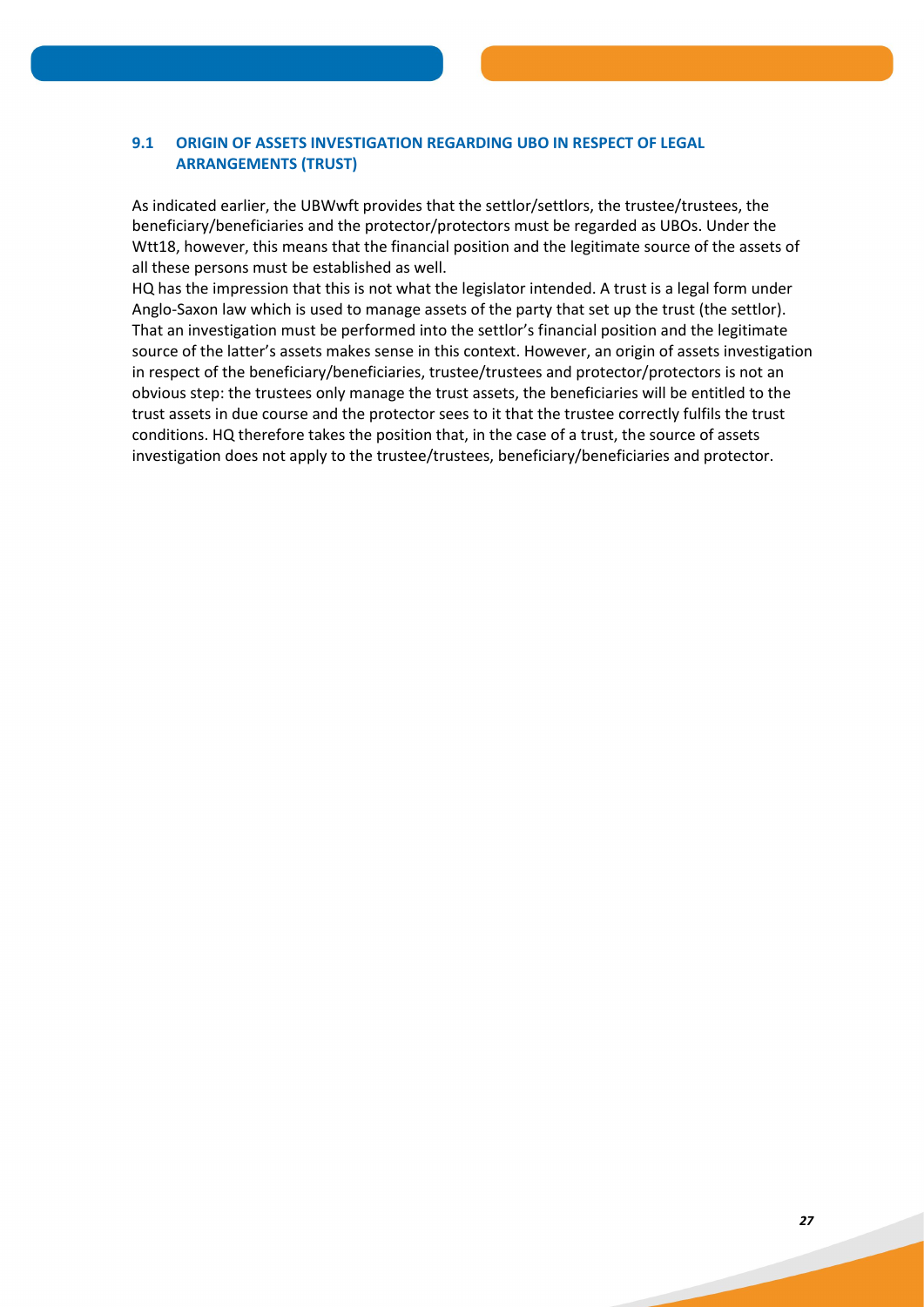# **10 ORIGIN OF ASSETS, FINANCIAL POSITION AND INVESTIGATION INTO LEGITIMATE SOURCE**

## **10.1 LAWS AND REGULATIONS**

# **Section 27 Wtt18. Client due diligence review for trust services (a) and (b)**

Where the object company is concerned, the review enables the trust office to establish the origin of the object company's assets. To this end, the trust office first identifies the object company's assets and subsequently investigates the origin of those assets. The review comprises all the object company's assets and not just the monies involved in the provision of trust services. Furthermore, no distinction is made between equity capital and debt capital. The origin of the object company's assets must be established with certainty.

In addition, the review enables the trust office to establish the financial position of the object company's UBO with the greatest possible degree of certainty. This review comprises all the UBO's assets, regardless of whether the assets are related to the object company, and the manner in which they were amassed. Where the origin of the object company's assets must be established with certainty, the investigation into the financial position of an object company's UBO or UBOs involves a best-efforts obligation: the financial position of the object company's UBO must be established with the greatest possible degree of certainty. This means that the trust office must arrive at a substantiated indication of the total size and composition of the UBO's assets. To this end, relevant information may be retrieved from the UBO directly, from an intermediary or via public sources.

The review enables the trust office to establish with the greatest possible degree of certainty that the origin of the object company's assets and the assets associated with the financial position of the object company's UBO were obtained from a legitimate source. This means that efforts must be made to check the manner in which the assets were acquired and to assess whether the assets originated from criminal practices or otherwise pose a risk to sound and controlled operations. For example, this may involve the circumstance that the assets of an object company or an object company's UBO originate from a country that is subject to international sanctions. In order to determine whether the assets originated from a legitimate source, a trust office will have to ask the client targeted questions, as well as check the information obtained against public sources or other reliable and independent sources. The results of this review, and the efforts made, must be documented.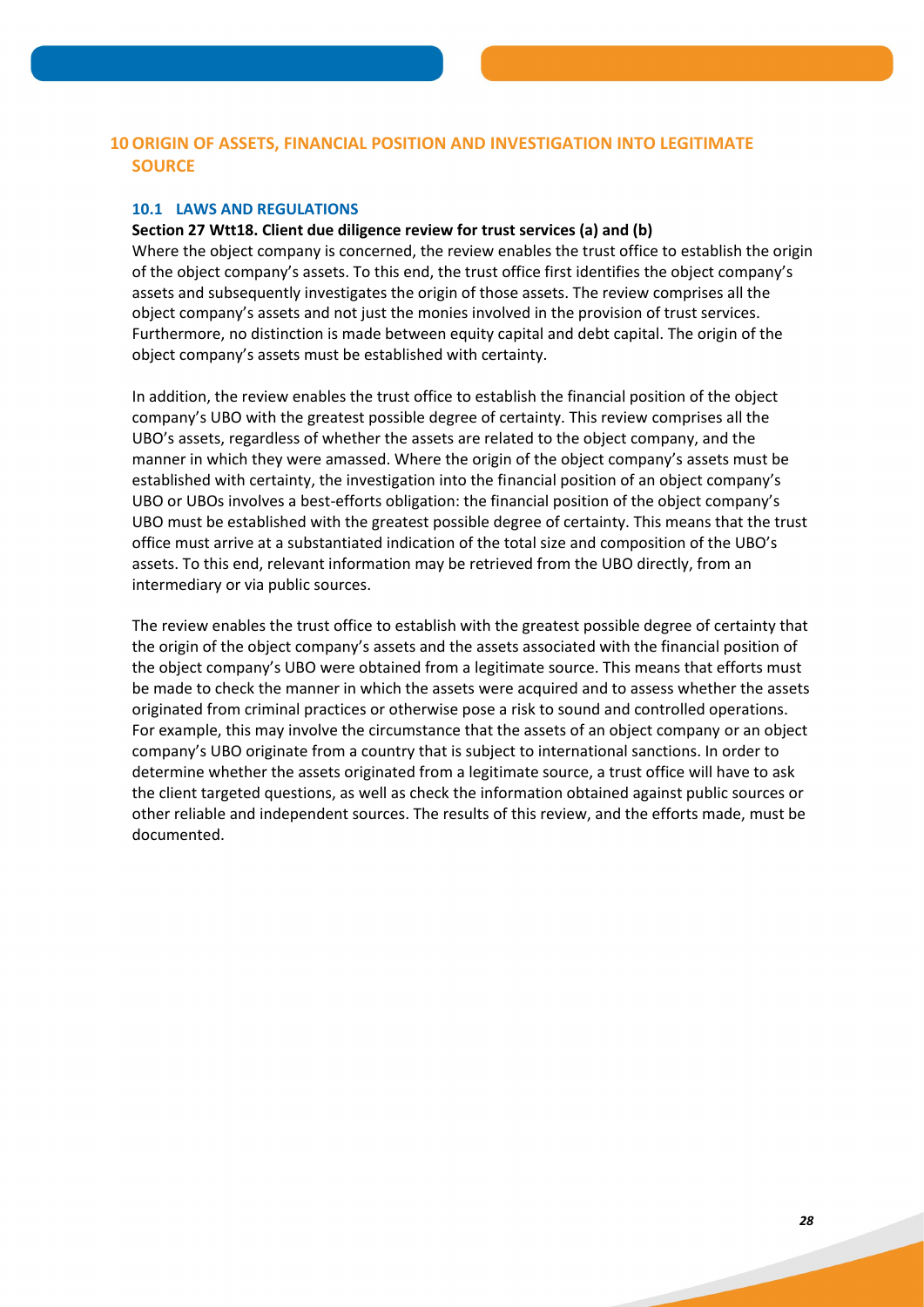

# **Section 28 Wtt18. Client due diligence review for trust service (c)**

Before entering into a business relationship aimed at providing the trust service, a trust office will perform a due diligence review of the client and the conduit company. This is because a conduit company may be used in order to conceal the origin of resources. Therefore, the trust office must establish the origin and application of the resources made available to the conduit company. This concerns the conduit company's incoming and outgoing flows of money and the rights and obligations obtained or assumed by the conduit company. The trust office must therefore gather and retain the documents underlying the flows of money, rights or obligations. If a loan has been provided, for example, the trust office must establish who bears the risk and what security was furnished in a particular case. The person (entity and UBO) bearing the risk must be identified as well, and this identity must be verified. Where the conduit company is concerned, the review enables the trust office to establish the origin and application of the funds made available to the conduit company.

With regard to the client (in this case, the party using the conduit company), the review enables the trust office to carry out ongoing monitoring of the business relationship and the transactions conducted during the term of this relationship, so as to establish with the greatest possible degree of certainty that these correspond to the trust office's knowledge of the client and the client's risk profile. Where necessary, an investigation must also be performed into the source of the resources used in the business relationship or the trust service. As stated above, what matters in respect of this trust service is the legitimate source of the resources made available to the conduit company. Furthermore, the review enables the trust office to obtain insight into the security furnished in this respect and to establish this security with the greatest possible degree of certainty. Because the trust office thus maps out the relationship between all the parties involved, including the party furnishing security for a loan or bearing risk in other ways, the trust office can determine whether the service provision entails any integrity risk.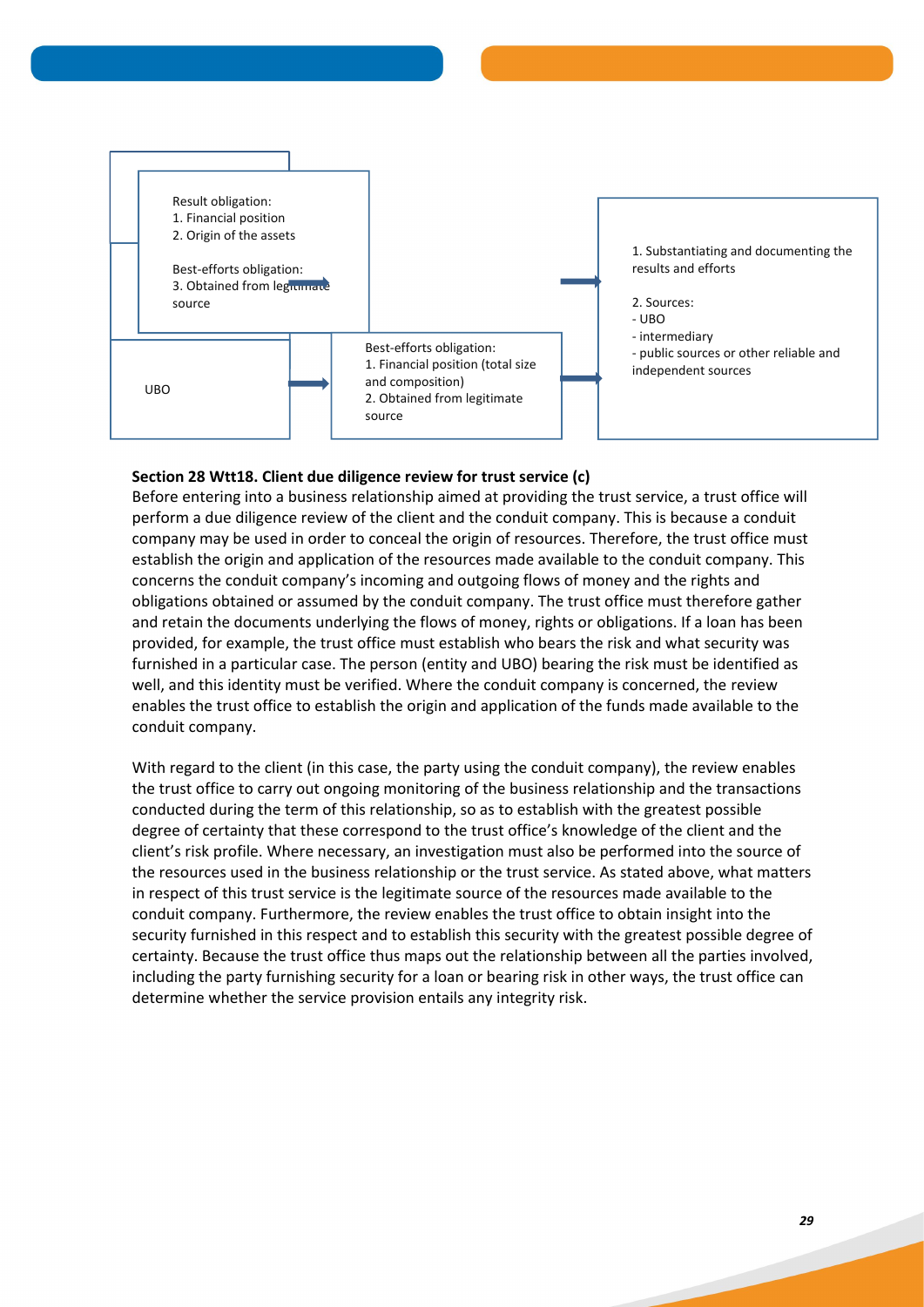

## **Section 29 Wtt18. Client due diligence review for trust service (d)**

Before entering into a business relationship aimed at providing the trust service (d), i.e. selling or acting as intermediary in the sale of legal persons, a trust office will perform a due diligence review of the client and, where applicable, the buyer and the seller of the legal person.

Where the buyer is concerned, the review enables the trust office to establish the origin of the buyer's assets and examine the financial position of the buyer's UBO. A best-efforts obligation applies in respect of the UBO's financial position. The obligation to establish with the greatest possible degree of certainty whether the assets of the buyer's UBO originate from a legitimate source is a best-efforts obligation as well.

Where the client is concerned, there is ongoing monitoring of the business relationship and the transactions conducted during the term of this relationship, in order to establish with the greatest possible degree of certainty that these are compatible with the trust office's knowledge of the client and the client's risk profile, and where necessary investigate the origin of the resources used in the business relationship or the trust service. This involves the legitimate origin of the resources used for the purchase of the legal person.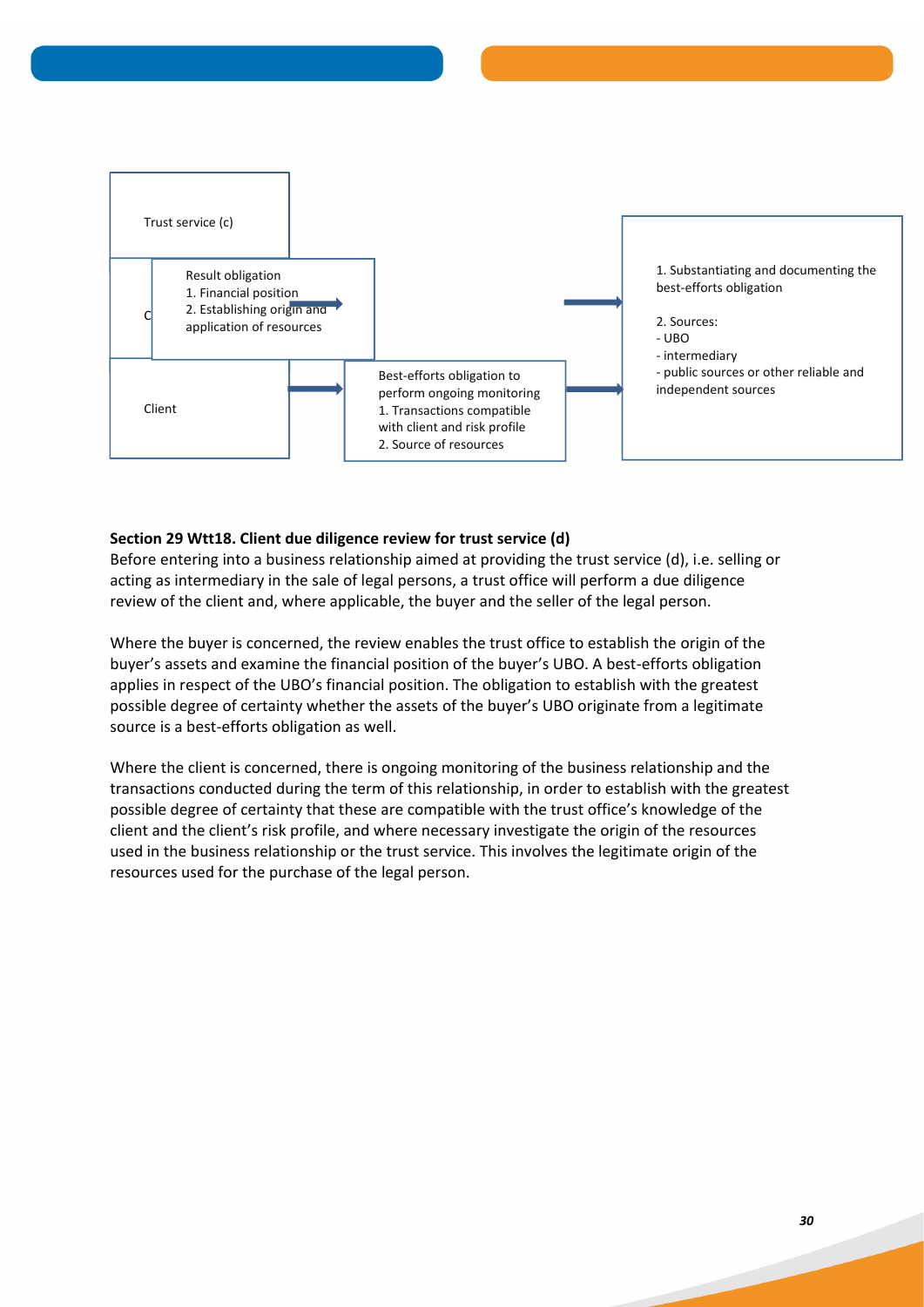

# **Section 30 Wtt18. Client due diligence review for trust service (e)**

This section concerns the provision of trust services referred to under (e) of the definition of 'trust service', whereby the trust office acts as a trustee of a trust on the instructions of a natural person, legal person or company not pertaining to the group. In the provision of this trust service, the client due diligence review performed by the trust office comprises both the client (the party issuing the instruction) and the trust.

In addition, it must be observed that there may be circumstances in which, apart from the trust office, other persons or companies also act as trustees of a trust. These trustees must also be identified by the trust office (in the context of establishing the UBOs of the trust). Apart from the trustees of a trust, the settlor/settlors, protector and beneficiaries of the trust are regarded as UBOs as well. Finally, other persons who exercise control over the trust in any way may also qualify as UBOs. See also chapter 9.

Another important point is that the trust office must perform an investigation into the assets of the trust. The trust office must establish the financial position of the settlor, as well as the origin of the trust's assets and the origin and application of the trust's resources. These obligations are comparable with the mandatory investigation into the origin and application of the object company's resources. The obligation to establish the financial position of the settlor of a trust and to assess whether the associated assets originate from a legitimate source is a best-efforts obligation.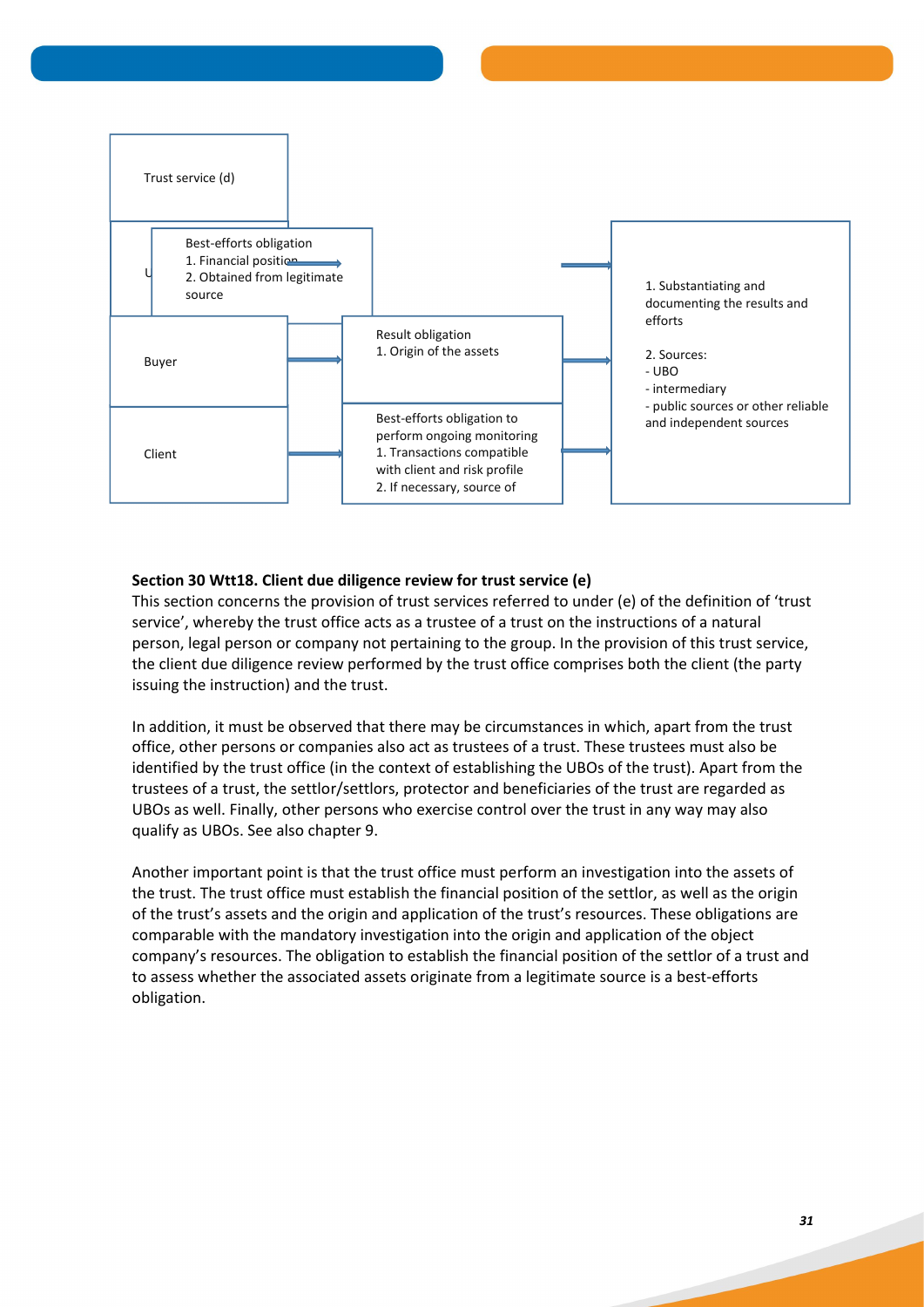

# **10.2 HQ'S INTERPRETATION**

The investigation into the origin of the object company's assets is relatively simple. A trust office will be able to determine exactly how many assets the (prospective) object company has as well as the nature of those assets (capital, rights, etc). This knowledge enables the trust office to ask targeted questions.

Determining the UBO's financial position was introduced when the Wtt18 entered into force. This was formerly known as the investigation into the origin of the assets of the UBO. The Wtt18 makes it clear this is not just about the assets involved in the service, but all assets of the UBO. If there is clarity about all these assets, the trust office has to ascertain that the assets originate from a legitimate source. When investigating the financial position, the trust office may first of all ask the UBO him/herself (or his/her representative) questions on the subject. A curriculum vitae, tax return or a profile may all give insight into the financial position. It is important that the UBO is not the only one who is asked questions. Once the information has been received, the trust office will have to investigate, by questioning public and semi-public sources, whether the UBO's statement can be confirmed by the information or indeed whether there are any signs that the statement is incorrect or incomplete. Be alert to the reliability and independence of the sources. A website of a company owned by the UBO is not sufficiently reliable and independent to serve as a verification source of the UBO's own statement.

Once the trust office has gained an adequate idea of the financial position, the trust office will have to investigate whether this financial position has been affected in a legitimate fashion. Largely the same – reliable and independent – sources can be used to that end. The essence of such an investigation is that it is at least plausible that a curriculum vitae or walk-of-life description matches the financial position. A person who for instance has been in the employ of a government service all their life, usually will not all of a sudden have the resources to take over a company.

## **Financial position**

Trust offices have to establish the financial position of a UBO with as much certainty as possible. The law does not provide a definition of financial position. The following definition is given by the Central Government. "Usually, financial position means the ratio between personal assets and debt capital. Enterprises finance their assets and activities by the capital made available by the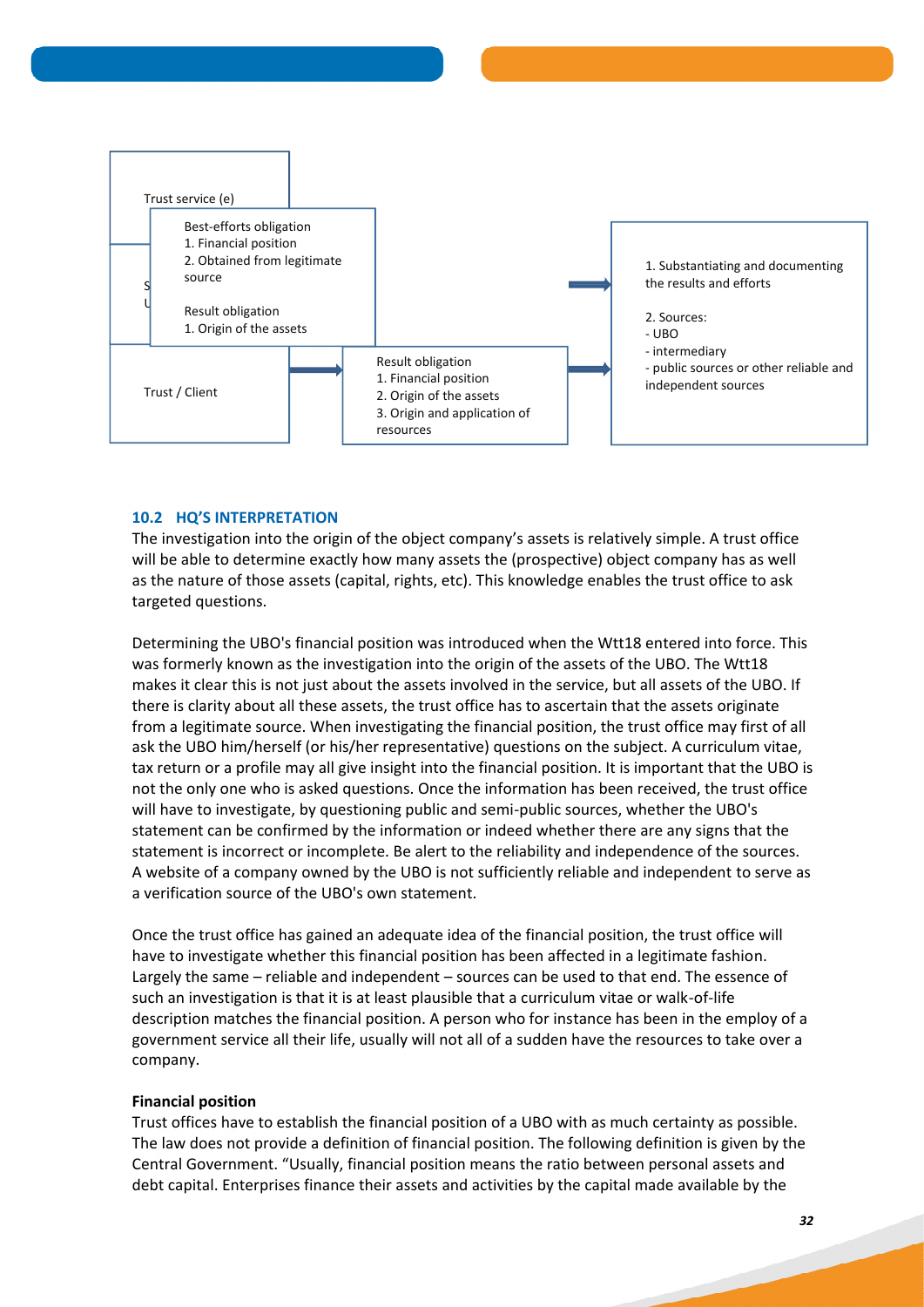shareholders, the so-called 'equity capital', and capital as provided by third party financiers (such as banks), the 'debt capital'." As in the case of UBOs it regards natural persons, we may assume it is about private assets. It will then be about the value of the natural person's property less the value of the debts the natural person has. The word position presumes it is about an approximation of a number. It is inconceivable that it was the legislator's intention that an exact number had to be set that could fluctuate considerably from day to day. HQ advises to express the financial position as exact as possible, but to take the circumstances of the case into account. If Jeff Bezos is your UBO, you could express his financial position in billions, but if the UBO is an SME this will probably be in the order of hundred thousands or ten thousands.

## **Origin assets in case of pseudo-UBOs**

As already indicated in paragraph 3.1.5, HQ is of the opinion that there is no need for an investigation into the origin of the assets in case of a pseudo-UBO. The financial position of the pseudo-UBO is completely unrelated to the business relationship and does not affect the object company's risk profile. HQ considers that the Wtt18 was written before but came into force after the amendment to the Wwft on 25 July 2018. On this point, the Wtt18 has not been sufficiently adapted to the consequences of the pseudo-UBO being introduced in the fourth Anti-Money Laundering Directive. HQ has pointed this out to the Ministry of Finance several times. HQ relies on the Wtt18 being adapted on this point in the near future.

## **10.3 SUBSTANTIATION FINANCIAL POSITION UBO**

As stated above, the UBO's financial position and capital accumulation needs to be established with as much certainty as possible. In that context, it is of importance that the investigation into whether the financial position of the UBO was affected in a legitimate fashion, has to be substantiated as much as possible with information from reliable and independent sources. The overview below shows for each source of equity on the basis of which type of documents the UBO's financial position could be corroborated. Please note that these examples are merely indicative and that it is possible to substantiate the UBO's financial position in other ways.

| <b>Origin of assets</b>                                | <b>Substantiate and document using:</b>                                                                                                                                                                                                                                                  |  |  |
|--------------------------------------------------------|------------------------------------------------------------------------------------------------------------------------------------------------------------------------------------------------------------------------------------------------------------------------------------------|--|--|
| 1. Income from paid<br>employment (basic and<br>bonus) | a description of the profession;<br>• the name of the employer(s);<br>• Chamber of Commerce extract when registered as (executive) director;<br>• salary slip / annual income statement(s)                                                                                               |  |  |
|                                                        | • if available: a copy from public sources describing the assets and/or role (news<br>articles, publications in (online) magazines, etc.).                                                                                                                                               |  |  |
| 2. Savings                                             | annual bank statements<br>description of the personal situation proving which financial scope made it<br><b>I</b><br>possible to accumulate the savings.                                                                                                                                 |  |  |
| 3. Inheritance                                         | a copy of the deed(s) of inheritance;<br>if available: a copy from public sources describing the inheritance (news<br>ш<br>articles, publications in (online) magazines, etc.).                                                                                                          |  |  |
| 4. Revenues from<br>investments                        | audited financial statements;<br>• a detailed description of the investment activities including copies of<br>documents from external sources such as: (historical) copy shareholders'<br>register, financial statements, reference to web pages of the enterprises<br>invested in, etc. |  |  |
| 5. Proceeds of the sales<br>of property                | • a copy of the deed of transfer of the acquisition(s);<br>• a copy of the deed of transfer of the sale(s);<br>if available: a copy from public sources describing the sale of the property<br>ш<br>(news articles, publications in (online) magazines, land registry office, etc.).     |  |  |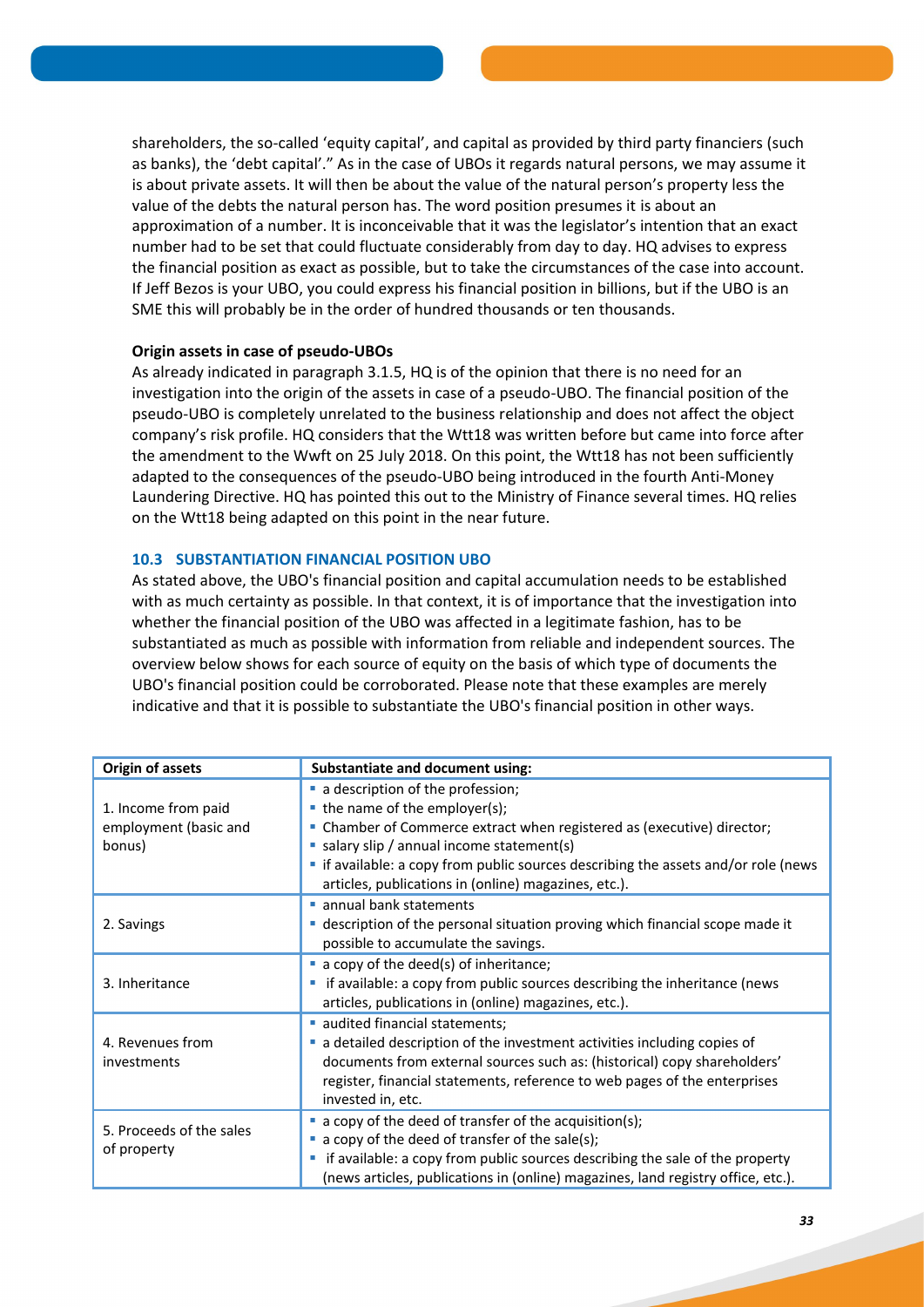| 6. Income from active<br>business operations | $\blacksquare$ the company name(s);<br>a description of the operating activities;<br>• the registered office and website of the business;<br>a description of the role executed;<br>audited financial statements;<br>• if available: a copy from public sources describing the business operations<br>(news articles, publications in (online) magazines, etc.).                        |  |  |
|----------------------------------------------|-----------------------------------------------------------------------------------------------------------------------------------------------------------------------------------------------------------------------------------------------------------------------------------------------------------------------------------------------------------------------------------------|--|--|
| 7. Income from former<br>business operations | the company name;<br>a description of the operating activities;<br>• the registered office and website of the business;<br>a description of the role executed;<br>audited financial statements;<br>• if available: a copy from public sources describing the income from business<br>operations (news articles, publications in (online) magazines, etc.).                              |  |  |
| 8. Family assets                             | • a copy of (notarial) documents, for instance deeds of inheritance or of transfer<br>of property;<br>a description of the business operations;<br>• the registered office and website of the business;<br>a description of the role executed;<br>• if available: a copy from public sources describing the family assets (news<br>articles, publications in (online) magazines, etc.). |  |  |
| 9. Different origin                          | an extensive specification;<br>• if available: a copy from public sources describing the assets [news articles,<br>publications in (online) magazines, etc.].                                                                                                                                                                                                                           |  |  |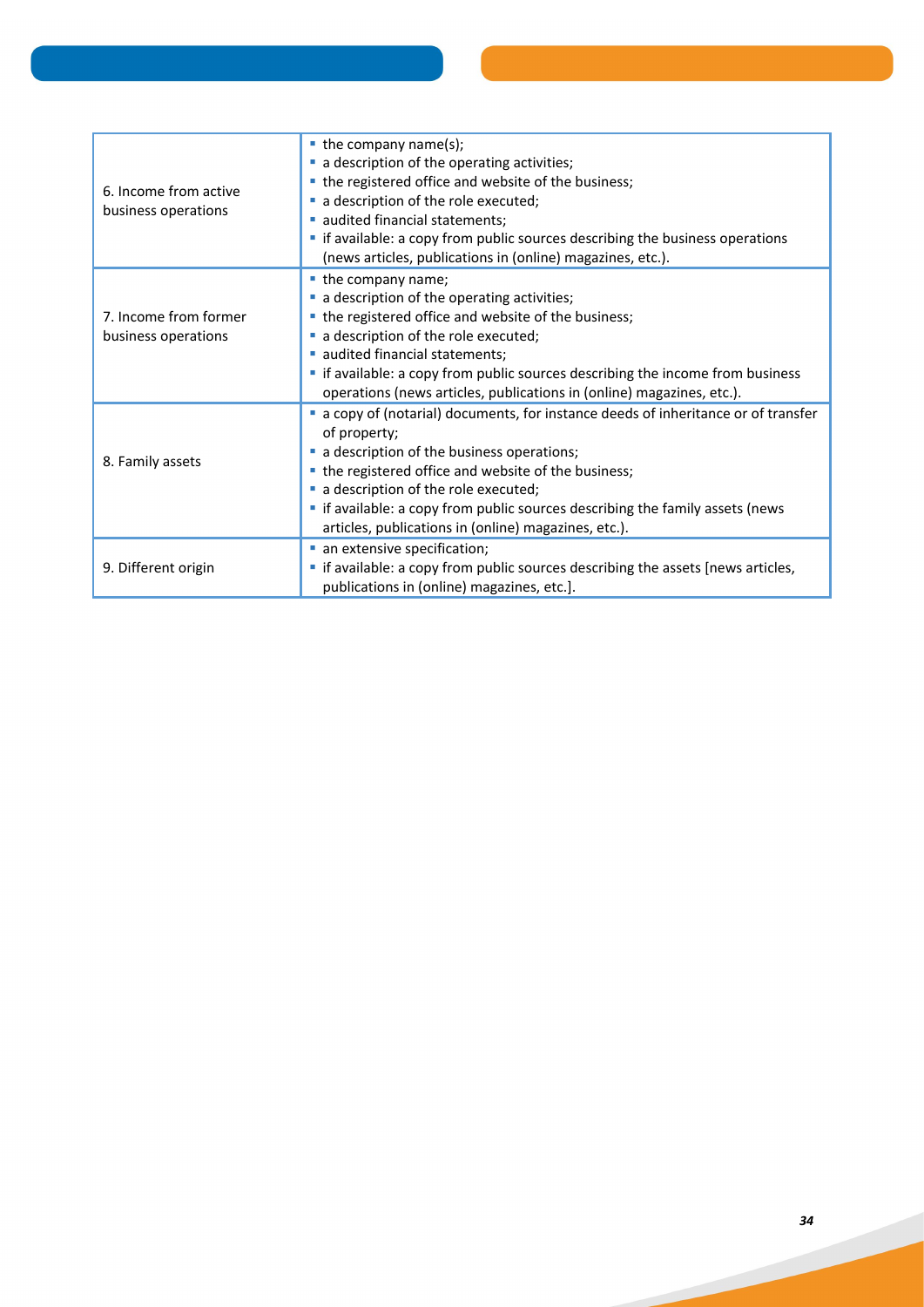# **11 RELEVANT PARTS OF THE STRUCTURE**

#### **11.1 RELEVANT PARTS OF THE STRUCTURE**

#### **11.1.1 LAWS AND REGULATIONS**

Section 27(2) sub (g) of the Wtt18 stipulates that the following needs to be established as regards an

object company:

- $\blacksquare$  the ownership structure;
- the formal control structure;
- the relevant parts of the structure of the group to which the object company belongs.

Section 27(2) sub (g) of the Wtt2018 stipulates that it should be established that the obligation to enter the object company, as well as the relevant parts of the structure of the group to which the object company belongs, in the Commercial Register or in a comparable register in another country has been fulfilled;

The Explanatory Memorandum accompanying the Wtt18 states the following on that subject: "This obligation has to counteract concealment by using legal persons or companies that are unknown to the authorities. The check provides the trust office with information on whether the legal persons or companies involved are in any way obliged to be entered in a register and whether this obligation has been met. Not complying with an obligation to register may, in addition to violating the legal obligation in question, also be an indication that the provision of services entails integrity risks. The trust office is expected not to provide any services before an obligation to register has been complied with. The trust office should have a document on file evidencing the registration of the legal persons or companies concerned or that it has been established that in the country of the registered office, the obligation to register does not apply to the legal persons or companies concerned. In case no obligation to register applies to the legal person or legal entity, it may be of particular importance that a trust office finds out what the purpose of the service is and what the reason is for using that particular legal concept in that particular country. The trust office should be aware that the legal concept chosen is unknown to the authorities concerned and therefore may have concealing purposes".

On the relevant parts of the structure, the same Explanatory Memorandum states: "What is to be understood by a relevant part of the structure depends on the specific case. It should in any case (but not exhaustively) be understood to mean:

- all entities that directly or indirectly have any formal control over the object company;
- all entities that fall directly under the same shareholder(s) as the object company does;
- all entities over which the object company has any formal control, directly or indirectly;
- $\blacksquare$  all entities within the group of the object company which due to the nature of their activities are relevant for the risk profile of the object company or the client".

"In addition, a trust office is also expected to establish the relevant group structure of an object company (sub g) in all other respects, so that it is aware of the composition of the group of which the object company is part and has the information on which that knowledge is based at its disposal. To that end, the trust office has to have the information relating to the identity of all persons or companies that have formal control over the object company, at its disposal. Apart from that, the trust office will have to know which entities fall under the object company. This relates to entities in which the object company has a participating interest, as well as to entities over which the object company has control (in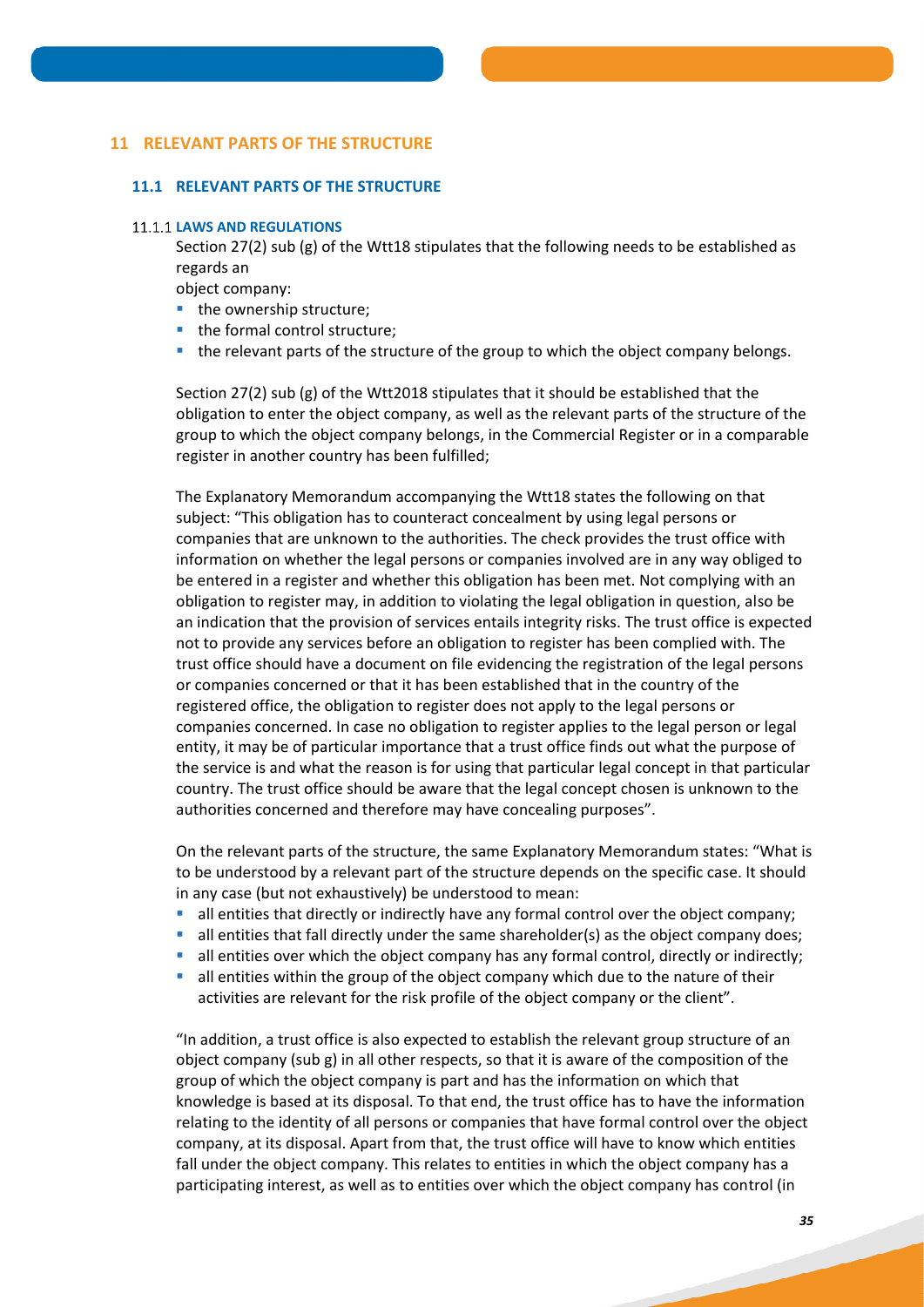other ways). Depending on the structure, it may also be required to include the object company's affiliate companies in this investigation. After all, when the trust office provides services to an object company that is part of a group of which members are involved in risky activities, it is imperative to have clarity on this and include it in the investigation into the integrity risks when providing services."

The investigation into the relevant parts of the structure will coincide in part or in whole with the investigation into the UBOs. Mapping the structure may lead to finding UBOs based on formal control.

#### **11.1.2 PRACTICE**

In practice it is unclear how formal control has to be established.

The obligation to establish that both the object company and the relevant parts of the structure of the group to which the object company belongs, have met the obligation to be registered in the Commercial Register or in a comparable register in another country, in practice entails far-reaching obligations.

#### **11.1.3 HQ'S INTERPRETATION**

#### **Check registration in Commercial Register**

The Explanatory Memorandum to the Wtt2018 states that the purpose of the obligation to check the registration of the object company and other relevant parts of the structure in the Commercial Register, is counteracting concealment by using legal persons or companies that are unknown to the authorities. For carrying out these instructions in practice, HQ argues that there are also other ways of determining whether a legal person or company is known to the authorities. For instance, think of

- Legal persons or companies that are a 100% subsidiary (or 100% sub-subsidiaries or subsub-subsidiaries, etc.) of a listed entity. It would have to become clear from the company's annual report that the legal person or company is indeed (indirectly) held for 100% by the listed company.
- Legal persons or companies that are regulated in a jurisdiction within the EU or comparable jurisdictions. Such organisations such as the Financial Conduct Authority and Commission de Surveillance du Secteur Financier keep public registers in which it can be checked whether a legal person or company is regulated in the jurisdiction in question.
- Legal persons or companies that are subject to Country-by-Country reporting.

#### **Formal control**

Formal control can be based on equity interest, but this need not necessarily be the case. In order to carry out this instruction in practice and understanding this passage in the Explanatory Memorandum, HQ argues that the formal control should mainly be interpreted as equity interest. As regards the element 'any' in 'any formal control' as mentioned in the Explanatory Memorandum, it is suggested to use lower limits of 5% downwards and 10% upwards, respectively. Among other things because upwards of these values the equity interest also becomes relevant from a tax perspective or it may be relevant in the context of indicating a UBO.

## 1. Upstream

The object company and how it is held, is the starting point of the investigation into the relevant parts of the structure. A trust office has to know how the structure is built up from the level of the object company up to the natural persons having an ownership interest in the structure. In principle, a trust office should map all layers in between the object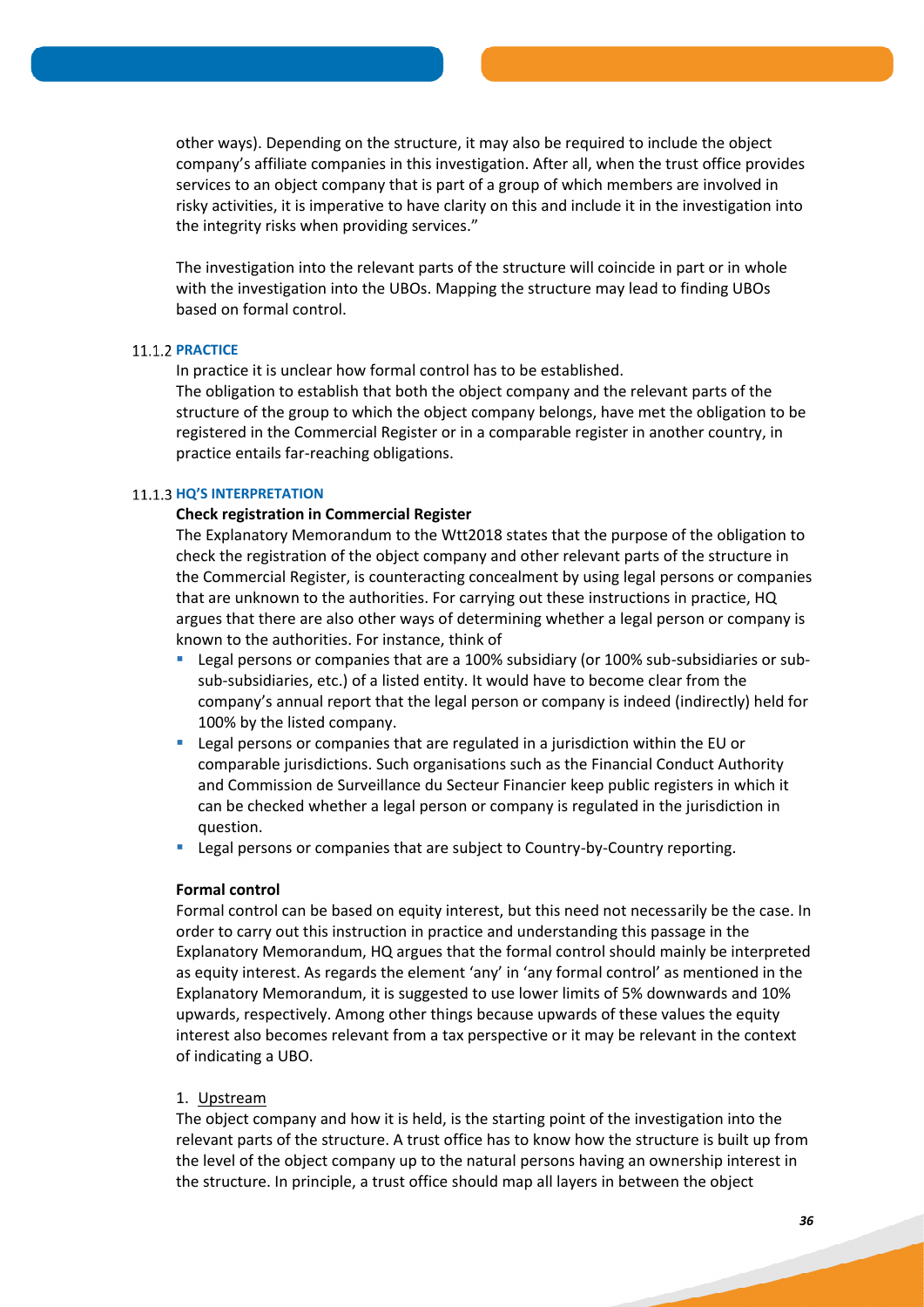company and the UBO. After all, someone can also be a UBO as a result of an aggregate interest of 25% or more. As the UBO limit value has become fluid, it may be wise to interpret this range wider. For instance, think of a lower limit of 10% or more. This will enable the trust office to explicitly assess each natural person having an ownership interest of between 10% and 25%, to see whether this person, apart from an interest, also has control to such an extent that they should be considered a UBO. That way it is easier for the trust office to prove that they have met their best efforts obligation to identify all UBOs and takes account of the basic principle of the Wwft/UWBWwft that a pseudo-UBO is a fallback option and that appointing a 'genuine' UBO is preferable.

#### 2. Downstream

Usually, exposure to integrity risks takes place via the operational activities taking place in the operating companies. A trust office therefore needs to know how the structure is built up from the object company up to the entities having operational activities (whether there no longer are any further participating interests on the balance sheet of the participating interest). HQ recommends using a limit value. For instance the limit value of at least 5% or more, that applies in the Dutch Corporation Tax Act 1969. After all, 5% is the limit value for qualifying as participating interest or not. That means that an interest of 5% or more can be relevant and therefore must be considered a relevant part of the structure.

Considered from the object company, all entities in the first layer that form part of the object company are mapped. The entities in which the object company holds an interest of 5% or more, are mapped in the next layer. Also pay attention to those situations in which the object company functions as director in a participating interest. And subsequently, further layers as regards the entities in which 5% or more is held. Contrary to the upstream investigation, there is no 'dilution' in a downstream investigation. Every 5% in each layer is relevant and may also result in the situation that the object company holds a 5% interest in underlying entities until the entity no longer holds an interest of 5% or more in another entity. When assessing these entities, the existence of any risk factors should be looked at (for instance relating to countries, operating activities, sectors of industry).

## 3. Side stream

The purpose of the upstream investigation is mapping the natural persons that are direct or indirect shareholders. The downstream investigation particularly regards those entities having operational activities. Regarding entities that are situated 'next to' or 'elsewhere' in the structure, the starting point is that, in principle, these entities can be disregarded unless these entities are of importance in, for instance, intra-group transactions.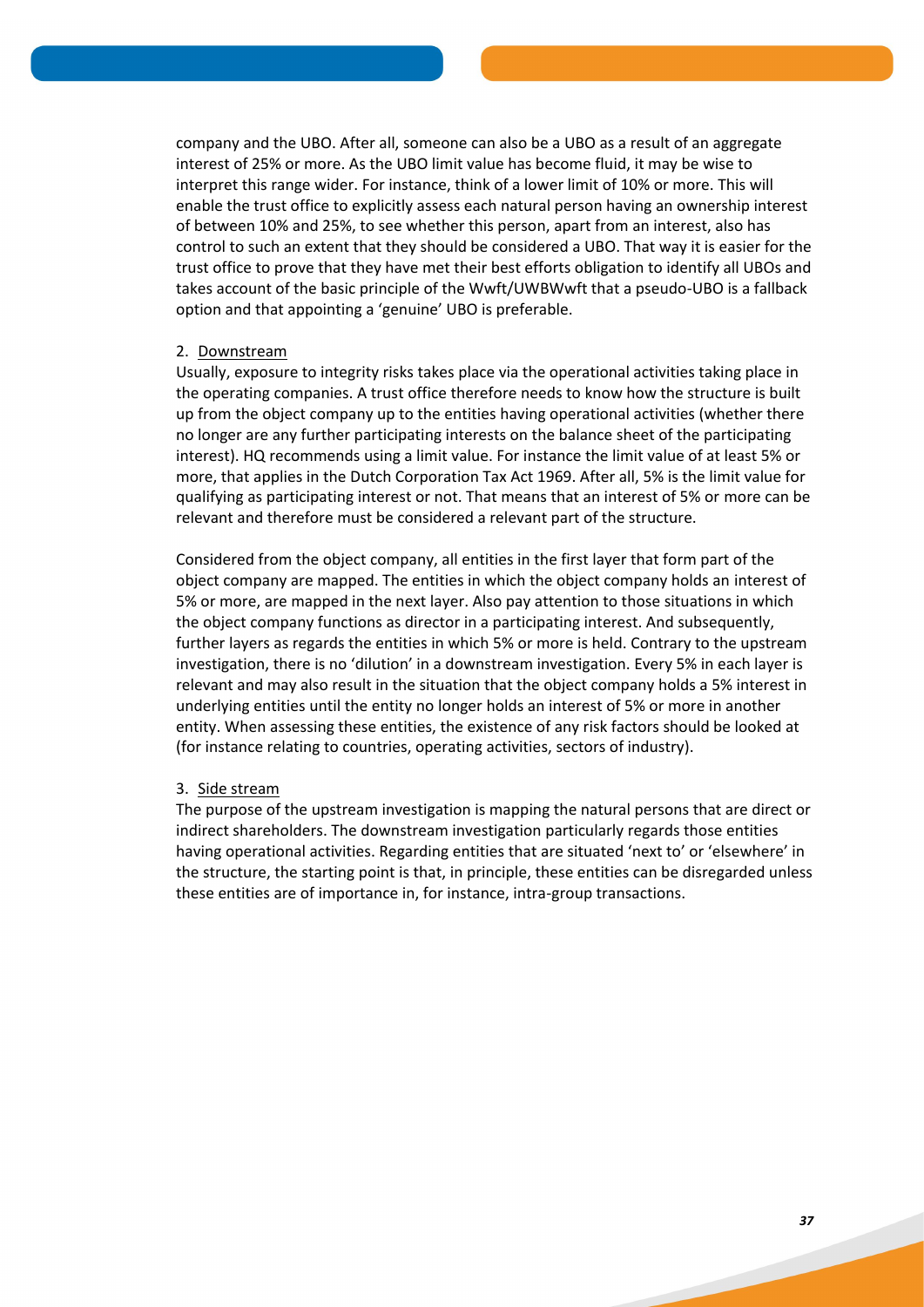# **12 MANDATORY INFORMATION EXCHANGE INCLUDING CHECKLIST**

# **12.1 LAWS AND REGULATIONS**

Prior to providing its services, the trust office, pursuant to Section 68 of the Wtt18, is obliged to examine whether another trust office is providing or has provided services to the client or the object company.

# **12.2 PRACTICE**

Not every trust office uses the same method or priorities in respect of meeting the abovementioned obligation. This may lead to the provision of services being delayed.

## **12.3 HQ'S INTERPRETATION**

To come to a uniform method within the trust sector, HQ suggests using the following step-bystep plan:

- 1. As part of the client acceptance, the trust office examines whether another trust office is providing or has provided services to the client or the object company.
- 2. If such is the case, the trust office informs its potential client about the legal obligation to exchange information under Section 68 of the Wtt18;
- 3. Subsequently, the account manager (or compliance officer) contacts the compliance department/compliance officer of the trust office formerly providing services to enquire into whether the trust office is letting go or has let go of the client for reasons of compliance/integrity.
- 4. If the trust office formerly providing services is not letting go or has not let go of the client for reasons of compliance/integrity, the reasons for which the provision of services was terminated must be recorded in the service file.
- 5. Insofar as a client/object company is/has been let go of on the basis of compliance/integrity reasons, the trust office will enquire at the trust office formerly providing services into which integrity risks were at the basis of the latter taking the decision not to provide trust services (any longer) to the client or object company concerned.

In view of this, the trust office will particularly verify whether:

- there are (suspected) facts under criminal law and if so, which (suspected) criminal offences it regards;
- **•** reconsideration takes place on the basis of (amendments to) the integrity policy of the trust office concerned and if so, on which material grounds the reconsideration is based;
- there is negative publicity that may result in reputational damage to either the Dutch financial system or the trust office or the trust sector and if so, on which facts and/or circumstances such negative publicity is based;
- **EX insofar as reconsideration of the provision of services is related to obtaining either** insufficient or contradictory information or documentation, which part of the client acceptance this relates to and which information it regards?
- 6. Based on the information obtained and recorded, the management and/or client acceptance committee makes an assessment whether or not to continue with the client acceptance and records the decision including the considerations in that connection in the service file.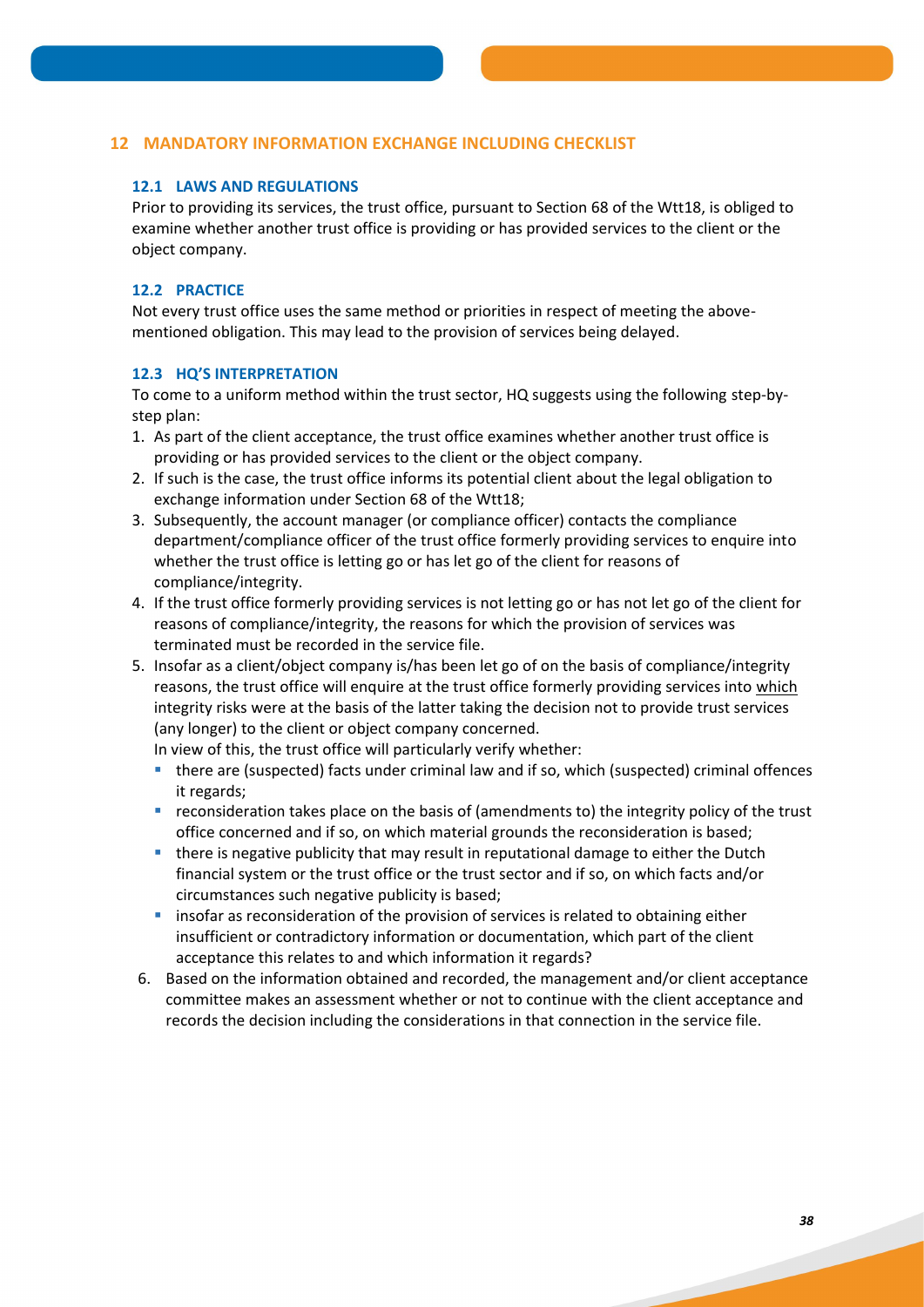If and insofar as the trust office at which enquiries are made, does not provide its cooperation immediately (within five workdays of the request for exchange of information being submitted), the trust office will send a written demand to the trust office to be made enquiries at, stating the consequence that if a substantive response is not forthcoming (within three workdays), an incident report will be made to the regulator.

## **Schematic overview:**



- Negative publicity in connection with reputational damage to financial system;
- Reconsideration of providing services as a result of (adapted) integrity risk policy of the trust office;
- Reconsideration of providing services as a result of either lack of or contradictory information in respect of part client acceptance/ review/ transaction
- To what extent other matters are worth mentioning in the context of the assessment of whether or not to provide trust services

5.B Record in writing in Service File and feedback to management/ compliance department/ client acceptance committee

6.A Decision by management whether or not to continue with client acceptance;

6.B Recording the consideration of whether or not to continue with client acceptance.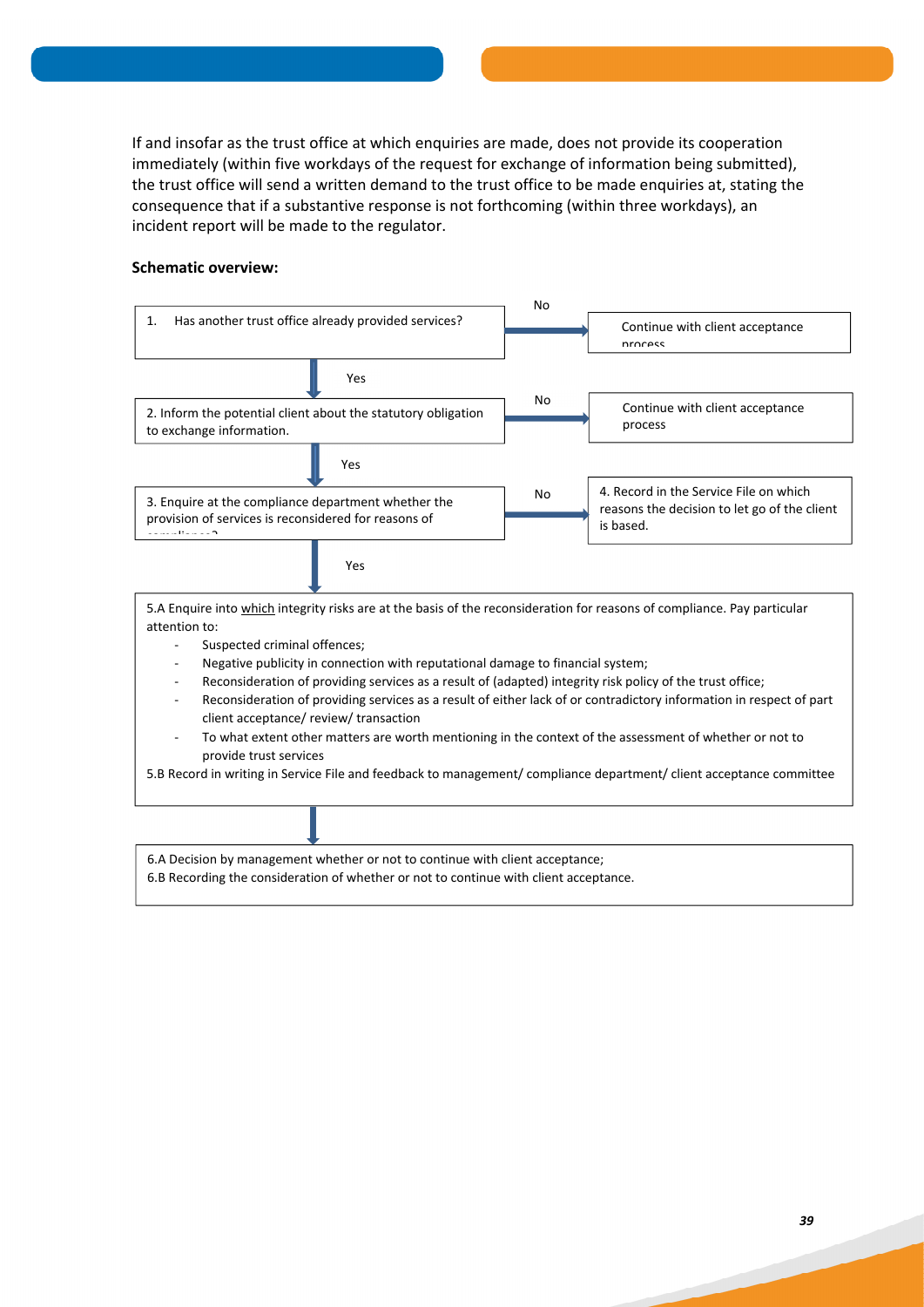# **13 INTEGRITY RISK ANALYSIS OF THE CLIENT**

# **13.1 LAWS AND REGULATIONS**

Section 14(3) of the Wtt2018 indicates that for the purpose of a sound and controlled conduct of its business, a trust office periodically performs an analysis of the risks for sound business operations. Such a periodical analysis is also known as the systematic integrity risk analysis (SIRA). The SIRA is the basis of sound and controlled business operations. In the SIRA all risks are identified, analysed and assessed. Policy, procedures, processes and control measures are based thereon and implemented. Periodically reviewing the SIRA is necessary in order for the SIRA to continue being the basis for the trust office's sound and controlled business operations. Review may take place on a regular basis or when there is reason to do so.

Section 27(2) sub (a) of the Wtt18, indicates that the trust office is obliged to prepare an integrity risk profile about the object company on the basis of the client due diligence. If there is no object company or if the object company and the client are not one and the same, this obligation also applies to the client.

The integrity risk profile and the transaction profile are both based on the client due diligence but must be expressly distinguished from one another.

The integrity risk profile relates to the occurrence of integrity risks. What integrity risks are, is defined in Section 1 of the Wtt18. In short, it is about the trust office's involvement in *contra legem* or *contra bonos moros* activities of the object company and/or client, that means a contravention of the law as well as activities that are socially improper.

Explanation: "*The integrity risk profile describes the circumstances that may affect the integrity risk attached to the object company. This could for instance include possible integrity risks as a result of the UBO's country of origin, the object company's country of establishment, the market on which the object company is active and the nature of the object company's activities."*

# **13.2 HQ'S INTERPRETATION**

HQ advises its members to make a clear distinction between risks, control measures and the materialisation analysis (in other words: likelihood and impact) when preparing a SIRA. These are often confused in practice; for instance the consequences of control measures being absent are taken into account as risks.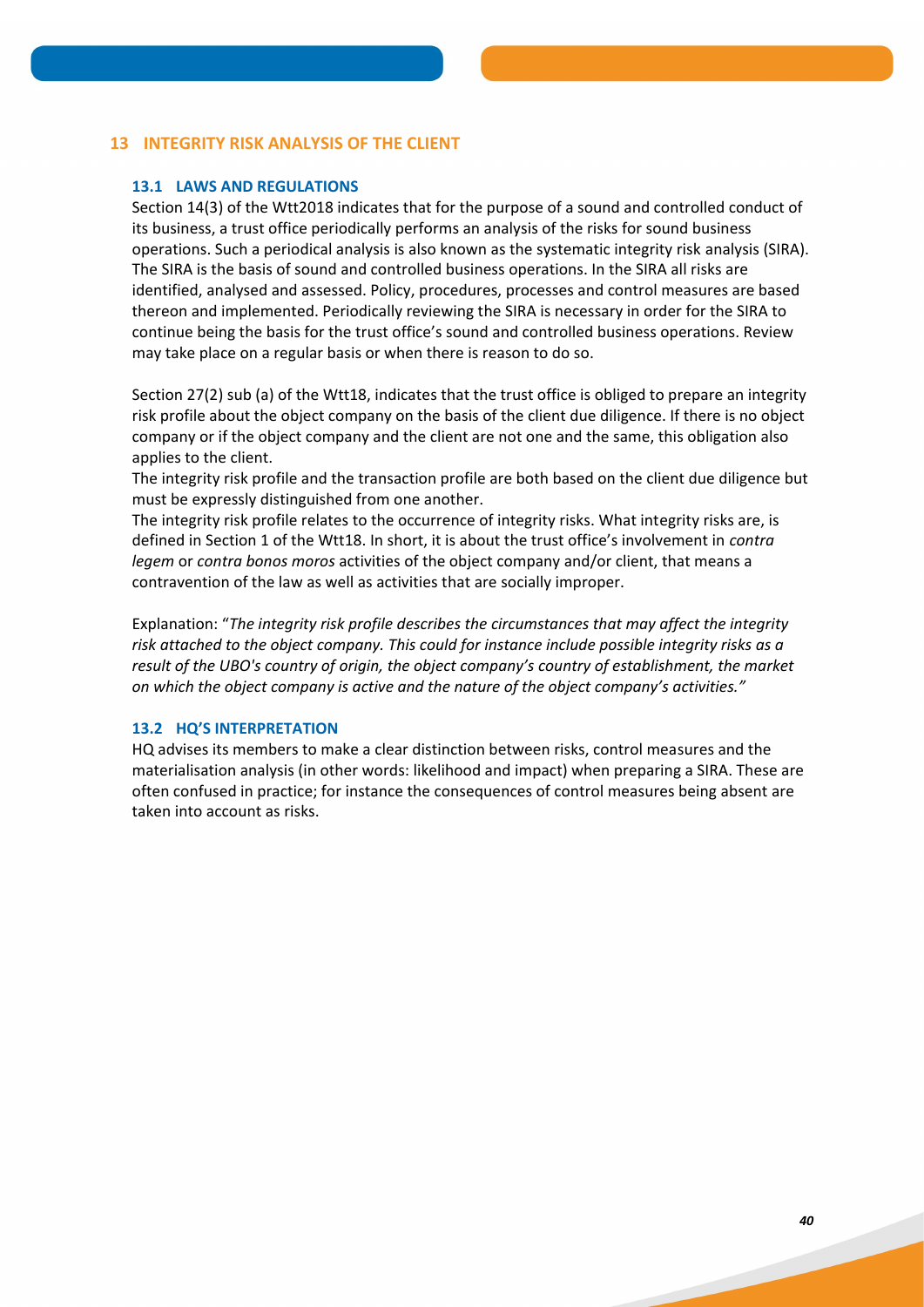An example of a few scenarios that may be included in a SIRA are stated below.

| <b>Risk</b>        | <b>Scenario</b>                                                                                                                                                 | Likelihood                                                                                                                                                                                                                       | Impact                                                                                                                                                                                                           | <b>Control</b>                                                                                                                                                                                 |
|--------------------|-----------------------------------------------------------------------------------------------------------------------------------------------------------------|----------------------------------------------------------------------------------------------------------------------------------------------------------------------------------------------------------------------------------|------------------------------------------------------------------------------------------------------------------------------------------------------------------------------------------------------------------|------------------------------------------------------------------------------------------------------------------------------------------------------------------------------------------------|
| Money laundering   | The object company is<br>used for concealing the<br>origin of criminal<br>proceeds (money<br>laundering).                                                       | The structure protects<br>the UBO. Dividends<br>are distributed by the<br>participating interest.<br>Participating interest is<br>active in cash<br>business. Likelihood:<br>realistic.                                          | Undermining the social<br>integrity. Impairment of<br>the financial sector's<br>reputation. Interventions<br>towards the client and/or<br>trust office under<br>administrative or criminal<br>law: impact heavy. | Client has no<br>authorisation with<br>respect to the object<br>company's bank<br>account.<br>The financial<br>statements of the<br>object company are<br>audited by a<br>respectable party.   |
| Tax avoidance      | The object company is<br>part of a structure that<br>is not transparent from<br>a tax perspective (tax<br>avoidance).                                           | The structure uses<br>entities from<br>jurisdictions that do<br>not take part in AEOI<br>regimes. The purpose<br>of the structure is to<br>separate legal title and<br>beneficial ownership.<br>Likelihood: highly<br>realistic. | Erosion of tax revenues of<br>one or several states.<br>Undermining public<br>interest. Impairment of<br>the financial sector's<br>reputation. Financial or<br>custodial sanctions.<br>Impact: heavy.            | Evidence that is<br>conclusive and<br>originates from an<br>independent source<br>indicating that at all<br>levels complete<br>openness is pursued<br>towards the relevant<br>tax authorities. |
| Social impropriety | The object company<br>has an interest in an<br>operational company<br>that may be involved in<br>the deforestation of<br>the Amazon region.                     | The participating<br>interest is active in the<br>processing and export<br>of tropical woods to<br>Europe. Likelihood:<br>realistic.                                                                                             | Contributing to the<br>destruction of human and<br>animal habitats.<br>Contributing to climate<br>problems. Socially<br>debatable activity.<br>Impact: average.                                                  | Participating interest<br>takes part in certified<br>quality marks,<br>providing a sufficient<br>guarantee.                                                                                    |
| Social impropriety | The object company is<br>part of a structure in<br>which interest and<br>royalties received from<br>Europe are passed on<br>to Guernsey via the<br>Netherlands. | It becomes clear from<br>the tax advice that this<br>is the client's<br>intention. Likelihood:<br>certain.                                                                                                                       | Reputational damage to<br>the Netherlands. Erosion<br>of tax payments<br>elsewhere in Europe.<br>Impact: average.                                                                                                | As from 1 January<br>2021, the Netherlands<br>will introduce a charge<br>on such outgoing tax<br>payments. Business<br>economic reality is in<br>line with the corporate<br>structure.         |

Feasible risks in terms of non-compliance with any statutory provisions are: money laundering, terrorist financing, swindling, fraud, tax evasion, active and passive corruption, bribery, leaking or unlawful processing of privacy sensitive information etc.

Feasible risks in terms of involvement in socially improper behaviour are:

aggressive tax planning, conflicts of interest, climate change, destruction of human and/or animal habitats, destruction of biodiversity, exploitation of humans and/or animals, pollution of (surface) water, political activism, etc.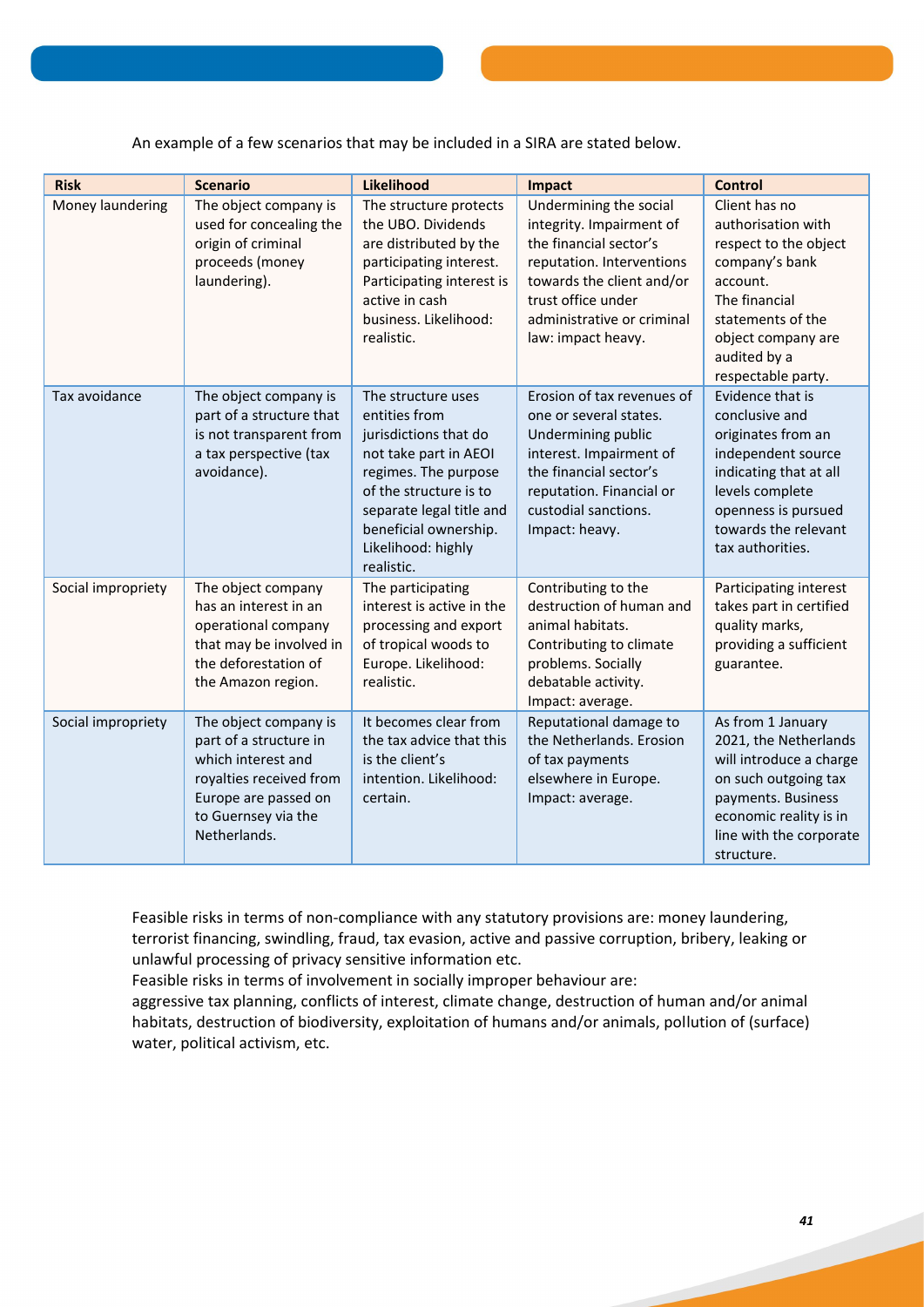## **Integrity Risk Appetite Framework (IRAS)<sup>8</sup> and SIRA**

An important part of sound business operations is the Integrity Risk Appetite Statement (IRAS). In short, an IRAS describes the range within which a trust office wants to do business or wants to provide services. In the IRAS, the trust office describes well-considered decisions pertaining to accepting and avoiding integrity risks. The IRAS describes which services, products, markets and clients you do and do not wish to serve based on a perceived integrity risk.

The SIRA elaborates on the IRAS but is far more in-depth. For each product, service, market or type of client, the trust office analyses in which way scenarios relating to specific integrity risks might occur. On the basis of these scenarios, the trust office analyses how likely it is that they will occur and what the impact, if any, will be if the risk does materialise. The outcome of this analysis results in a gross risk. Said gross risk must be compared with the risk appetite you have formulated in the IRAS. You can either avoid, unconditionally accept or conditionally accept (mitigate) gross risks. In most cases, conditional acceptance (acceptance after implementing mitigating measures) will be opted for.

Subsequently, you describe which measures there are with which you could limit or mitigate the risk, and most of all whether such measures are effectively put into effect. The trust office then defines the net risk and the net risk is also compared with the risk appetite stated in the IRAS.

#### **Client integrity risk analysis**

The integrity risk profile is closely connected to the SIRA or as DNB formulates it: translating SIRA into the individual client files. At client level and the individual client risk analysis level, the first question is whether the client fits within the integrity risk appetite. If so, the client is analysed on the basis of the same risk indicators as those named in the SIRA. To what extent the scenarios named in the SIRA apply to the client can be looked into, as well as which choice goes with it in terms of acceptance. With the integrity risk profile, the SIRA provides a parameter according to which the individual client can be judged and states which mitigating measures this specific client requires at a minimum.

#### **Risk profile**

The outcome of the integrity risk analysis of the client results in a risk profile. Generally speaking, three or four possible results are worked with (for instance: medium, high, very high, unacceptable). This outcome is definitive for the periodicity of the periodic review/reassessment. High-risk files will have to be subjected to a reassessment more often and (in accordance with the mitigating measures) will naturally require more attention and capacity.

#### **Tolerance**

**.** 

The client portfolio should suit the trust office and the extent to which the business operations are equipped to overcome the integrity risks. It is possible to have a 100% high-risk portfolio on the condition that there is a suitable control framework. However, having a more balanced portfolio is advisable. It is *good practice* to formulate a so-called 'risk tolerance' in the IRAS. A correct description of the risk tolerance is a sign of a mature organisation in control of its activities and clients. A risk tolerance may for instance include a limit to the total number of high-risk clients, or the total number of PEPs or a restriction on a channel, market or type of client (depending on the nature of the activities or geography).

#### **Risk Management Framework**

<sup>8</sup> Also see FSB: http://www.fsb.org/wp-content/uploads/r 131118.pdf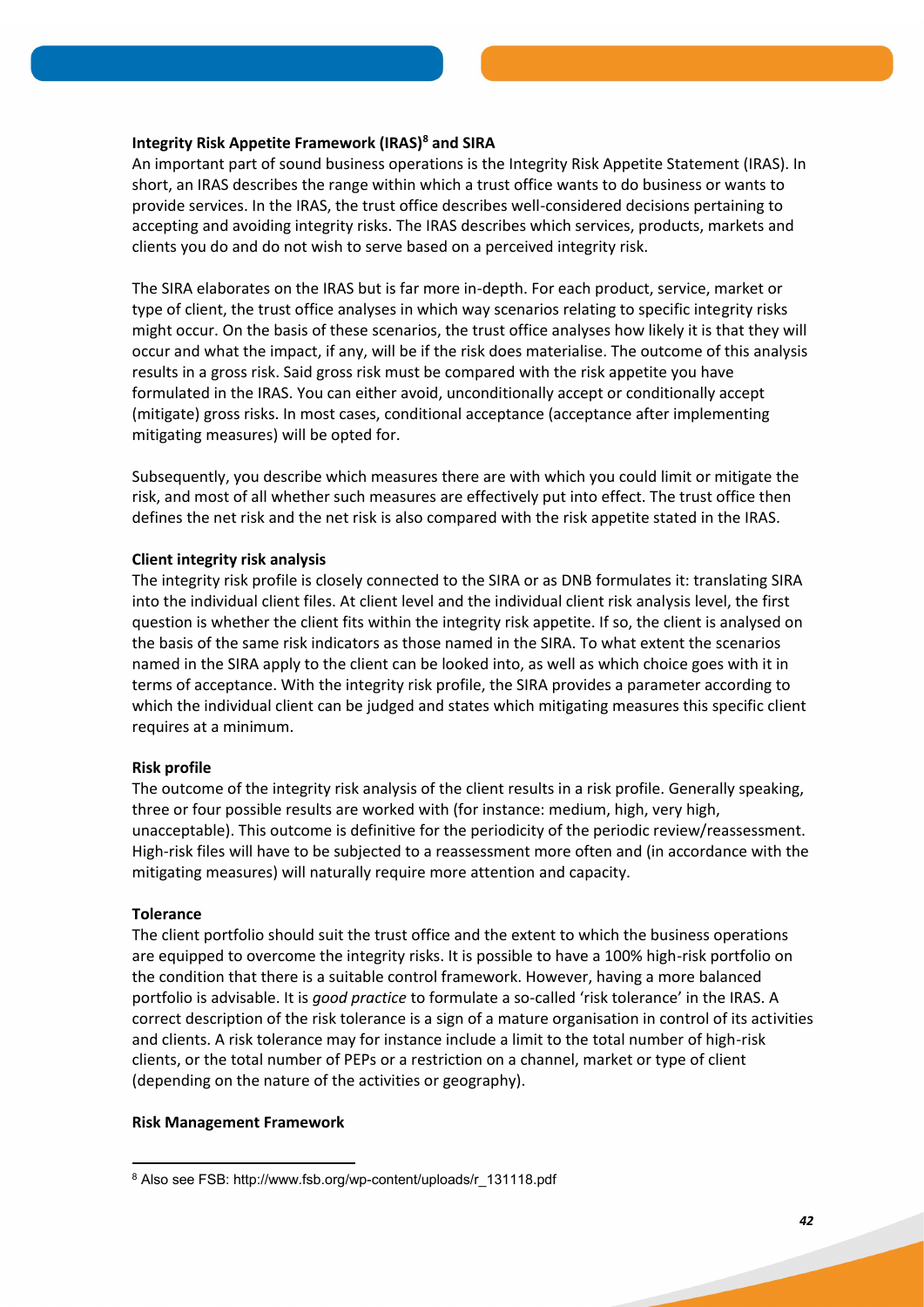The Risk Management Framework as required on the basis of current legislation, must be incorporated into the existing business operations and that is why it is necessary to continuously adapt the IRAS and the SIRA on the basis of what happens in individual files, or on the basis of the trust office's changing activities or changed legislation. In any case, it will be best to review the SIRA annually. The IRAS could also be reviewed following events taking place in politics or society.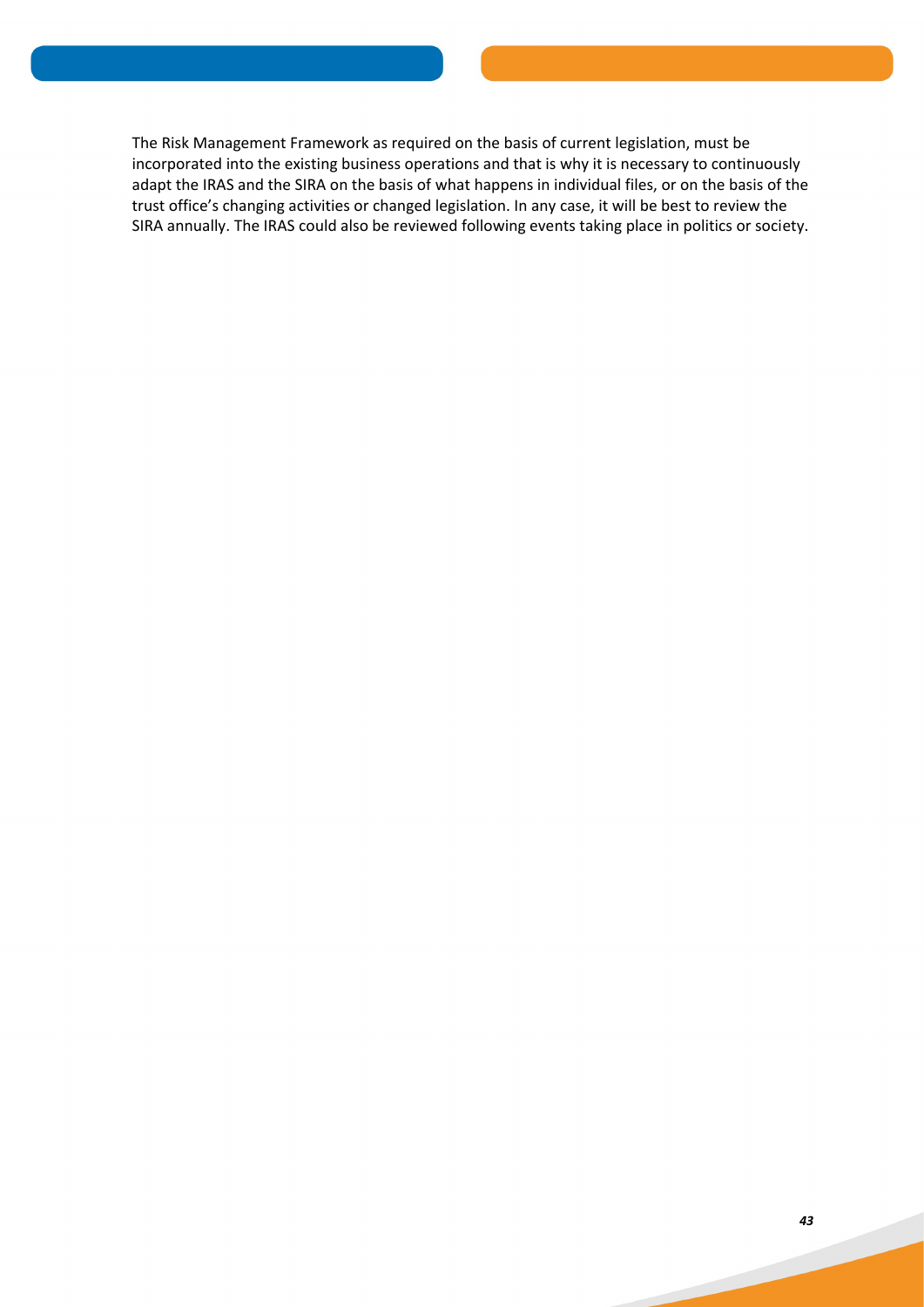# **14 CONTENTS ACCEPTANCE MEMORANDUM**

# **14.1 LAWS AND REGULATIONS**

Pursuant to Section 26(3) of the Wtt18, an 'acceptance memorandum' is available for each client. This obligation is based on Section 23 of the old Regulations Governing Sound Operational Practices under the Trust Offices (Supervision) Act. In this memorandum, the results of the client due diligence and the investigation into the associated integrity risks, including the extent to which these risks are overcome by the control measures, are described in relation to each other. The memorandum should at least answer the questions whether (1.) the statutory requirements of the client due diligence have been met and whether (2.) the service fits within the IRAS frameworks and the policy it is based on. A trust office must refuse or terminate the provision of trust services in case of actual integrity risks or if the trust office cannot ascertain to a sufficient extent whether the integrity risks have been overcome. The acceptance memorandum should be seen as an umbrella analysis.

## **14.2 PRACTICE**

In practice it is unclear in what way this obligation has to be fulfilled. There is also a debate about the moment at which an acceptance memorandum should be prepared: merely when the provision of services is started with or (also) in the course of the regular review of the client file.

## **14.3 HQ'S INTERPRETATION**

#### **Who**

In principle, the responsibility for the acceptance memorandum lies with the management. After all, the intention of the acceptance memorandum is contributing to an internalised culture of integrity and that the management shows ownership for the clients accepted under their responsibility. Depending on the size of the portfolio and the procedures that usually apply to client acceptance, it seems arguable and practical that in case of larger trust offices, the responsibility for preparing the memorandum is placed with the body within a trust office that is the highest decision-making body as regards client acceptance. Particularly in case of the larger trust offices this could be a client acceptance committee, whereas in case of smaller offices the management will often be the body in question. The Wtt18 leaves room for this and the starting point can also be diverged from on the basis of the Explanatory Memorandum. A client acceptance committee, or a body within the trust office comparable thereto, could for instance record the meeting reports or minutes in a memorandum format. In case of smaller offices, the management decision can usually also be a part of the client acceptance memorandum.

## **Contents**

From the Act and the Explanatory Memorandum it follows that the acceptance memorandum should consist of the following elements:

- a. Results from the client due diligence, including the purpose of the trust services.
- b. Assessment whether those services involve integrity risks.
- c. Establishing whether the client due diligence resulted in the prescribed result (statutory standards), in other words whether the integrity risks have been satisfactorily overcome.
- d. Establishing whether serving the client under consideration (purpose of the business relationship/purport of the structure) is desirable from a policy perspective and is wise from a moral/ethical perspective. In other words, a manifest assessment in relation to social propriety.

The acceptance memorandum must be a document that can be read on its own. All the same, it may refer to other documents.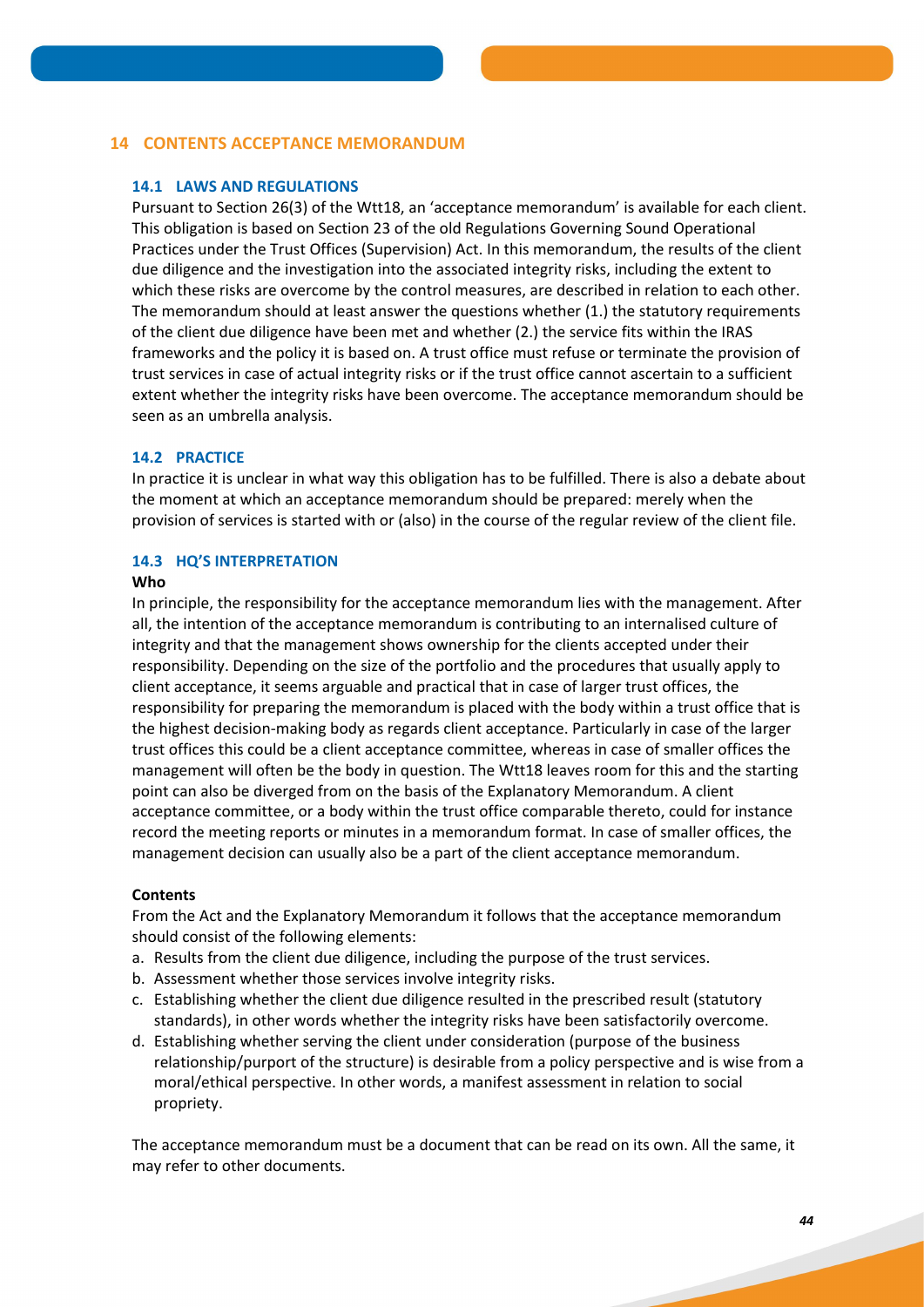The following information must be included in the memorandum:

i. Results client due diligence:

Particular attention is meant to be paid here to the investigative elements: purport of the structure and purpose of the business relationship, information about the UBO. What does the client wish to achieve and does the purport of the structure under consideration fit within that purpose? It is of importance here to explicitly name which services the trust office carries out as this will already provide an indication of the mitigating measures to be taken additionally.

## ii. Integrity risks:

Which risk indicators result in there being question of a regular or high risk. Do these risk indicators relate to the degree of control by the trust office (authorisation with respect to the bank account, director A or B) or rather to the prevention of integrity risks. In what way are the identified risks mitigated? Trust offices should beware of the fact that in practice the integrity risk analysis is usually referred to, whereas this is a separate document.

## iii. Assessment formal result:

Confirmation of the fact that the client acceptance committee or the management checked that all investigative obligations were met to a sufficient extent and that all required profiles were prepared.

## iv. Assessment against the policy:

The policy based on the integrity risk of social propriety has to be applied as well. This policy in any case comprises the general CSR policy and the specific Tax Integrity policy. The memorandum also states why the client fits within this policy and why it is socially sound to accept the client, referring the purpose of the business relationship and the purport of the structure.

## For the purpose of inspiration, an example statement:

*The undersigned, in the capacity of director of Trust Office AAA, established that the client due diligence has led to the prescribed result or that an exhaustive effort has been made to gather information. The client due diligence shows that the object company serves as [HOLDING COMPANY] for the investments of [MULTINATIONAL] in [JURISDICTION]. Due to the use of the Dutch object company, the investment falls under the scope of the bilateral investment treaty (BIT) concluded between the Netherlands and [JURISDICTION]. This client is considered a high risk due to the fact that the operational activities take place in a high-risk sector and [JURISDICTION] moreover has a low CPI score. I am of the opinion that the control measures taken sufficiently mitigate this risk and that in fairness we are able to prevent ourselves from getting involved in contra legem activities. In conformity with our CSR policy, the operational activities cannot be deemed activities which by nature or organisation may be considered socially improper. The structure of which the object company is part, does not have constructs which, on the basis of the Tax Integrity policy, need to be excluded nor does it show any indications of aggressive tax planning. Therefore, I conclude that, as the statutory requirements of investigation and risk management have been complied with and the services fit within our CSR and TI policies, this client can be accepted and the object company can be served. Signatures.*

*[NAME AND SIGNATURE DIRECTOR TRUST OFFICE AAA]* 

v. Preparation of files and transitional law:

The acceptance memorandum is added to the service file. An acceptance memorandum is prepared for new clients as from 1 January 2019. For existing clients, an acceptance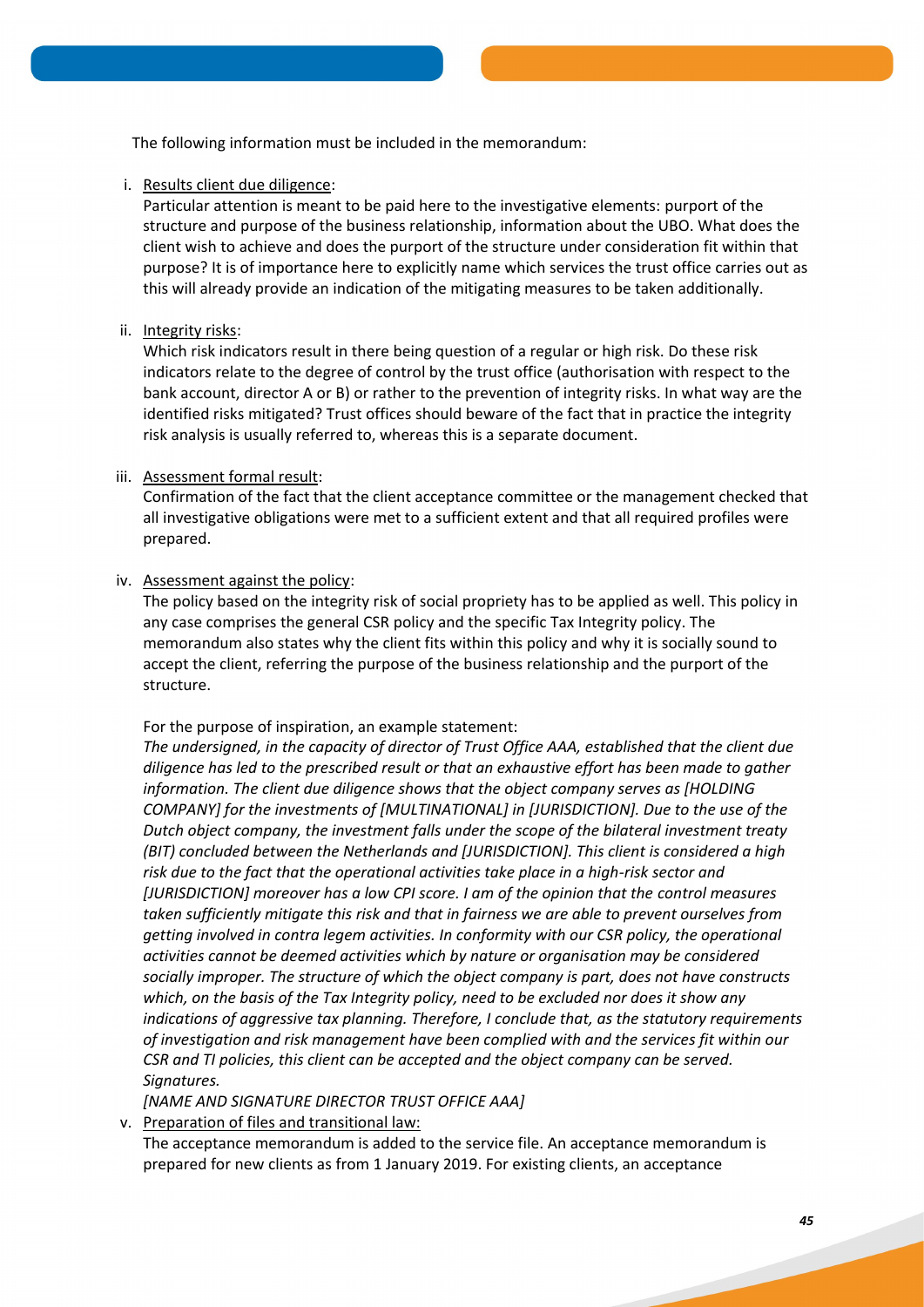memorandum is prepared to finalise the periodical review (also see the guidance in connection with the transitional law).

## vi. Standing obligation:

This is a standing obligation: in case of a reacceptance review or if in the course of providing services incidents or material changes occur in the structure or if the nature of the service provision changes, a new acceptance memorandum will have to be prepared including a decision as regards the continuation of the business relationship or the provision of services.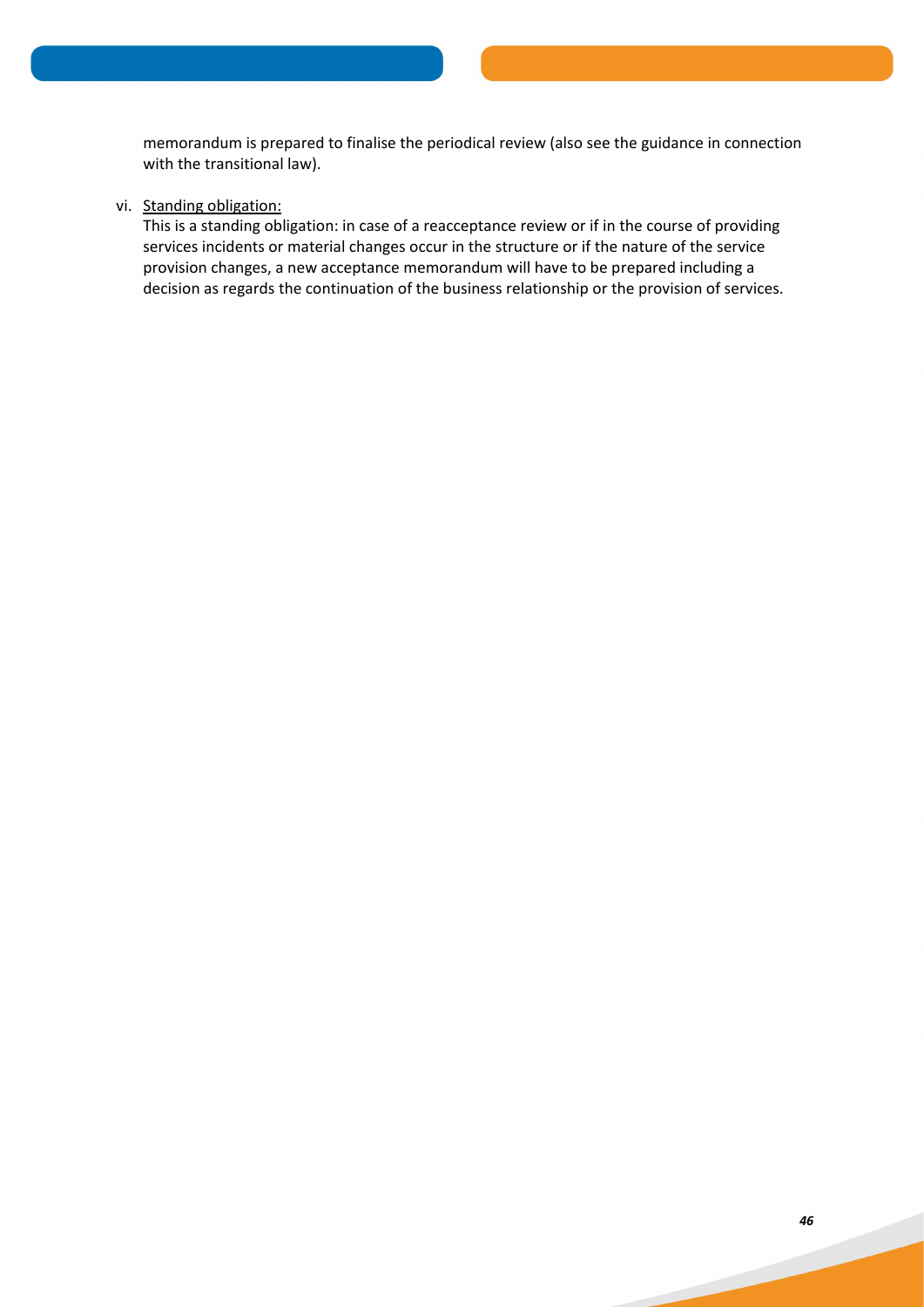# **15 TRANSITIONAL LAW**

## **15.1 LAWS AND REGULATIONS**

As from 1 January 2019, the Wtt18 and its underlying rules apply in full to all regulation elements of the Wtt2018 with the exception of the client due diligence. As regards the client due diligence, the entry into force of the revised Wwft on 25 July 2018 introduced a parallel arrangement. This is incorporated in Section 74 of the Wtt18. The transitional law is particularly relevant now that the PEP definition and UBO definitions have changed significantly.

Clients accepted under the regime of the (old) Wtt need to be "converted" to the standards of the client due diligence (chapter 4) of the Wtt18. According to Section 74 of the Wtt18 this must take place:

- a. the first time the client contacts the trust office, or
- b. on such earlier date as the trust office considers it has reason to have the client due diligence take place, taking the integrity risk associated with the type of client, object company, business relationship or trust service into account.

From the explanation accompanying the Act, it becomes clear that trust offices are obliged to update the client due diligence already performed into these existing clients, at the earliest convenience. The new stipulations provided for by the Wtt18 will then have to be observed. This means that trust offices when performing the client due diligence have to take the amendments to the stipulations relating the client due diligence into account, including the new content given to the terms UBO and PEP. The trust office must give risk-based content to the term "at the earliest convenience". The trust office should actively get in touch with the client so that the trust office has the opportunity to take (additional) client due diligence measures. In those cases in which a higher risk occurs, a trust office may be required to get in touch with the client immediately.

The client due diligence will in any case have to be updated:

- a. if the relevant circumstances of a client change,
- b. if, on the basis of the Wtt18, a body is obliged to contact the client to assess information relating to the UBO, or
- c. if a body is obliged to do so in the context of administrative cooperation in the field of taxes.

## **15.2 PRACTICE**

The way in which the Wtt18 and the Explanatory Memorandum have been formulated do not seem to be entirely mutually consistent. The Wtt18 seems to start from the idea that as soon as the client gets in touch, the client due diligence has to be updated immediately, whereas the Explanatory Memorandum clearly places the initiative of the update with the trust office.

## **15.3 HQ'S INTERPRETATION**

HQ is of the opinion that regarding updating client files, taking the risk-based starting points of the legislation into account, the following priorities can be set:

- **Priority 1:** Existing client acceptance files (service files) in which no UBO has been identified. Considering the major change in the definition of UBO, ascertaining the identity of a UBO now is an obligation in all cases.
- **Priority 2:** Existing client acceptance files (service files) with a PEP in this country. Usually, a trust office will know about this as these names have already emerged as PEPs from the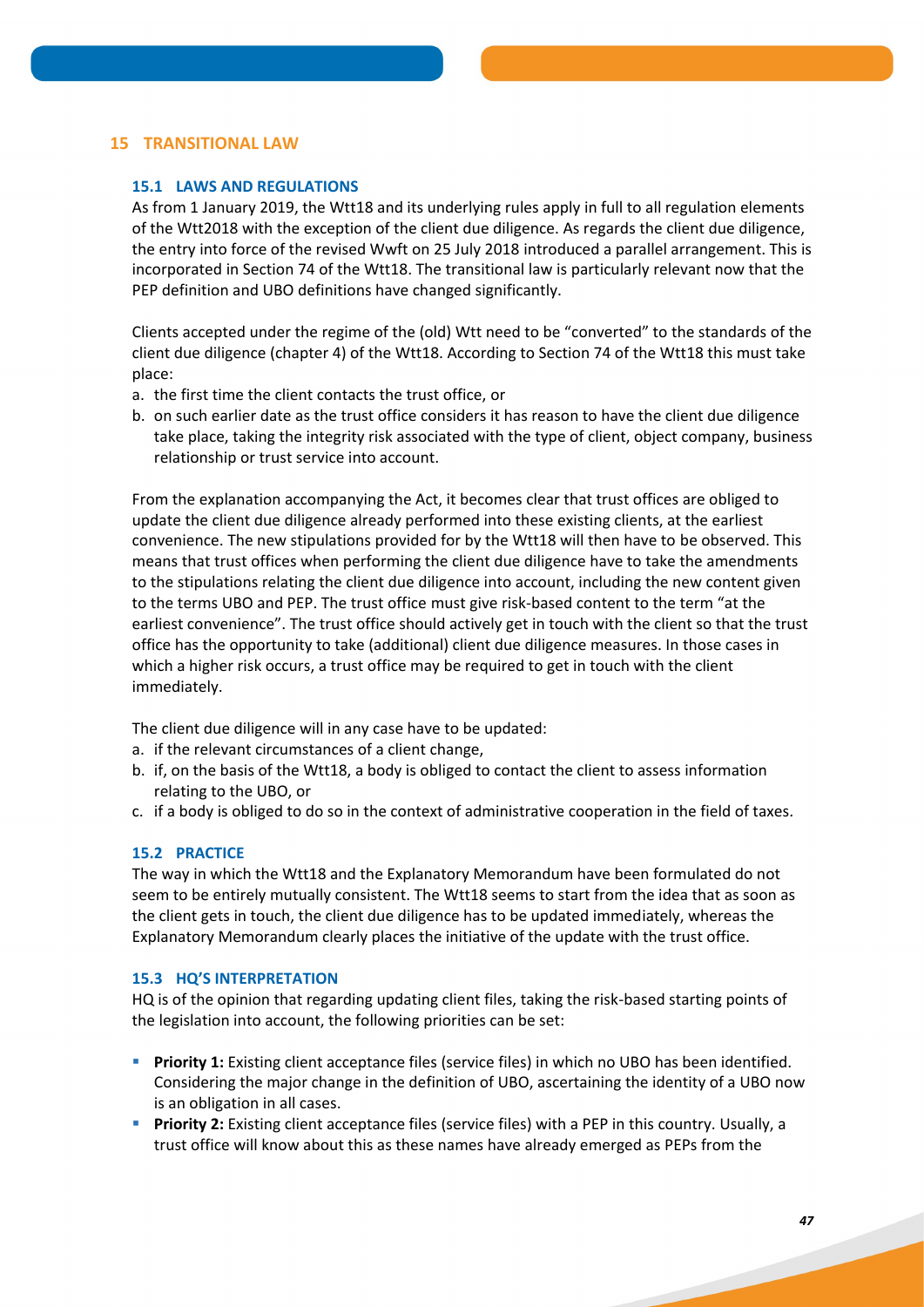systems. Insofar as this has not been done already, they now need to be formally considered a PEP, the tightened measures need to be taken and the files have to be adjusted accordingly.

**Priority 3:** Following the periodical review cycle. The existing client acceptance files (service files) that are not affected by the changes stated above, have to be converted in conformity with the current review cycle. All high-risk files have priority, followed by medium-risk files and the low-risk files coming last.

Naturally, the trust office will always have to monitor whether the relevant circumstances of the client change. Relevant circumstances are circumstances that may affect the risk profile (but not necessarily have to). For instance, think of a structure change in the group of which the object company is part (including a change of the UBO) or transactions if they are not within the defined transaction profile and require a reassessment of the client and adaptation of the profile.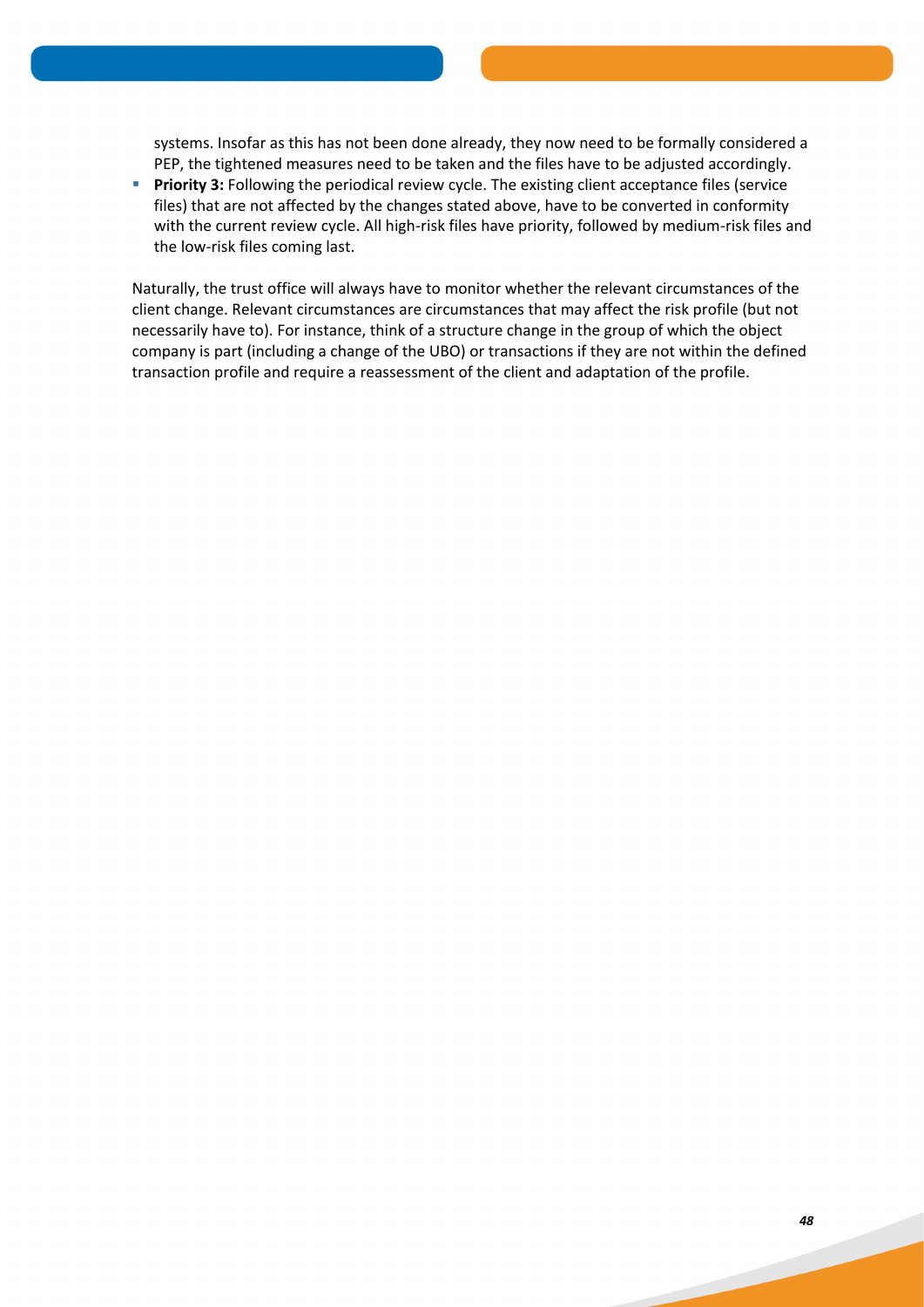# **16 RELATION BETWEEN THE WTT18, THE GENERAL DATA PROTECTION REGULATION (GDPR) AND THE DUTCH STATE TAXES ACT (DSTA) (SECTION 52)**

## **16.1 WTT18 VERSUS GDPR**

#### **16.1.1 LAWS AND REGULATIONS**

From the legislation follows that there is no conflict between the stipulations of the Wtt18 and the General Data Protection Regulation, as preventing the financial system from being used for money laundering or terrorist financing is acknowledged as a compelling, public interest within the meaning of the personal data protection legislation.

Subject to strict conditions, a compelling, public interest enables making exceptions to specific bans and orders necessary to protect personal data. The fourth Anti-Money Laundering Directive (AMDL) pays explicit attention to this. The personal data are processed to prevent the financial system from being used for money laundering and terrorist financing. Effectively combating money laundering and terrorist financing would not be possible without carrying out client due diligence. In order to be able to recognise signals indicating, among other things, money laundering and terrorist financing, acquiring knowledge and information about the identity of a client and UBO is indispensable. This information is also essential to the functioning of the (Dutch) investigation authorities. At the same time, processing personal data needs to remain restricted to what is required for compliance with the obligations under the Wtt18.

The processing of personal data by a trust office pursuant to the Wtt18, qualifies as processing based on a statutory duty within the meaning of Section 6(1) sub (c) of the General Data Protection Regulation. Trust offices process personal data within the context of their duty to perform client due diligence. As a consequence of the amendment to the Wwft on 25 July 2018, the definitions of UBO and PEP have changed and become broader and therefore personal data of more people have to be collected.

The five-year retention period (as from the moment a business relationship has been terminated or a trust service has been provided) applicable to the personal data collected on account of the client due diligence, remains unchanged. Once those five years have passed, the personal data have to be destroyed immediately. The trust office is not allowed to further process the personal data collected in the context of the client due diligence for a purpose that is incompatible with this compliance purpose.

The Wtt18 provides for an obligation for trust offices to enquire into integrity risks established with regard to a client, at other trust offices previously providing the relevant client with trust services. This obligation applies at the start of a business relationship and when providing trust services. A trust office requesting such information, or responding to such a request for information, will at that point process personal data. This obligation therefore results in an increase in the processing of personal data. Preventing that the trust services are provided to a client who was previously considered to entail uncontrollable risks, necessitates the exchange of information about the integrity risks associated to a client. Exchanging this information enhances the effectiveness of the gatekeeper function carried out by trust offices. It enables trust offices to make a proper assessment of a request for providing services. This interest outweighs the privacy interest of the parties involved. In the legislative proposal, a specific ground is incorporated for the processing of personal data of a criminal nature.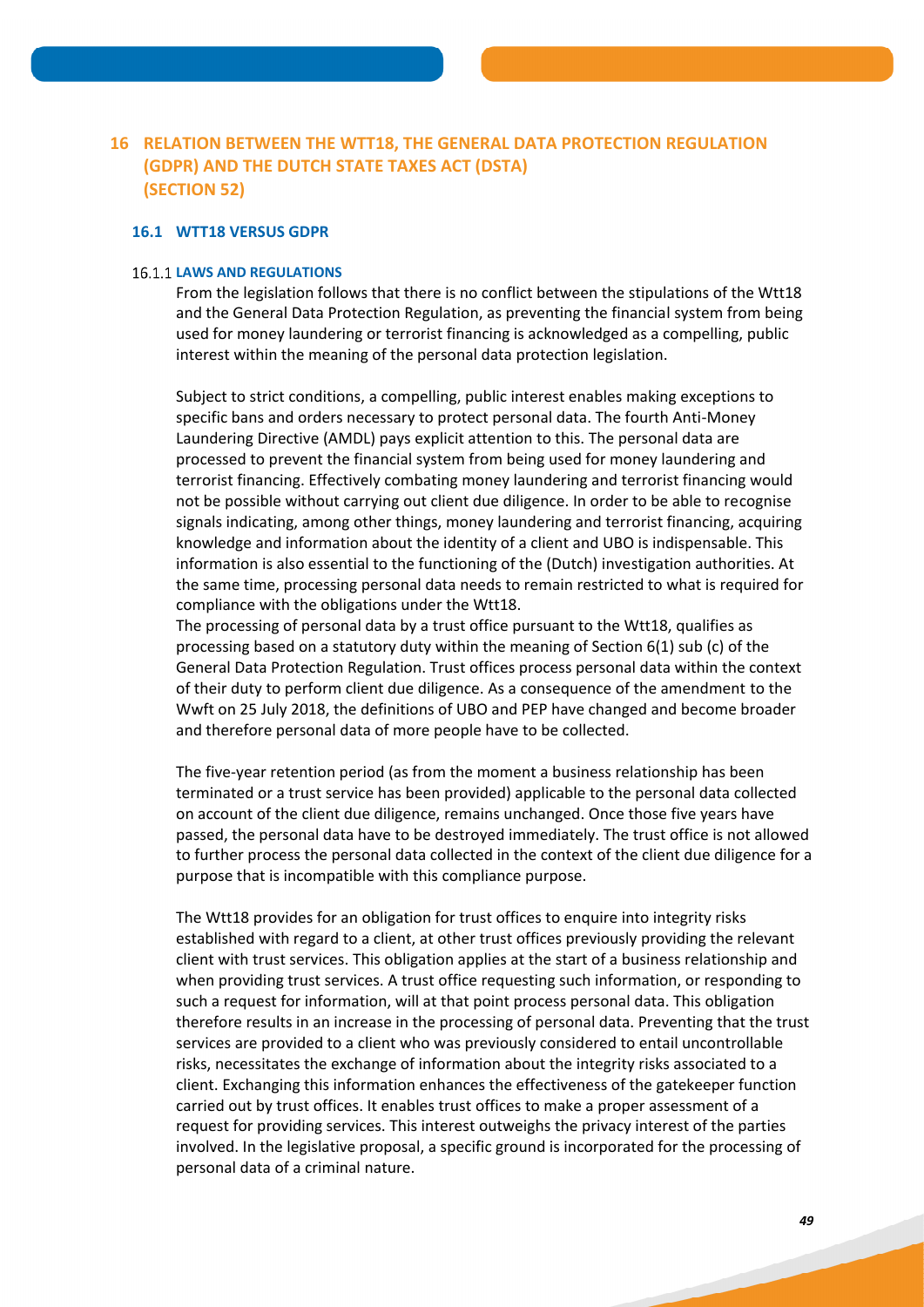Integrity risks established could be related to (suspected) criminal offences. These details could be the reason for refusing service provision to the client. In case this client subsequently requests services from another trust office, that trust office should be able to have all the information at its disposal on the basis of which the previous office made its assessment. It is of importance that a trust office is obliged to inform its clients of the statutory obligation before entering into a business relationship or providing a trust service. This provides for a necessary guarantee for the protection of the personal data concerned. It is furthermore relevant that the obligation only sees to the integrity risks that became apparent after this legislative proposal came into force.

Under the DSTA (Dutch State Taxes Act) a retention obligation of at least seven years applies. This retention period also applies to data that are relevant for tax purposes and indicated in Section 20 of the Fiscal Administrative Law Decree. These data in any case include:

- the general ledger;
- the stock records;
- the accounts receivable records;
- the accounts payable records;
- $\blacksquare$  the purchase records;
- the sales records;
- the payroll records.

Apart from these general basic details, there are more specific basic details that are especially of importance to the taxation of third parties (see Section 53 of the DSTA). In this context, think for instance of:

- $\blacksquare$  the credit files at banks;
- the client files at auditors in public practice and tax advisers.

The other details of an administration are not considered basic details by the Dutch Tax and Customs Administration.

## **16.1.2 PRACTICE**

The legislator does not specifically address the relation between the Wtt18 and the DSTA. Whereas the Wtt18 is rather clear in its instructions to destroy personal data five years after terminating the business relationship, the DSTA has a retention obligation of at least seven years.

#### **16.1.3 HO'S INTERPRETATION**

The term 'Personal Data' as defined in Section 4 of the GDPR is relevant to the retention period in the Wtt18.

"personal data": any information relating to an identified or identifiable natural person ("data subject"); an identifiable natural person is one who can be identified, directly or indirectly, in particular by reference to an identifier such as a name, an identification number, location data, an online identifier or to one or more factors specific to the physical, physiological, genetic, mental, economic, cultural or social identity of that natural person.

Therefore, it regards data about natural persons on the basis of which they have been or could be identified.

On the basis of this analysis, HQ concludes that in principle there is no conflict between complying with the Wtt18 and the DSTA. The retention period as referred to in the Wtt18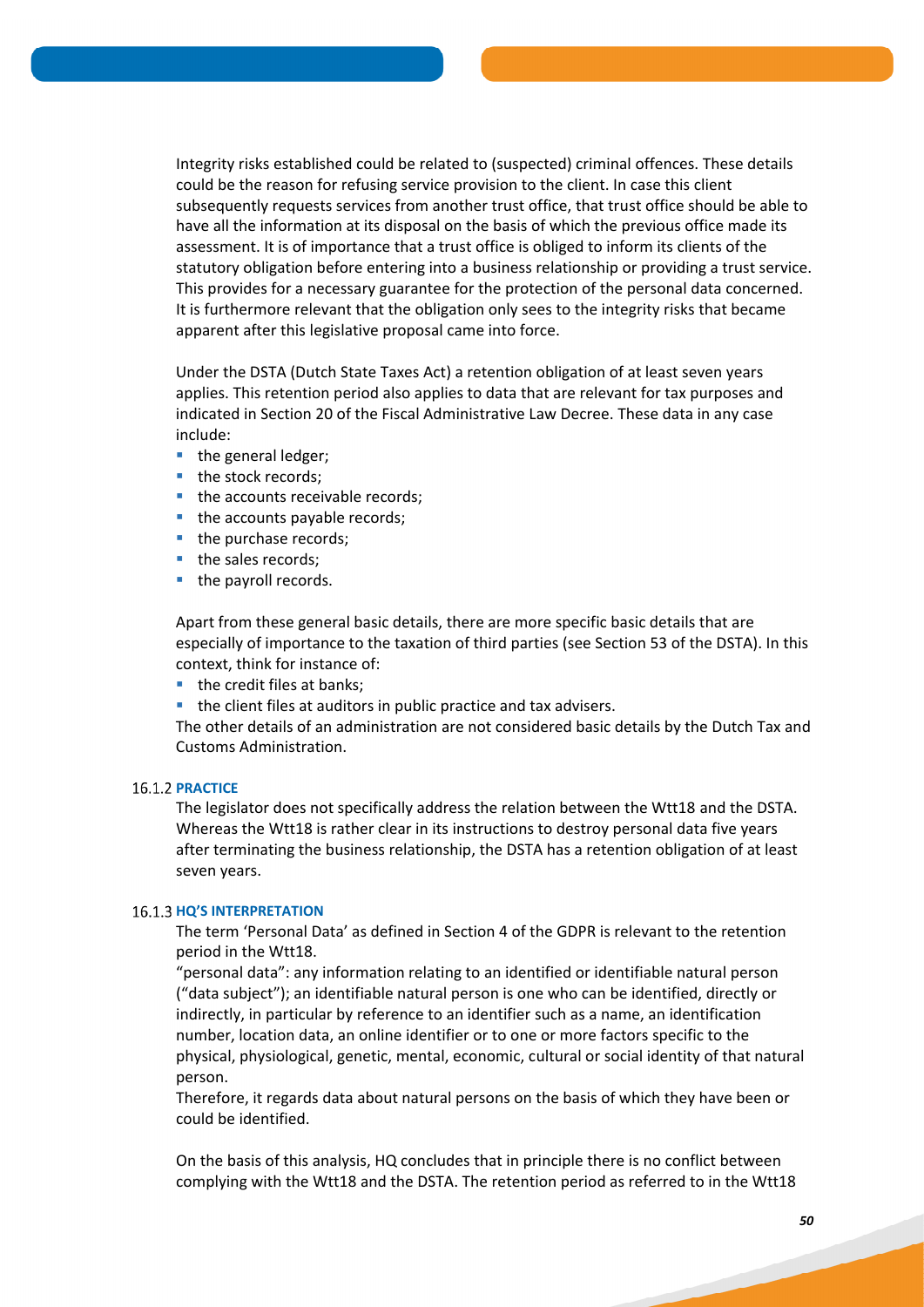starts running as from the moment the business relationship is terminated. Details relating to natural persons (such as a curriculum vitae, financial position, copies of identity documents) have to be destroyed 5 years after terminating the business relationship. In principle this does not regard details that are relevant for tax purposes. The details that are relevant for tax purposes have to be retained at least 2 years longer (exceptions possible).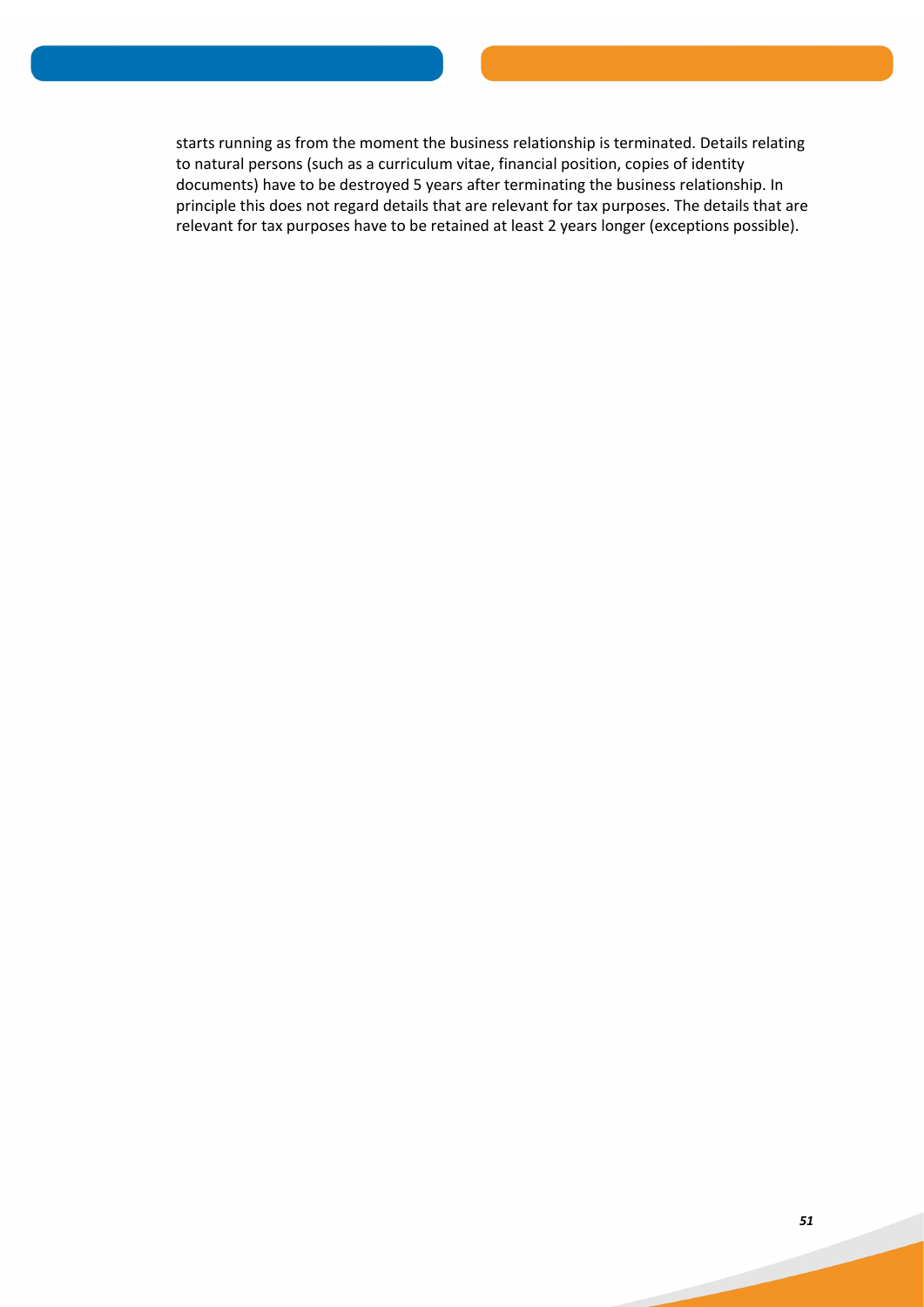# **17 GIVING CONTENT TO THE INTERNAL COMPLIANCE FUNCTION**

#### **17.1 LAWS AND REGULATIONS**

Section 15 of the Wtt18 requires a trust office to have an independent and effective compliance function. The compliance function is aimed at monitoring the trust office's compliance with statutory regulations and the trust office's own internal rules. Section 16(2) of the Wtt18 furthermore includes a ban on the outsourcing of carrying out the compliance function. In addition, Section 17(4) of the Wtt18 requires that the number of hours a compliance officer spends on carrying out the compliance function every week, matches the number of clients the trust office has, the nature of its activities and the integrity risks associated thereto.

In the Explanatory Memorandum and the subsequent Memorandum of Amendment, the following explanation was given:

- The present legislative proposal provides for a ban on trust offices outsourcing the compliance function. Pursuant to Section 7(6) of the Regulations governing Sound Operational Practices under the Trust Offices (Supervision) Act 2014, trust offices were explicitly allowed to outsource this function. The ban intends to improve giving content to the statutorily required compliance function by trust offices. This is in line with the observations made by the Parliamentary questioning committee Fiscal constructs. This ban also ties in with the observations made by DNB. It appeared that giving content to the compliance function falls short in many cases. In those cases in which an external compliance officer was engaged by a trust office, DNB on several occasions found that the actual performance of this function fell short or was even dispensed with. In these cases, the checks by the external compliance officer were not carried out, or not often enough or only at the trust office's request, for instance in the run-up to a DNB investigation. For an effective performance of the compliance function and safeguarding the internalised integrity culture, it is of importance that the compliance officer has a proactive attitude and is continuously capable of fulfilling his duties effectively.
- **For a compliance function to be effective, it must be properly embedded in the organisation.** The function must be fulfilled continuously, it must be capable of checking actions at any time and be able to advise the trust office management on imperfections.
- In addition, holding the function internally has several advantages for the effectiveness of monitoring compliance. A permanent element within an organisation has more knowledge of the processes and relationships within an organisation, it has better access to information and is capable of acting more readily within the organisation.
- Referring to the above-mentioned explanation, the reason for the ban on outsourcing is the shortcoming found by DNB that the compliance officer is not continuously and structurally involved with the trust office concerned.

#### **17.2 PRACTICE**

The larger trust offices will usually employ one or several (fulltime) inhouse compliance officers. However, considering their nature and size, smaller trust offices have a different need as regards fulfilling the compliance function. Actually, having a compliance officer on their payroll is neither efficient nor effective for such offices.

#### **17.3 HQ'S INTERPRETATION**

The type of contract (employment contract, secondment contract, contract for services) is not the guiding principle here but rather the compliance officer's structural involvement. The latter can be affected by the contract between the compliance officer, or the company supplying the compliance officer, respectively, stating the number of hours the compliance officer is active for the trust office on a weekly basis. Active in this case means being present at the client's office but